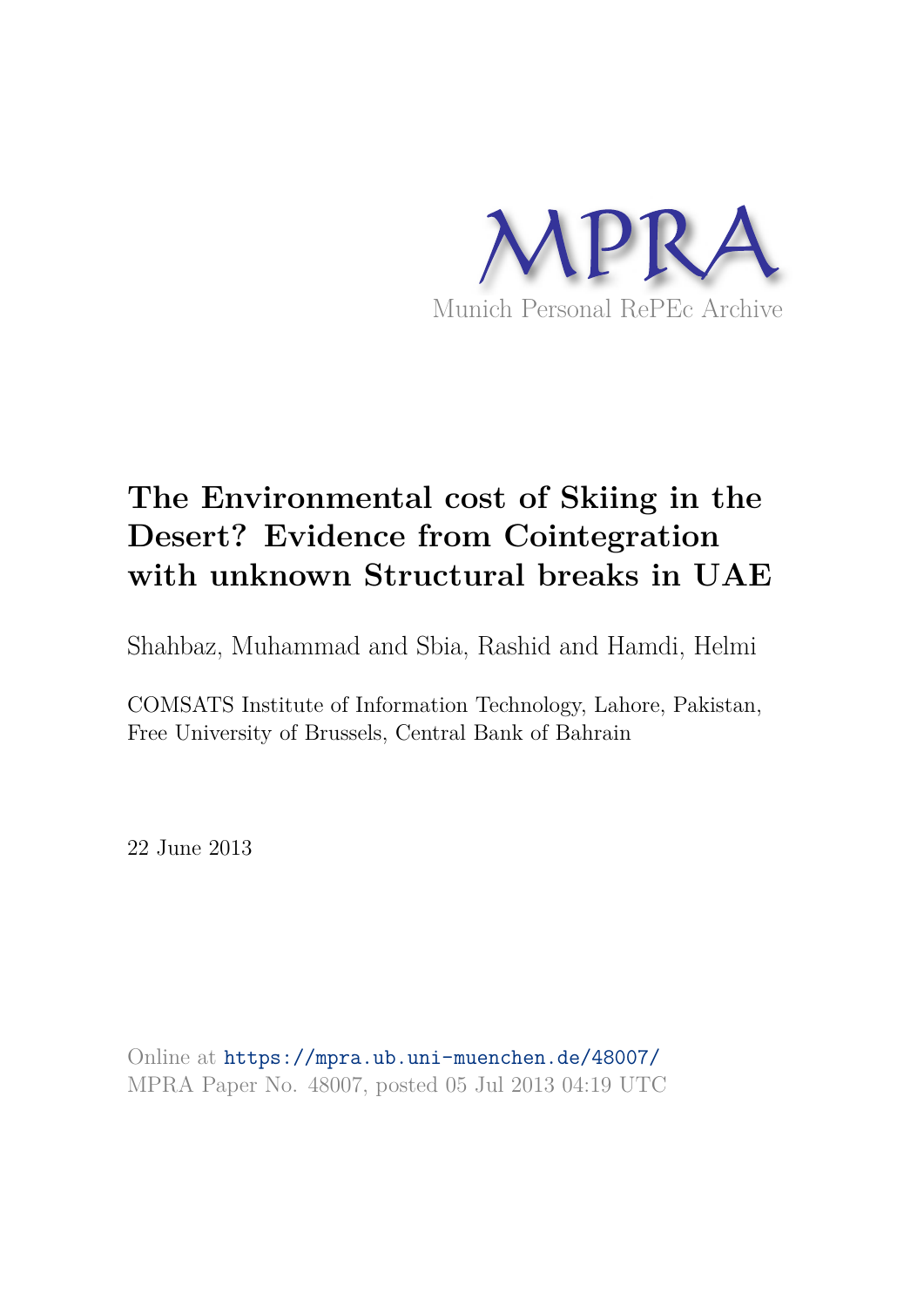#### **The Environmental cost of Skiing in the Desert? Evidence from Cointegration with unknown Structural breaks in UAE**

#### **Muhammad Shahbaz** a, b

<sup>a</sup>Department of Management Sciences, COMSATS Institute of Information Technology, Lahore, Pakistan. Email: shahbazmohd@live.com Cell: +92-334-3664-657, Fax: +92-42-99203100

<sup>b</sup> School of Social Sciences National College of Business Administration & Economics 40/E-1, Gulberg III, Lahore-54660, Pakistan

> **Rashid Sbia\* \***Department of Applied Economics Free University of Brussels Avenue F. Roosevelt, 50 C.P. 140 B- 1050 Brussels, Belgium Rashid.Sbia@ulb.ac.be

#### **Helmi Hamdi**

Financial Stability Central Bank of Bahrain P.O Box 27, Manama, Bahrain helmi.hamdi@cbb.gov.bh

Abstract: The present study explores the relationship between economic growth, electricity consumption, urbanization and environmental degradation in case of United Arab Emirates. The study covers the quarter frequency data over the period of 1975-2011. We have applied the ARDL bounds testing approach to examine the long run relationship between the variables in the presence of structural breaks. The VECM Granger causality is applied to investigate the direction of causal relationship between the variables.

Our empirical exercise reported the existence of cointegration among the series in case of United Arab Emirates. Further, we found an inverted U-shaped relationship between economic growth and  $CO<sub>2</sub>$  emissions i.e. economic growth raises energy emissions initially and declines it after a threshold point of income per capita (EKC exists). Electricity consumption declines  $CO<sub>2</sub>$ emissions. The relationship between urbanization and  $CO<sub>2</sub>$  emissions is positive. Exports seem to improve the environmental quality by lowering  $CO<sub>2</sub>$  emissions in case of UAE. The causality analysis validates the feedback effect between  $CO<sub>2</sub>$  emissions and electricity consumption. Economic growth and urbanization Granger cause  $CO<sub>2</sub>$  emissions.

**Keywords: Electricity, Growth, CO2 emissions**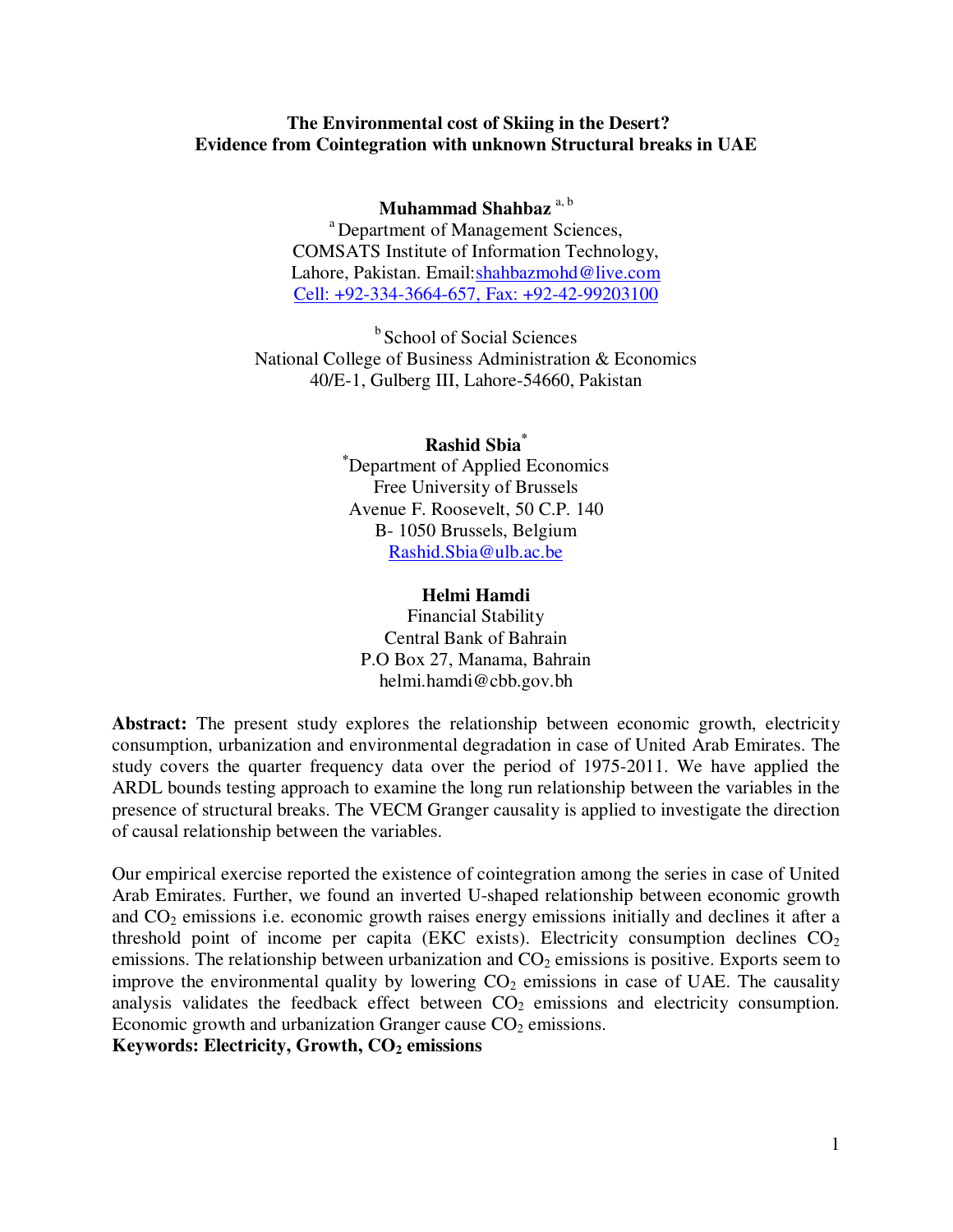#### **Introduction**

The negotiations to extend the Kyoto Protocol which expired in 2012 and to prepare the ground for future global agreement to replace it are still blocked. This is due mainly to two issues. i) Developing countries are criticizing the non-commitment of industrialized countries to reduce their industrial emissions of carbon dioxide and other greenhouse gases. ii) Further, they are asking more financial aid from the rich nations to poorer countries to move forward for a cleaner energy source and to reduce greenhouse gases and thus fulfill their pledges under Kyoto Protocol. Yet, are oil-exporting countries concerned by the latest issue? Mining-resources rich countries enjoy sizeable revenues coming from oil and gas export. This is case of United Arab Emirates (UAE).The UAE is a federation of seven emirates namely: Abu Dhabi (the capital emirate), Ajman, Dubai, Fujairah, Ras-al-Khaimah, Sharjah and Umm al-Quwain. Since early 1960s, when oil was first extracted, the UAE moved from fishing and agricultural-based economy to an oil-based economy. The UAE is one of the biggest oil producers in the world.

The UAE has observed resilient economic growth in the last decades sustained by high oil prices. The country has taken advantage to improve its local infrastructure i.e. roads, ports, airports etc. Developed infrastructure had a direct impact on urbanization. World Urbanization Prospects (the 2011 Revision) reports that the UAE's urban population jumped from 54.4 % in 1950 to 84.4 % in 2010. The urbanization rate reached 2.9% over the period of 2005-2010, which is one of the highest rate in the world. The country's landscape has changed completely and the UAE has become one of the most attractive destinations of regional and global tourism. The UAE government's ambition went beyond the borders with unique projects including the world's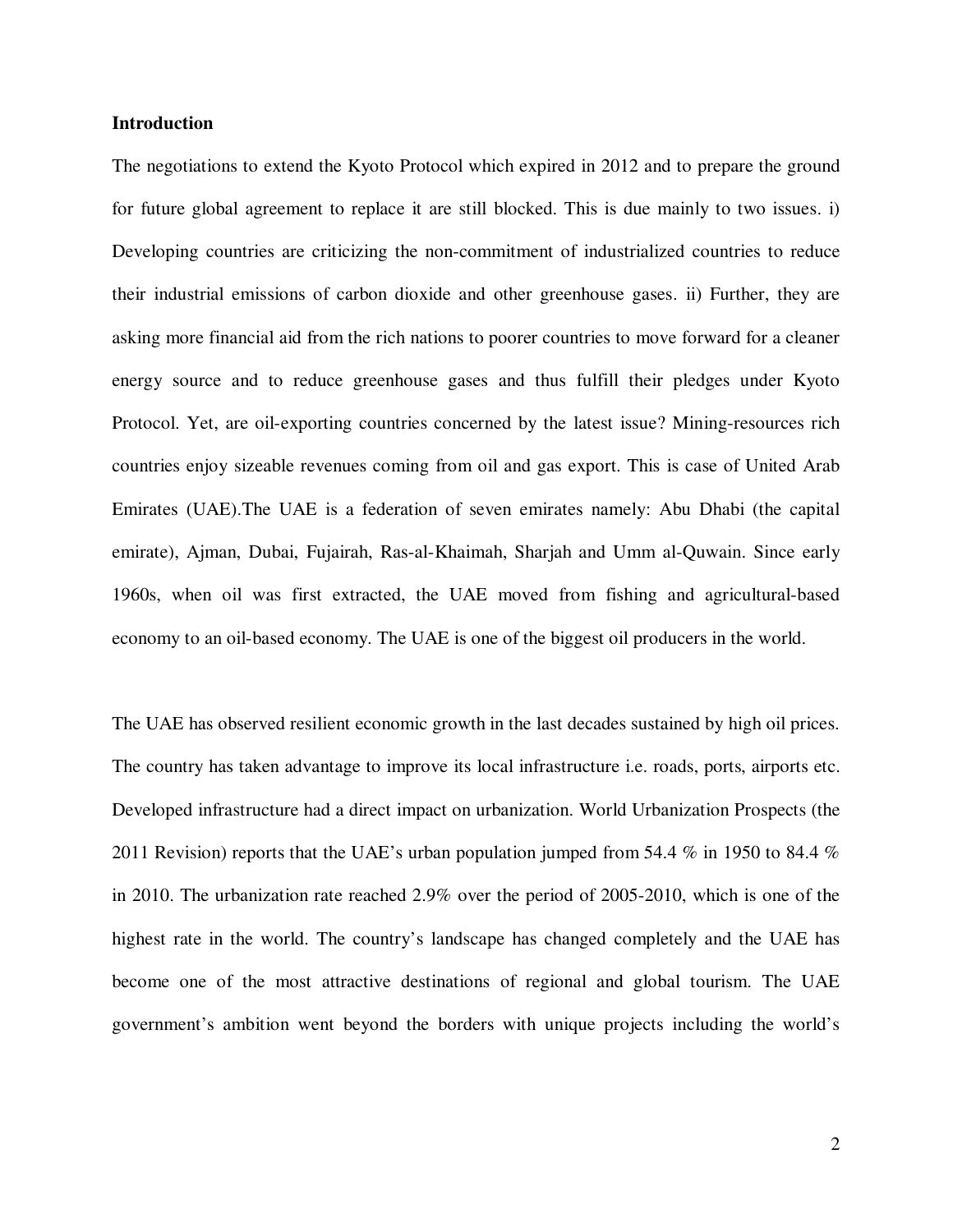tallest building, artificial island (The Palm and World map), and first shopping mall with indoor ski-resort (Dubai mall).

However, such development is costly to the environment, as well as to the public health. Construction industry pollutants are contributing heavily to the air deterioration and water quality. That is why environmental degradation–economic growth nexus has become one of the most attractive empirical topics in environmental economics. It has been producing a large amount literature since the beginning of the 1990s. The major concern of this literature is to investigate the relationship between income and environmental degradation is also known as Environmental Kuznets curve (EKC). The EKC hypothesis reveals that environmental deterioration increases when country witnesses economic growth, but starts to decrease when income reaches the so-called "turning point". This hypothesis was first introduced and tested by Grossman and Krueger, (1991). However, the origins of the EKC are older. In fact, Simon Kuznets, in his presidential address entitled "Economic Growth and Income Inequality", in 1955 suggested that as per capita income increases, income inequality increases initially and after a threshold level of income per capita, income inequality decreases (Kuznets, 1955). This implies that the relationship between income per capita and income inequality is an inverted U-shaped.

We have chosen to entitled our study "the environmental cost of skiing in the Desert" because Ski Dubai resort is source of skepticism about its impact on environmental degradation, as it is an indoor ski slope in the middle of a desert country, where temperature reaches 55° C in the summer time. Ski Dubai is an indoor ski resort with  $22,500$  m<sup>2</sup>. It is within the Mall of the Emirates, which considered as one of the biggest shopping malls in the world. According to the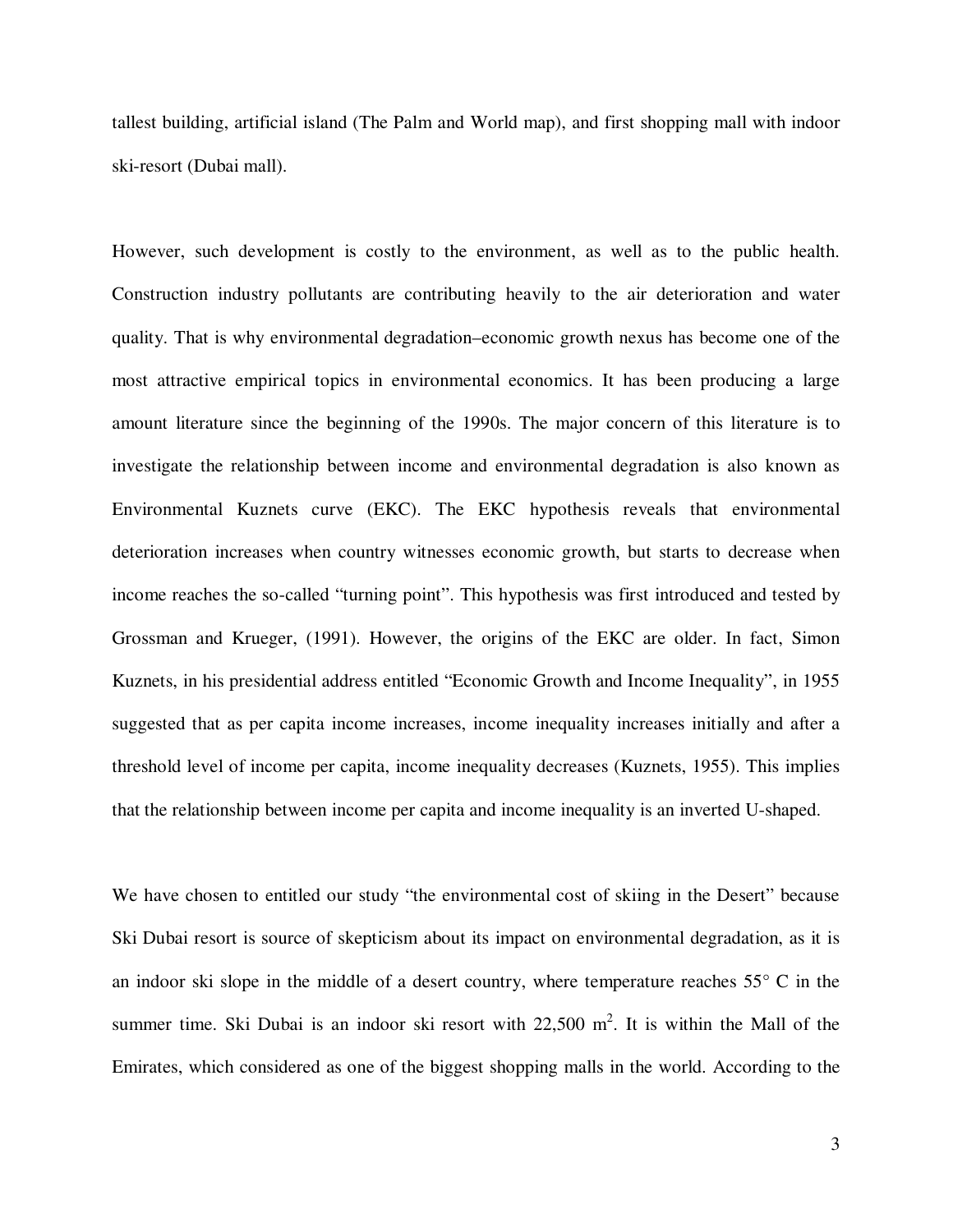Ski Dubai resort website<sup>1</sup>, the snow surface is maintained at  $-16^{\circ}$  C and the air temperature is  $-1^{\circ}$ to -2° during the day. Every night the old snow is moved to be used pre-cool incoming air for the Mall of the Emirates' air conditioning system. Exact estimations of energy use for Ski Dubai could not be found. It is strategic behavior to avoid any kind of criticism. However, some experts put approximate estimations based on available information and their knowledge<sup>2</sup>. The average temperature difference between the inside of the building and the outside is almost 32° C. It is easy to calculate it given the temperature maintained inside Ski Dubai and the average outdoor temperature (which can reach 50°). Ski Dubai uses between 525 and 915 Megawatt-hours (MWh) annually for maintaining its inside temperature, maybe more, depending on the exact insulation used. Add to this, the heat energy that needs to be removed from water to create snow, represents at least 700 kWh per day, or 255 MWh per year. Paster, (2010) suggests that Ski Dubai's electricity is generated primarily from natural gas, so its annual more than 1000 MWh of electricity use results in at least 500 tons of greenhouse gas emissions. He makes an interesting representation of the annual greenhouse gas emissions of Ski Dubai. He advances that they are equivalent to about 900 round-trip flights from Dubai to Munich (561 kg per person, per round trip). This make easy to target Ski Dubai as a model of waste and excess.

#### **II. Literature Review**

In pioneering effort, Grossman and Krueger, (1991) used the Kuznets curve as a tool to analyze the relationship between the environmental degradation and income per capita. It is important to mention that there is no convention on the best indicator to be used for environmental degradation. Some researchers use carbon dioxide emissions (Holtz-Eakinand and Selden, 1992;

 $\overline{a}$ 

<sup>1</sup> See www.theplaymania.com/skidubai

<sup>&</sup>lt;sup>2</sup>See Pablo Paster, 2010 on www.treehugger.com/clean-technology/ask-pablo-indoor-skiing-really -that-bad.html.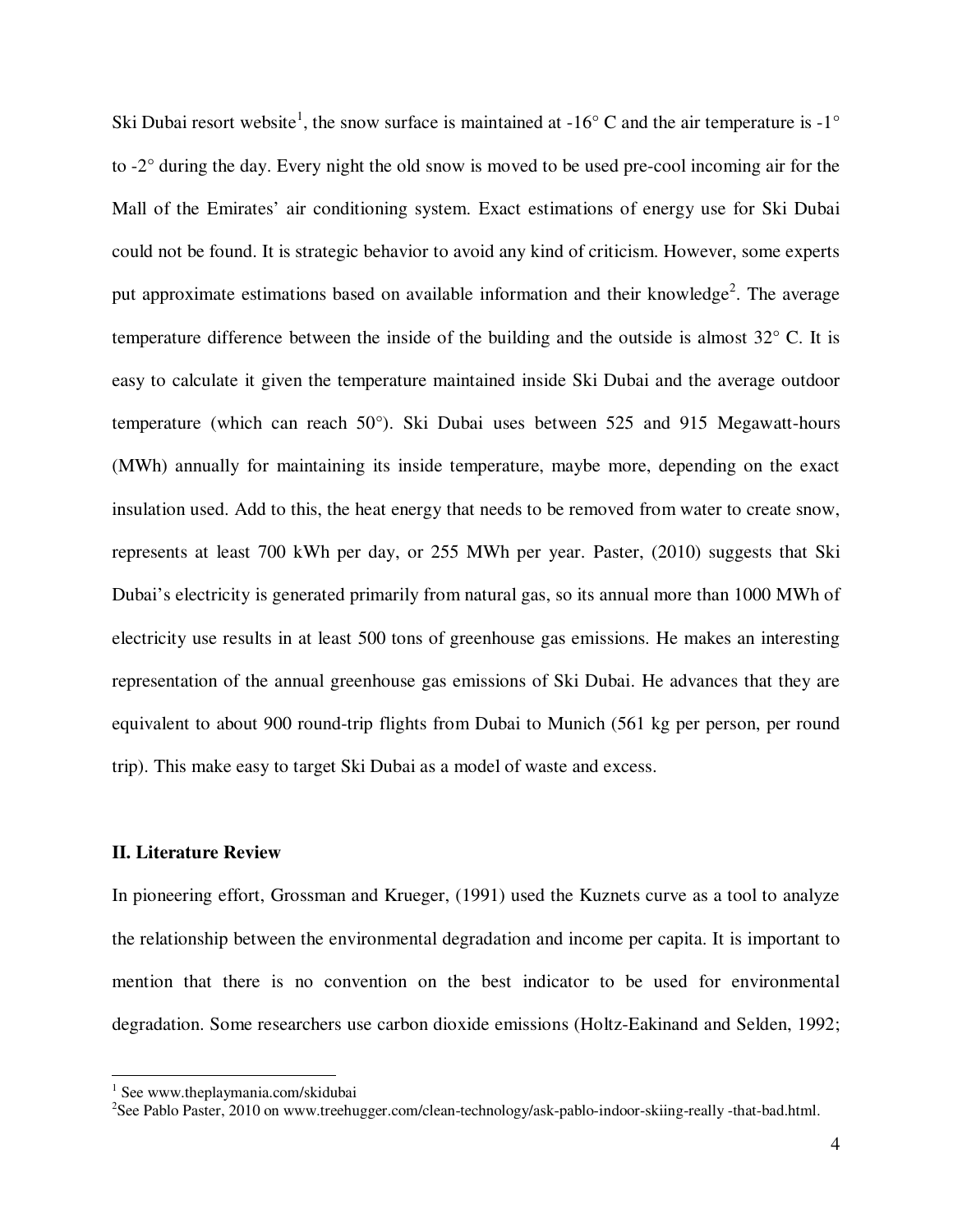Roberts and Grimes, 1997; Moomaw and Unruh, 1997 and among others) and other use sulfur dioxide emissions (Grossman and Krueger, 1991; Panayotou, 1997; Davidsdottir et al. 1998 and among others). A bulky amount of studies tested the economic growth and environmental pollution nexus. However, this literature could be divided to two distinguished components. The first component investigates the pollution–economic growth nexus for across-section and/or panel of countries. The second component investigates for individual countries. As it is impossible to review all studies due its large amount, we would review some of recent selected examples from both single studies and cross-sectional/panel data-based analysis of the EKC hypothesis.

In panel framework, Holtz-Eakin and Selden, (1995) estimated a quadratic polynomial model on the panel of 130 countries over the period of 1951-1986 and supported the EKC hypothesis. Similarly; Tucker, (1995) examined the EKC hypothesis using  $CO<sub>2</sub>$  emissions as an indicator of environmental degradation using cross-section data of 131 countries and results supported for EKC hypothesis. Cole et al. (1997) used wide range of indictors (Nitrogen dioxide, Sulphur dioxide, Suspended particulate matter, Carbon monoxide, Nitrogen dioxide from transport, Sulphur dioxide from transport, SPM from transport, Nitrate concentrations, Carbon dioxide, Total energy use, CFCs and halons, Methane, Municipal waste, Energy use from transport, Traffic volumes) to investigate the relationship between economic growth and environmental degradation. They employed a quadratic polynomial model using both linear and log-linear versions. Their empirical analysis advocated that the EKC hypothesis exists only for local air pollutants. Hill and Magnani, (2002) argued that the EKC for carbon emissions is found to be highly sensitive to the dataset used. They used data for 156 countries and examined the KEC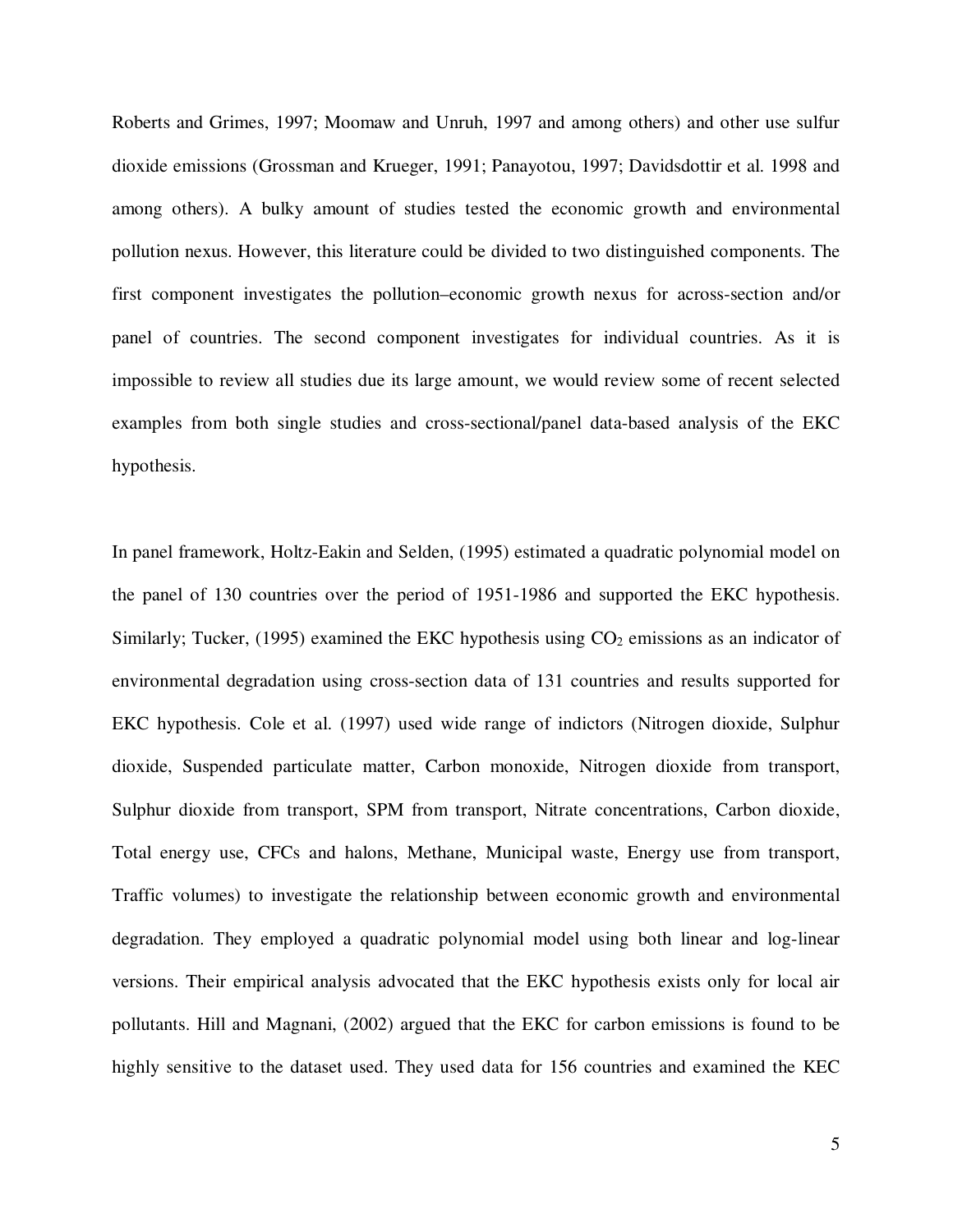hypothesis for 1970, 1980 and 1990. Their empirical exercised showed the EKC hypothesis for three cross-sections.

Recently; Apergis and Payne, (2009) examined the relationship between energy consumption, CO2 emissions and economic growth for six Central American economies using the panel VECM. They reported that energy consumption raises  $CO<sub>2</sub>$  emissions and relationship between  $CO<sub>2</sub>$  emissions and economic growth in an inverted U-shaped i.e. KEC is confirmed. Narayan and Narayan, (2010) collected the data of 43 developing economies to examine whether EKC exist or not. Based on individual country analysis, they reported that in approximately 35 percent of the sample carbon dioxide emissions have fallen over the long run. Moreover, their results indicated that only for the Middle Eastern and South Asian panels, the income elasticity in the long run is smaller than the short run, implying that carbon dioxide emission has fallen with rise in income. For panel of BRIC countries; Pao and Tsai, (2010) investigated the dynamic causal relationships between pollutant emissions, energy consumption and economic growth. They found the long run relationship between the series. Energy consumption has positive impact on energy emissions and the EKC hypothesis also exists in BRIC region. The panel causality analysis revealed the feedback effect between energy consumption and  $CO<sub>2</sub>$  emissions and same is true for economic growth and energy consumption. They suggested that in order to reduce  $CO<sub>2</sub>$ emissions and not to adversely affect economic growth, increasing both energy supply investment and energy efficiency, and speeding up energy conservation policies to reduce wastage of energy can be initiated for energy-dependent BRIC countries.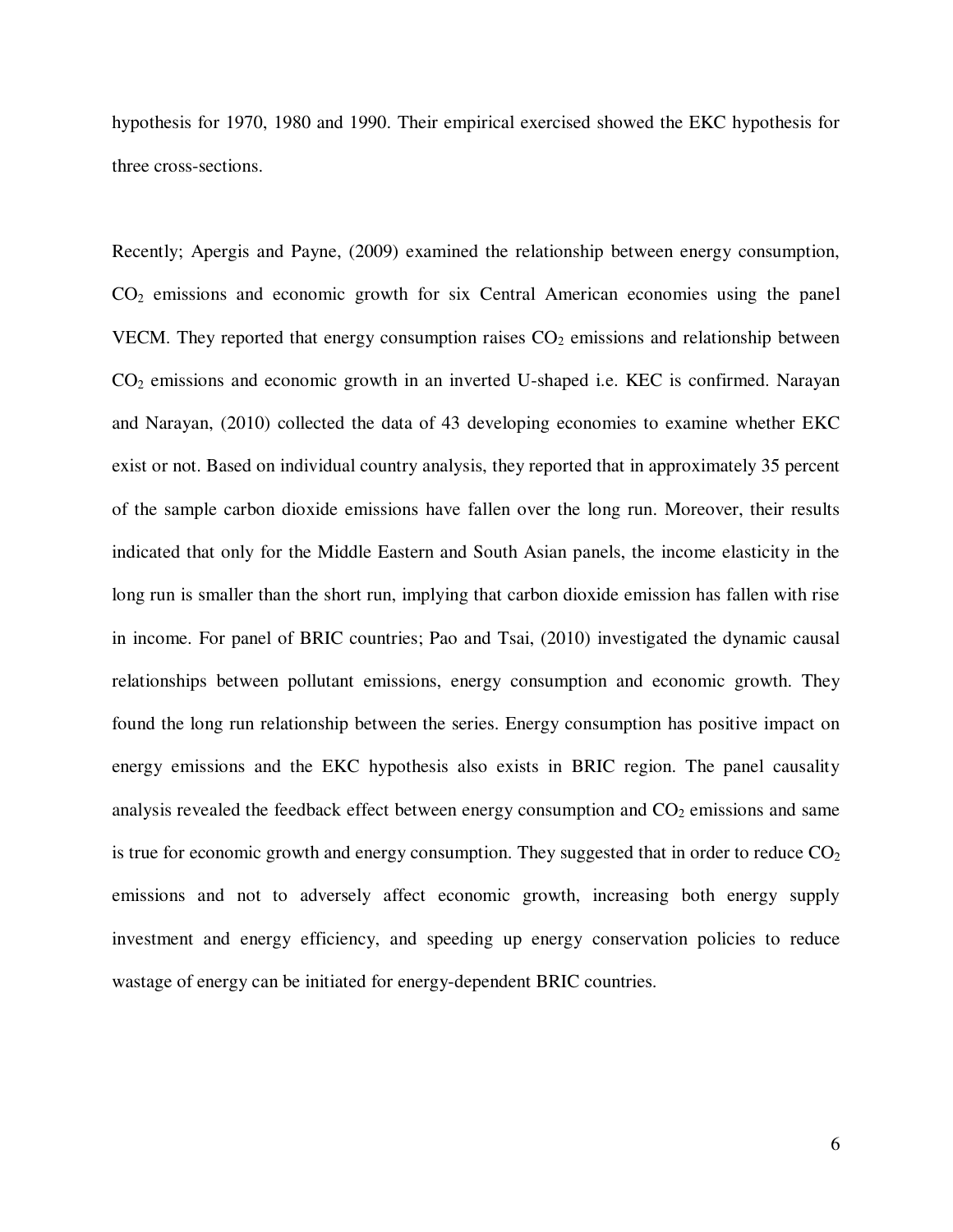Jaunky, (2011) attempted to test the environment Kuznets curve (EKC) hypothesis for 36 highincome countries following Narayan and Narayan, (2010). Based on single country analysis, results found inverted U-shaped relationship between economic growth and  $CO<sub>2</sub>$  emissions i.e. EKC only in Greece, Malta, Oman, Portugal and the United Kingdom. Piaggio and Padilla, (2012) explored the relationship between  $CO<sub>2</sub>$  emissions and economic growth for 31 countries (28 OECD, Brazil, China, and India). They confirmed the necessity relevance of considering the differences among countries in the relationship between air pollution and economic activity to avoid wrong estimations and conclusions. Arouri et al. (2012) investigated whether the relationship between economic growth and  $CO<sub>2</sub>$  emissions shows EKC phenomenon or not by applying bootstrap panel unit root tests and cointegration techniques. Their results showed that energy consumption is a major contributor to  $CO<sub>2</sub>$  emissions. However, the EKC hypothesis is confirmed in the long run in most sample countries, the turning points are very low in some cases and very high in other cases. This could reduce the evidence supporting of the EKC hypothesis. They suggested that future reductions in  $CO<sub>2</sub>$  emissions per capita might be achieved at the same time as GDP per capita in the MENA region continues to grow.

De Bruyn et al. (1998) argued that the estimation of the EKC from panel data cannot capture the dynamics of the relationship between income and emissions and policy implications from panel data analysis could not be helpful for single country. To overcome this issue, time series single country analysis must be conducted. Later on, Roca et al. (2001) used six indicators of environmental degradation in case of Spain to examine the existence of EKC hypothesis between emissions and economic growth. They only found inverted U-shaped relationship between  $SO<sub>2</sub>$ emissions and economic growth. However, Lindmark, (2002) reported that time-specific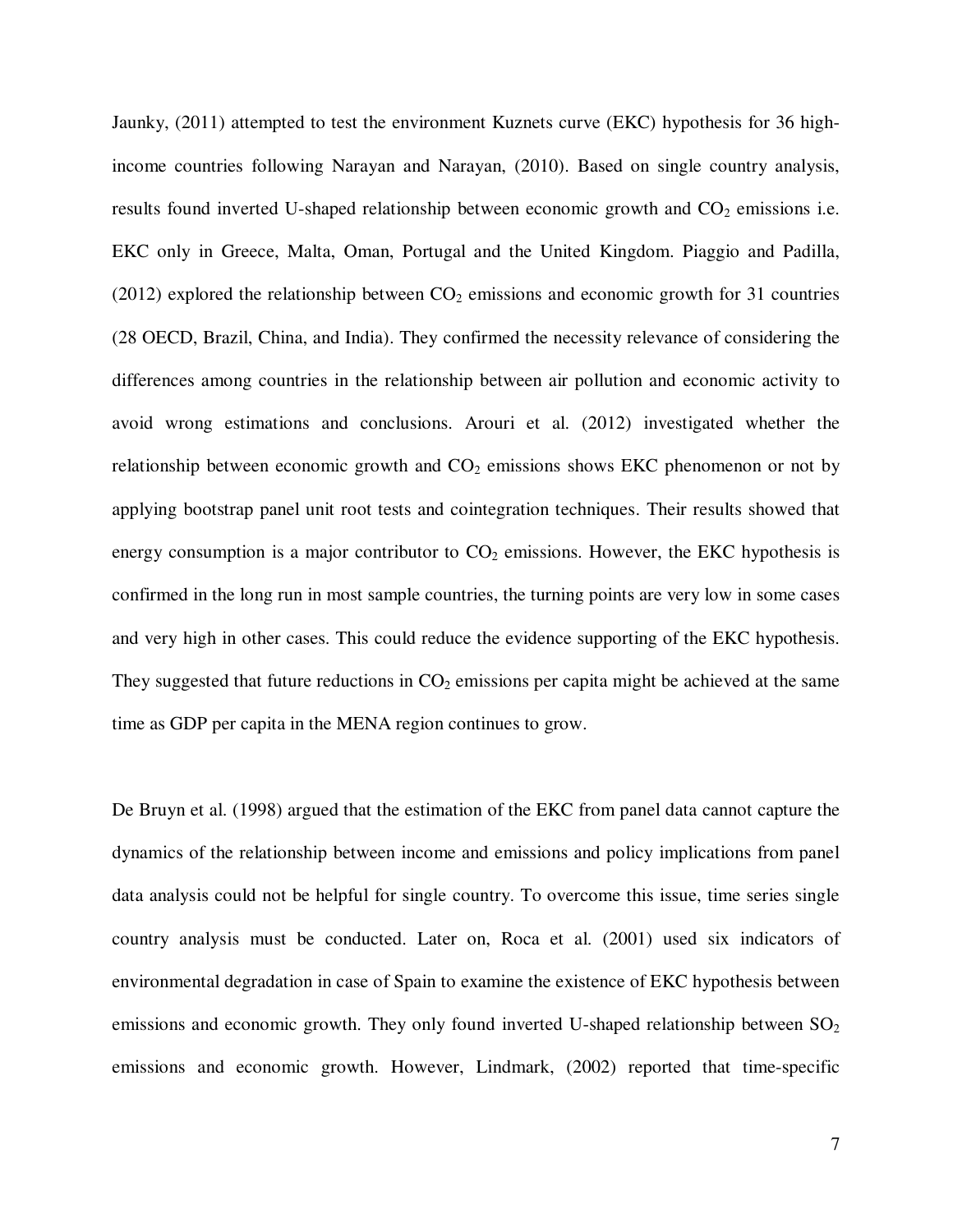technological advancements may affect the relationship between economic growth and emissions in Swedish economy. In case of Austria, Friedl and Getzner, (2003) explored the relationship between economic growth and energy pollutants to test the either EKC hypothesis exists or not over the period of 1960-1999. They did not find inverted U-shaped or U-shaped but cubic i.e. Nshaped relationship between economic growth and  $CO<sub>2</sub>$  emissions.

Lantz and Feng, (2006) incorporated population and technology in emissions function to examine the relationship between economic growth and emissions over the period of 1970-2000 in case of Canada. They noted that did not find any evidence on relationship between economic growth and emissions but incorporation of population and technology supported for inverted Ushaped and U-shaped relationship between economic growth and emissions. He and Richard, (2010) also found the little evidence about the existence of KEC hypothesis between economic growth and  $CO<sub>2</sub>$  emissions. In case of French economy, Ang (2007) investigated the relationship between economic growth and  $CO<sub>2</sub>$  emissions by incorporating energy consumption in multivariate framework. He found long run relationship among the series but could not find evidence on EKC hypothesis and economic growth Granger causes energy consumption and  $CO<sub>2</sub>$ emissions in long run. In US economy, Soytas et al. (2007) examined the existence of inverted U-shaped relationship economic growth and  $CO<sub>2</sub>$  emissions by incorporating energy consumption, gross fixed capital formation and labor. They failed to find empirical evidence of EKC hypothesis but unidirectional causality is found running from economic growth to energy consumption.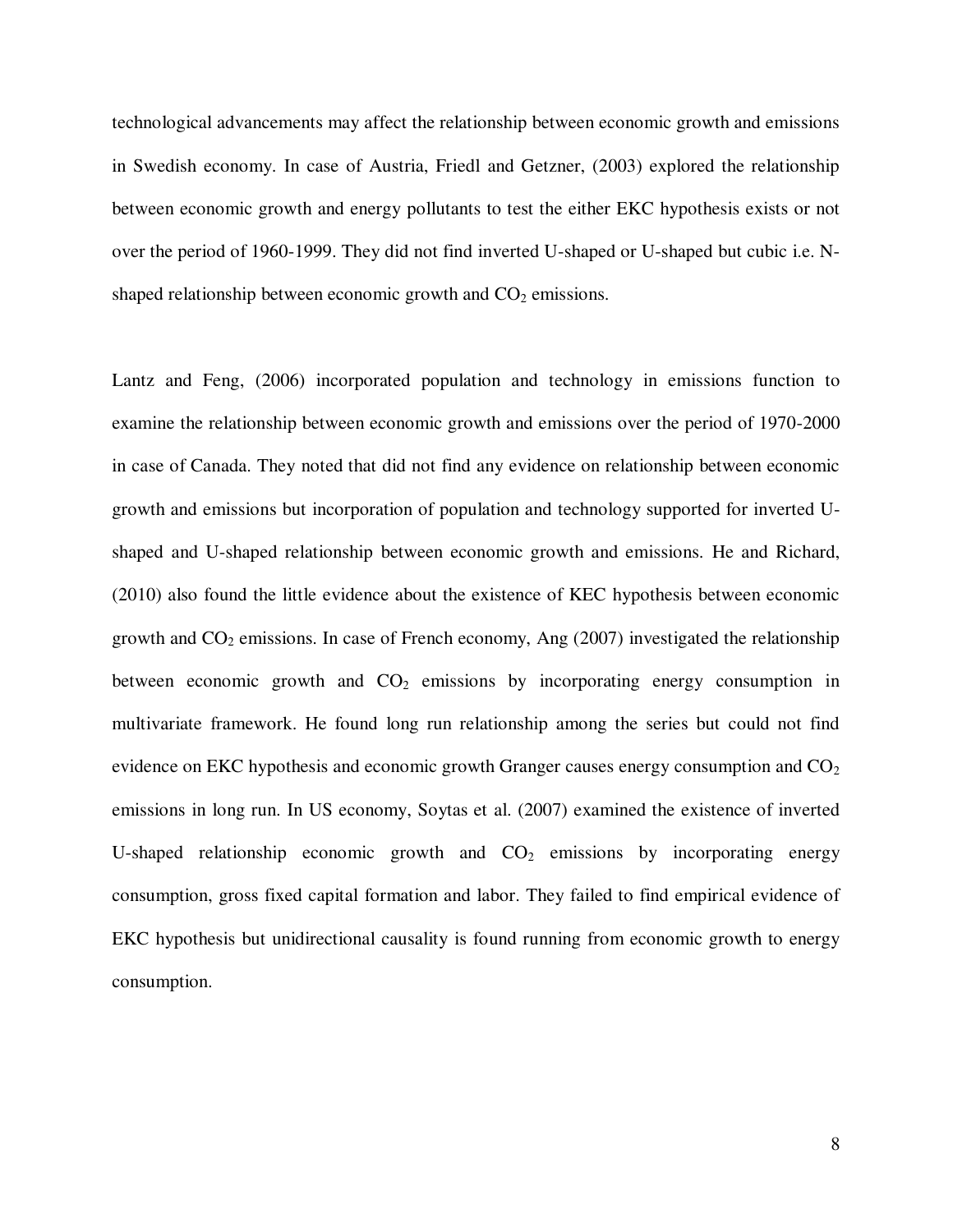Ang (2008) used same idea for Malaysian economy to examine whether KEC hypothesis does exit or not. He noted that the variables are cointegrated for long run relationships and energy consumption is Granger cause of economic growth. On contrary, Saboori et al. (2012) scrutinized the validation of EKC hypothesis by incorporating trade openness in  $CO<sub>2</sub>$  emissions function. They found long run relationship between the variables and existence of EKC in Malaysia. The VECM Granger causality analysis found that  $CO<sub>2</sub>$  emissions are Granger cause of economic growth in long run but in short run, feedback effect exists between economic growth and  $CO<sub>2</sub>$  emissions.

Chebbi, (2009) applied the Johansen cointegration for long run and the VECM Granger causality test for causal relationships. He found cointegration between the variables but failed to find EKC hypothesis. The VECM Granger causality analysis revealed that economic growth is Granger cause  $CO<sub>2</sub>$  emissions and economic growth Granger causes energy consumption. Halicioglu, (2009) examined the impact of determinants of  $CO<sub>2</sub>$  emissions in case of Turkey and reported long run relationship among economic growth, energy consumption, international trade and  $CO<sub>2</sub>$ emissions. He found positive impact of energy consumption and trade openness and inverted Ushaped i.e. EKC hypothesis between economic growth and  $CO<sub>2</sub>$  emissions. Later on, Ozturk, and Acaravci, (2010) applied trivariate model to investigate the relationship between energy consumption, economic growth and  $CO<sub>2</sub>$  emissions and found no evidence of environmental Kuznets curve in Turkey. They reported neutral effect among energy consumption, economic growth and  $CO<sub>2</sub>$  emissions. In case of Chinese economy; Jalil and Mahmud, (2009) investigated whether environmental Kuznets curve (EKC) relationship between  $CO<sub>2</sub>$  emissions and per capita real GDP holds in long-run or not in the presence of trade openness. The ARDL bounds testing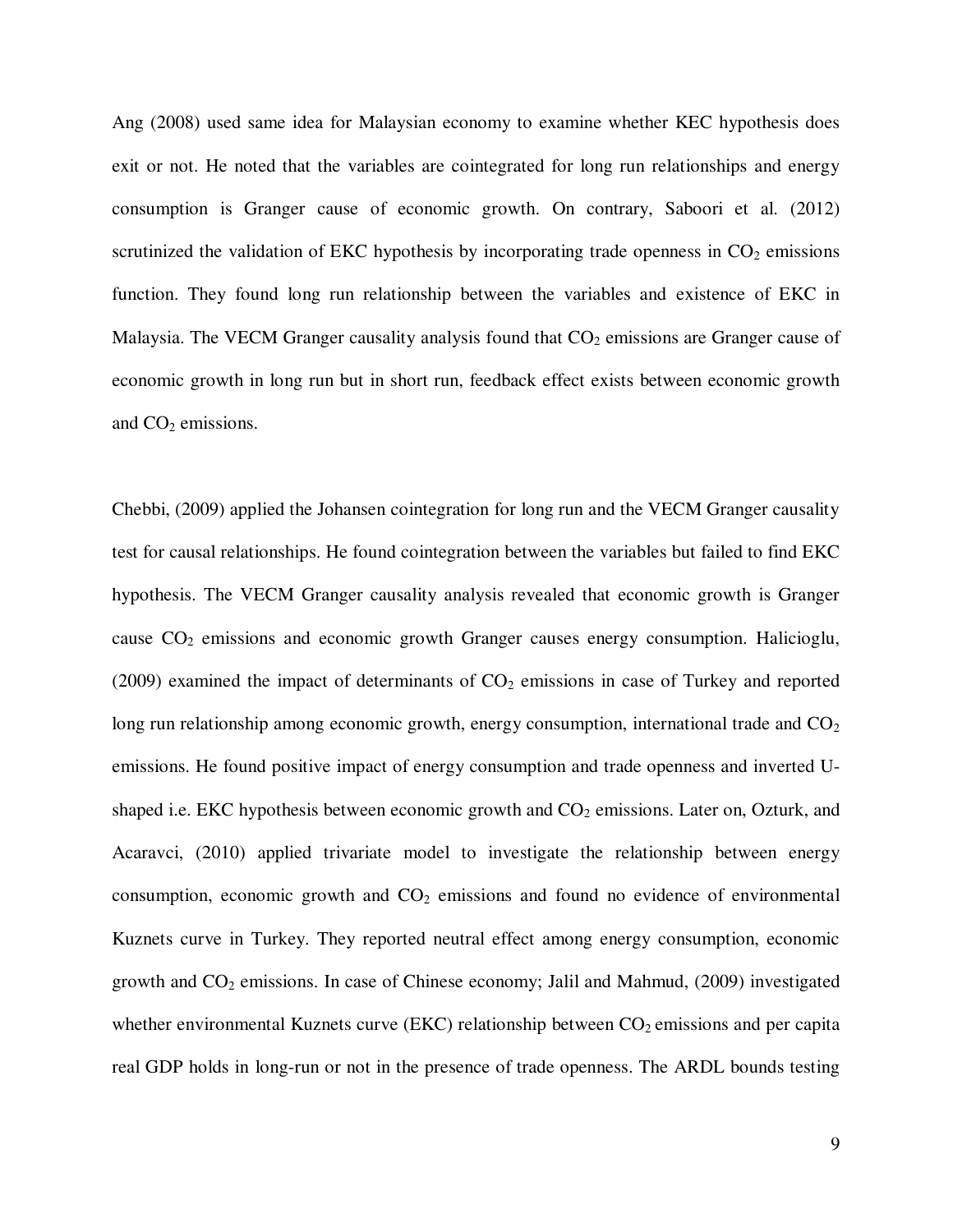approach is applied for long run. Their results showed a quadratic relationship between income and  $CO<sub>2</sub>$  emissions supporting EKC hypothesis. They further reported that economic growth Granger causes  $CO<sub>2</sub>$  emissions. But Kareem et al. (2012) examined the impact of energy consumption, economic growth, trade openness and capitalization on  $CO<sub>2</sub>$  emissions. They reported that the said variables contribute to  $CO<sub>2</sub>$  emissions but could not validate the findings of Jalil and Mahmud, (2009). Similarly, Shuang-Ying and Wen-Cong, (2011) applied bivariate model to examine relationship between economic growth and energy consumption but failed to find environmental Kuznets curve (EKC) empirically in Zhejiang province of China.

Iwata et al. (2010) investigated the existence of EKC hypothesis by incorporating nuclear energy consumption in  $CO<sub>2</sub>$  emissions function in case of France. They found long run relationship among economic growth, nuclear energy consumption and  $CO<sub>2</sub>$  emissions. Their empirical exercise validated that relationship between economic growth and  $CO<sub>2</sub>$  emissions is inverted Ushaped i.e. EKC effect exits and nuclear energy consumption lowers  $CO<sub>2</sub>$  emissions. Seetanah and Vinesh, (2010) used Mauritius data to investigate the nature of relationship between economic growth and  $CO<sub>2</sub>$  emissions by incorporating investment, trade openness, education and employment using multivariate framework. They reported that trade openness, economic growth and employment increase  $CO<sub>2</sub>$  emissions but education declines it. Their empirical exercise could provide support for the EKC hypothesis. Shanthini and Perera, (2011) investigated the cointegration between economic growth and  $CO<sub>2</sub>$  emissions in case of Australia. Their results indicated the long run relationship between the series but could evidence about the EKC hypothesis. They noted negative impact of economic growth on  $CO<sub>2</sub>$  emissions in short run as well as in long run.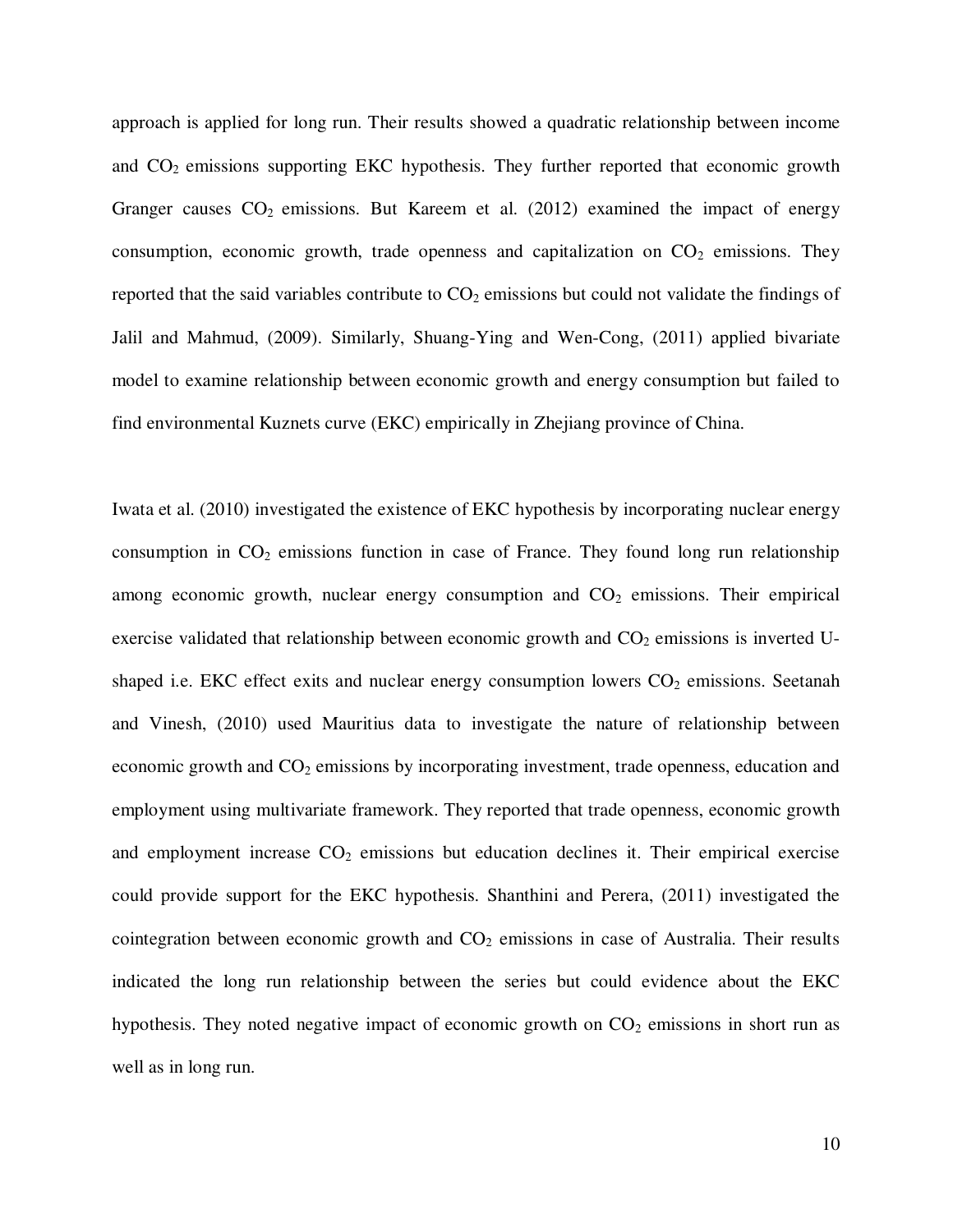Pao et al. (2011) applied the cointegration and causality approaches to examine the dynamic relationships between pollutant emissions and real output in case of Russia. Their results found inverse impact of real output on  $CO<sub>2</sub>$  emissions which does not present the support for EKC hypothesis. Their causality analysis revealed the feedback effect real output and  $CO<sub>2</sub>$  emissions. This suggests that to reduce emissions, the best environmental policy is to increase infrastructure investment to improve energy efficiency, and to step up energy conservation policies to reduce any unnecessary waste of energy. That is, energy conservation is expected to improve energy efficiency, thereby promoting economic growth. Saboori et al. (2011) investigated whether EKC exists or not in the presence of trade openness in Indonesia. Their findings found that relationship between economic growth and CO2 emissions are inverted-U shaped. But, Hwang and Yoo, (2012) failed to validate the findings reported by Saboori et al. (2011) and reported energy consumption and  $CO<sub>2</sub>$  emissions are Granger cause of economic growth. Hossain, (2012) incorporated urbanization and trade openness to investigate the relationship between economic growth and CO2 emissions in case of Japan. The empirical results found cointegration among the series and energy consumption, economic growth and urbanization are major contributors to  $CO<sub>2</sub>$ emissions while trade openness improves environmental quality by lowering  $CO<sub>2</sub>$  emissions. Hossain, (2012) could not provide empirical support for KEC effect for Japan. In case of Spain, Esteve and Tamarit (2012) empirically investigated the relationship between economic growth and  $CO<sub>2</sub>$  emissions by applying threshold cointegration over the period of 1857-2007. Their results confirmed the non-linear relationship between economic growth and  $CO<sub>2</sub>$  emissions supporting the EKC hypothesis.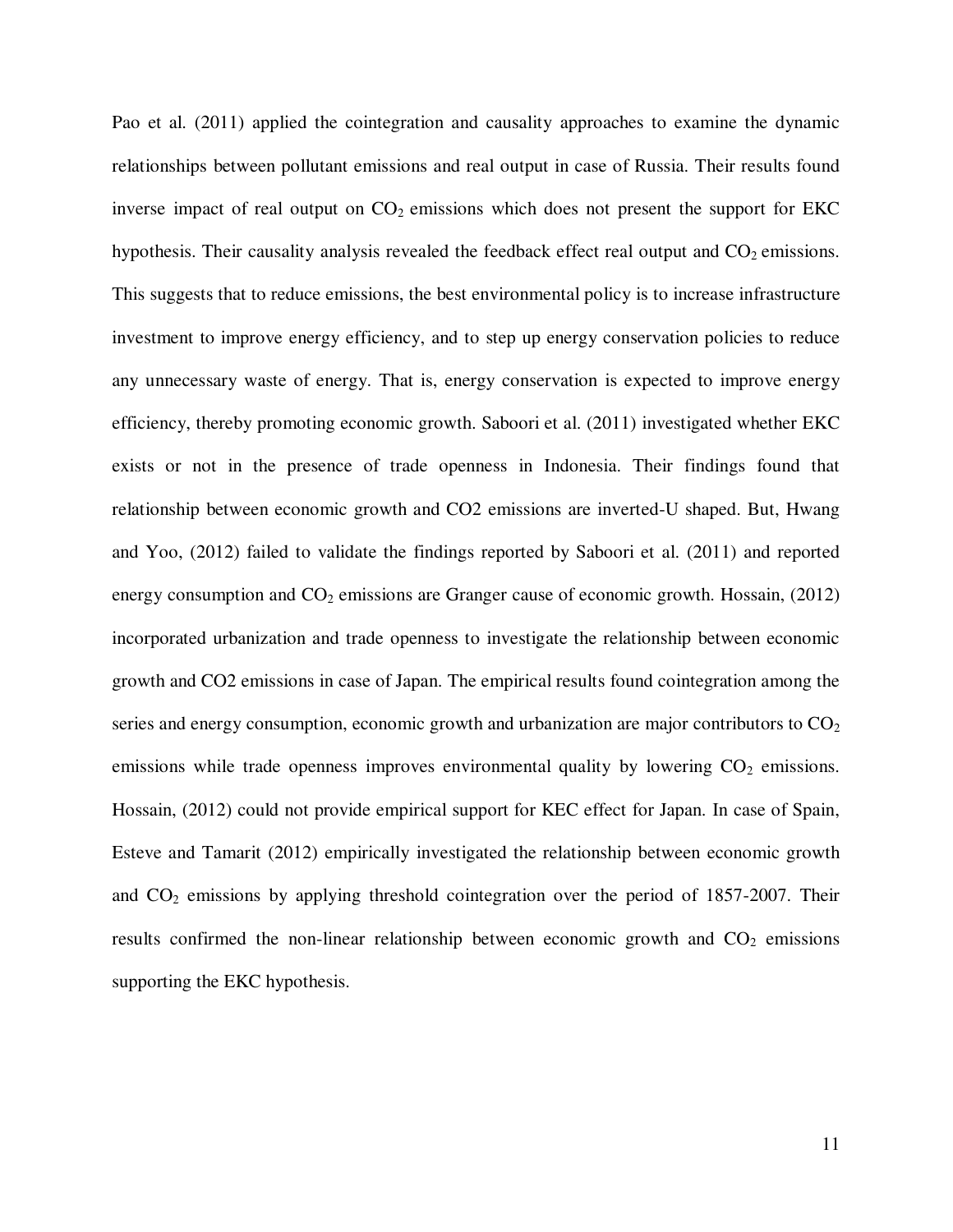In case of India, Tiwari (2011) examined the relationship between total primary energy consumption, economic growth and  $CO<sub>2</sub>$  emissions. He found long run relationship among the series and economic growth Granger causes energy consumption but neutral effect exists between economic growth and  $CO<sub>2</sub>$  emissions while same is true for energy consumption and  $CO<sub>2</sub>$  emissions. Then, Tiwari et al. (2013) incorporated coal consumption in  $CO<sub>2</sub>$  emissions function to examine the EKC hypothesis in case of India. Their results confirmed the existence of long run relationship as well as the EKC hypothesis. The VECM causality analysis revealed the feedback hypothesis between economic growth and  $CO<sub>2</sub>$  emissions. The bidirectional causality was found between coal consumption and  $CO<sub>2</sub>$  emissions. Moreover, trade openness Granger causes economic growth, coal consumption and CO<sub>2</sub>emissions. Later on, Kanjilal and Ghosh (2013) validated the findings of Tiwari et al. (2013) and reported the negative impact of trade openness on  $CO<sub>2</sub>$ emissions. In case of Pakistan, Shahbaz et al. (2012) investigated the relationship between  $CO<sub>2</sub>$  emissions, energy consumption, economic growth and trade openness to examine whether the EKC exists or not. Their results supported the existence of the environmental Kuznets curve (EKC) hypothesis. The causality analysis revealed that  $CO<sub>2</sub>$ emissions are Granger cause of economic growth and energy consumption. Ahmed and Long, (2012) confirmed the findings reported by Shahbaz et al (2012) and found positive impact of energy consumption, exports and population growth on  $CO<sub>2</sub>$  emissions. In case of Romania, Shahbaz et al. (2013) probed the existence of EKC hypothesis over the period of 1980-2010. They applied the ARDL bounds testing for long run and reported that relationship between economic growth and  $CO<sub>2</sub>$  emissions is inverted U-shaped i.e. the EKC hypothesis is found. Furthermore, energy consumption contributes to  $CO<sub>2</sub>$  emissions significantly and democracy is negative linked with  $CO<sub>2</sub>$  emissions due to effective adoption of economic and financial policies.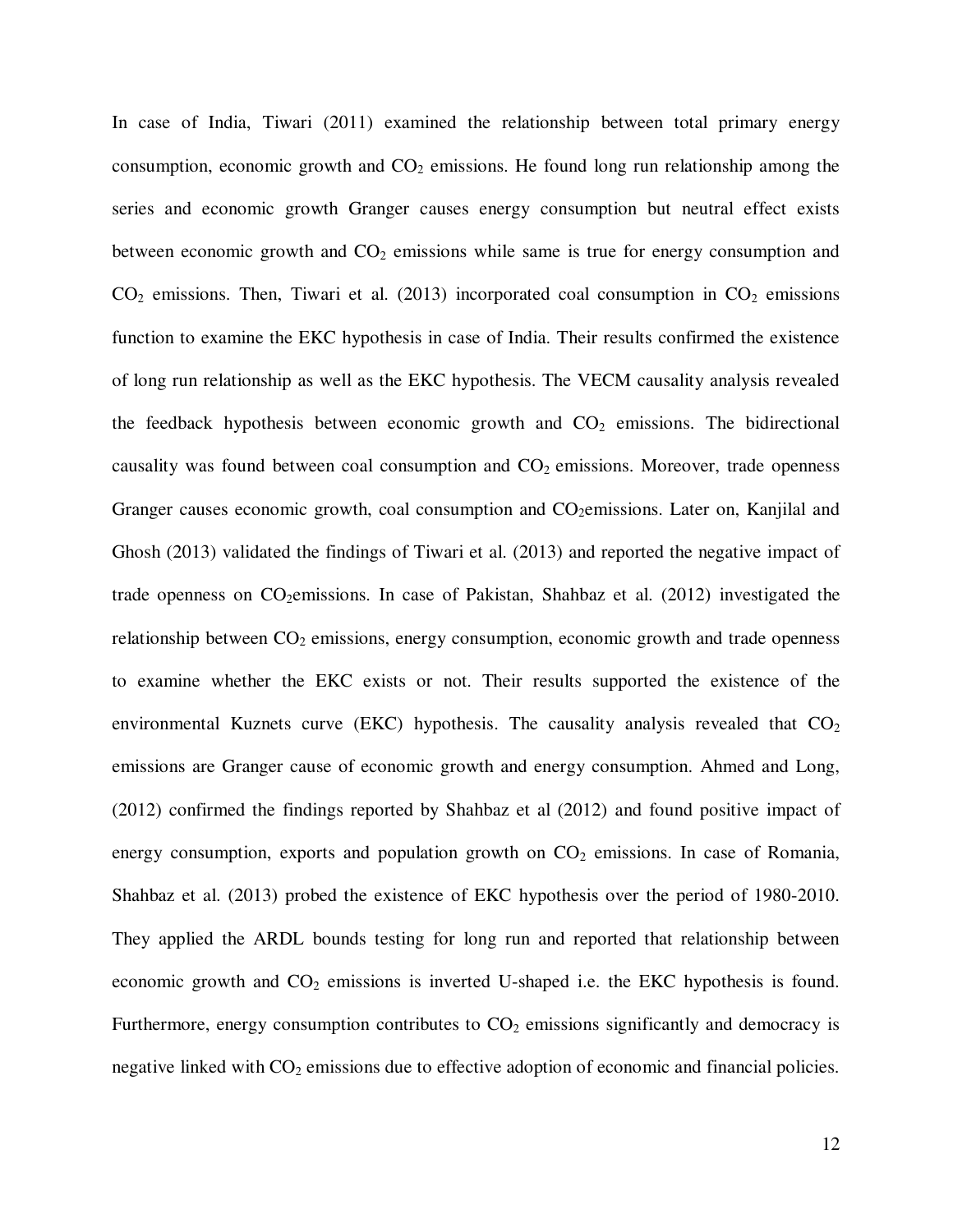| $\rm No$         | Authors                      | Country    | Time period   | Methodology                                          | Variables                                                                                                                  | <b>EKC</b> Hypothesis              | Causality                            |
|------------------|------------------------------|------------|---------------|------------------------------------------------------|----------------------------------------------------------------------------------------------------------------------------|------------------------------------|--------------------------------------|
| 1.               | Roca et al. (2001)           | Spain      | 1980-1996     | <b>OLS</b>                                           | RGDPPC,CO <sub>2</sub> ,Nucl,Coal,<br>SO <sub>2</sub><br>Trans, Therm, $NO_x$ , CH <sub>4</sub> , $N_2O$ ,<br><b>NMVOC</b> | EKC exist for SO <sub>2</sub> only | $SO_{2t} \rightarrow C_t$            |
| 2.               | Lindmark, (2002)             | Sweden     | 1870-1997     | OLS, BBO-model,<br>Kalman filter                     | $CO2$ , RGDP                                                                                                               | <b>EKC</b> exists                  | $Y_t \rightarrow C_t$                |
| 3.               | Friedl and Getzner, (2003)   | Austria    | 1960-1999     | OLS, Chow                                            | CO <sub>2</sub> RGDP, IMP, V.AS                                                                                            | <b>EKC</b> exists                  | $\overline{Y}_t \rightarrow C_t$     |
| $\overline{4}$ . | Lantz, and Feng, (2006)      | Canada     | 1970-2000     | GLS                                                  | CO <sub>2</sub> , RGDPPC, POP, TECH                                                                                        | EKC does not exist                 | $POP_{t} \rightarrow C_{t}$          |
|                  |                              |            |               |                                                      |                                                                                                                            |                                    | $TECH_{\iota} \rightarrow C_{\iota}$ |
| 5.               | Ang (2007)                   | France     | 1960-2000     | ARDL, VECM, GC                                       | CO2, RGDP, E                                                                                                               | EKC exists                         | $Y_t \rightarrow C_t$                |
|                  |                              |            |               |                                                      |                                                                                                                            |                                    | $Y_t \rightarrow E_t$                |
|                  |                              |            |               |                                                      |                                                                                                                            |                                    | $E_{t}\rightarrow Y_{t}$             |
| 6.               | Soytasa et al. (2007)        | <b>USA</b> | 1960-2004     | T-Y GC, VDC, IRF                                     | CO2, RGDP, GRFC, LB, E                                                                                                     | EKC does not exist                 | $Y_t \rightarrow E_t$                |
|                  |                              |            |               |                                                      |                                                                                                                            |                                    | $E_t \rightarrow C_t$                |
|                  |                              |            |               |                                                      |                                                                                                                            |                                    | $Y_t \rightarrow C_t$                |
| 7.               | Ang (2008)                   | Malysia    | 1971-1999     | VECM, GC                                             | CO <sub>2</sub> , RGDP, E                                                                                                  | EKC does not exist                 | $C_i \rightarrow Y_i$                |
|                  |                              |            |               |                                                      |                                                                                                                            |                                    | $Y_t \leftrightarrow E_t$            |
| 8.               | Chebbi, (2009)               | Tunisia    | 1971-2004     | VECM, IRF                                            | CO2, RGDP, E                                                                                                               | EKC does not exist                 | $C_i \rightarrow Y_i$                |
|                  |                              |            |               |                                                      |                                                                                                                            |                                    | $Y_t \rightarrow E_t$                |
| 9.               | Halicioglu, (2009)           | Turkey     | 1960-2005     | ARDL, GC                                             | $CO2$ , E, RGDP, TR                                                                                                        | <b>EKC</b> exists                  | $Y_t \leftrightarrow C_t$            |
|                  |                              |            |               |                                                      |                                                                                                                            |                                    | $E_t \leftrightarrow C_t$            |
|                  |                              |            |               |                                                      |                                                                                                                            |                                    | $Y_t^2 \leftrightarrow C_t$          |
| 10.              | Jalil, and Mahmud (2009)     | China      | 1975-2005     | ARDL, PGC                                            | $CO2$ , E, RGDP, TR                                                                                                        | <b>EKC</b> exists                  | $Y_t \rightarrow C_t$                |
| 11.              | Akbostanci et al. (2009)     | Turkey     | $1968 - 2003$ | VAR, J-J                                             | $CO2$ , RGDP                                                                                                               | EKC does not exist                 | $\rm N.$ A                           |
| 12.              | He and Richard, (2010)       | Canada     | 1948-2004     | parametric<br>Semi<br>and<br>nonlinear<br>parametric | CO <sub>2</sub> , RGDP, OILEXP, OILP,<br>IMPOIL, EXPUS, IMPUS, IND                                                         | EKC does not exists                | N. A                                 |
| 13.              | Ozturk, and Acaravci, (2010) | Turkey     | 1968-2005     | ARDL, GC                                             | CO2, RGDP, E, EMP                                                                                                          | EKC does not exists                | $EMP, \rightarrow Y,$                |
| 14.              | Iwata et al. (2010)          | France     | 1960-2003     | <b>ARDL</b>                                          | CO2, RGDP, ENUC, TR, URB                                                                                                   | <b>EKC</b> exists                  | $Y_t \to C_t$                        |
| 15.              | Seetanah and Vinesh, (2010)  | Mauritius  | 1975-2009     | VAR, OLS                                             | CO2, RGDP, E , EXP, INV, EMP,                                                                                              | EKC does not exists                | N.A                                  |

## **Table-1: Summary of Single Country Time Series Studies on EKC Hypothesis**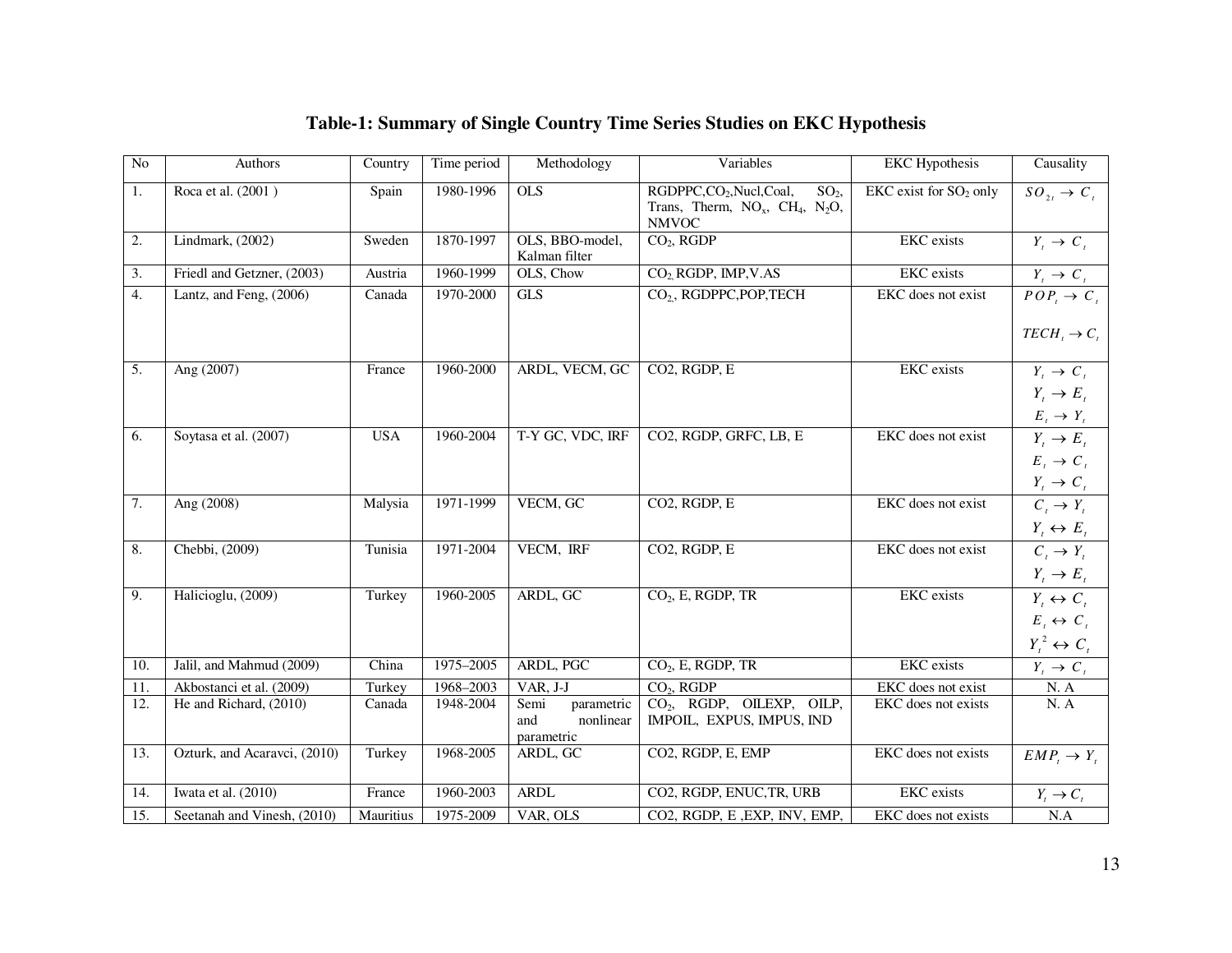|     |                                     |                      |           |                | <b>EDUC</b>                                   |                    |                            |
|-----|-------------------------------------|----------------------|-----------|----------------|-----------------------------------------------|--------------------|----------------------------|
| 16. | Iwata et al. (2010)                 | France               | 1960-2003 | ARDL, VECM, GC | CO <sub>2</sub> , RGDP, EP, TR, E, URB        | <b>EKC</b> exists  | $Y_t \rightarrow C_t$      |
|     |                                     |                      |           |                |                                               |                    | $E_t \rightarrow C_t$      |
| 17. | Fodha, and Zaghdoud, (2010)         | Tunisia              | 1961-2004 | VECM, GC       | $CO2$ , $SO2$ , RGDP                          | <b>EKC</b> exists  | $Y_t \rightarrow S_t$      |
|     |                                     |                      |           |                |                                               |                    | $Y_t \rightarrow C_t$      |
| 18. | Pao, etal.(2011)                    | Russia               | 1990-2007 | VECM, GC       | $CO2$ , E, RGDP                               | EKC does not exist | $Y_t \rightarrow E_t$      |
|     |                                     |                      |           |                |                                               |                    | $E_t \rightarrow C_t$      |
|     |                                     |                      |           |                |                                               |                    | $Y_t \rightarrow C_t$      |
| 19. | Saboori et al. (2011)               | Malaysia             | 1980-2009 | ARDL, VECM, GC | $CO2$ , RGDP                                  | <b>EKC</b> exists  | $Y_t \rightarrow C_t$      |
| 20. | Shuang-Ying and Wen-Cong,<br>(2011) | Zhejiang<br>province | 1990-2009 | <b>OLS</b>     | LOA, RGDP                                     | EKC does not exist | N.A                        |
| 21. | Shanthini and Perera, (2011)        | Australia            | 1960-2009 | <b>ARDL</b>    | CO <sub>2</sub> , RGDP, OILP                  | <b>EKC</b> exists  | $Y_t \rightarrow C_t$      |
| 22. | Tiwari (2011)                       | India                | 1971-2007 | VAR, GC, IRF   | CO <sub>2</sub> , E, RGDP, GFCF, POP          | EKC does not exist | $E_t \rightarrow C_t$      |
|     |                                     |                      |           |                |                                               |                    | $E_t \rightarrow Y_t$      |
| 23. | Fosten et al. (2012)                | UK                   | 1830-2003 | NLC, ECM       | CO <sub>2</sub> , SO <sub>2</sub> , RGDP, ENP | <b>EKC</b> exists  | $Y_t \to S_t$              |
|     |                                     |                      |           |                |                                               |                    | $Y_{\iota} \to C_{\iota}$  |
| 24. | Saboori et al. (2012)               | Malaysia             | 1980-2009 | ARDL, GC       | $CO2$ , RGDP                                  | <b>EKC</b> exists  | $Y_t \rightarrow C_t$      |
| 25. | Shahbaz et al. (2012)               | Pakistan             | 1971-2009 | ARDL, PGC      | $CO2$ , E, RGDP, TR                           | EKC exists         | $Y_t \to C_t$              |
|     |                                     |                      |           |                |                                               |                    | $E_t \rightarrow C_t$      |
| 26. | Kareem et al. (2012)                | China                | 1971-2008 | VECM, GC       | CO <sub>2</sub> , E, RGDP, GFCF, GEXP,        | EKC does not exist | $C_i \rightarrow Y_i$      |
|     |                                     |                      |           |                | <b>IND</b>                                    |                    | $Y_t \to E_t$              |
|     |                                     |                      |           |                |                                               |                    | $IND_{t}\rightarrow C_{t}$ |
| 27. | Hwang and Yoo, (2012)               | Indonesia            | 1965-2006 | VECM, GC       | CO2, RGDP, E,                                 | <b>EKC</b> exists  | $Y_t \to C_t$              |
|     |                                     |                      |           |                |                                               |                    | $Y_t \to E_t$              |
|     |                                     |                      |           |                |                                               |                    | $E_t \leftrightarrow C_t$  |
| 28. | Hossain, (2012)                     | Japan                | 1960-2009 | ARDL, VECM, GC | CO2, RGDP, E, TR, URB                         | EKC does not exist | $E_t \rightarrow C_t$      |
|     |                                     |                      |           |                |                                               |                    | $TR_i \rightarrow C_i$     |
|     |                                     |                      |           |                |                                               |                    | $Y_t \rightarrow C_t$      |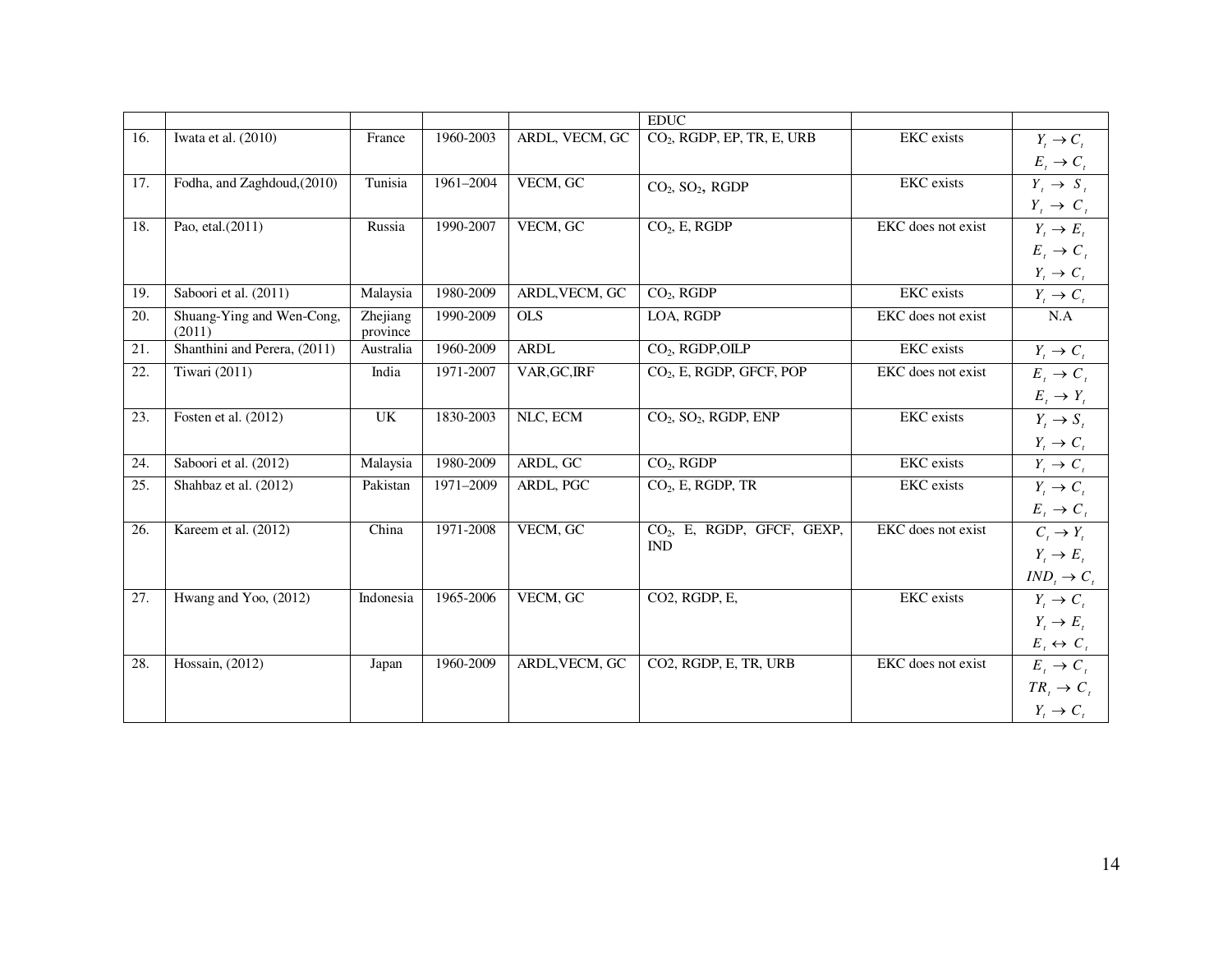| 29.                                                                                                                                                                                           | Ahmed and Long, (2012)                                                                                                                                    | Pakistan | 1971-2008  | <b>ARDL</b>     | CO <sub>2</sub> , RGDP, E, TR, POP | <b>EKC</b> exists  | $Y_t \to C_t$              |  |  |  |
|-----------------------------------------------------------------------------------------------------------------------------------------------------------------------------------------------|-----------------------------------------------------------------------------------------------------------------------------------------------------------|----------|------------|-----------------|------------------------------------|--------------------|----------------------------|--|--|--|
|                                                                                                                                                                                               |                                                                                                                                                           |          |            |                 |                                    |                    | $TR_{i} \rightarrow C_{i}$ |  |  |  |
|                                                                                                                                                                                               |                                                                                                                                                           |          |            |                 |                                    |                    | $POP, \rightarrow C,$      |  |  |  |
|                                                                                                                                                                                               |                                                                                                                                                           |          |            |                 |                                    |                    |                            |  |  |  |
| 30.                                                                                                                                                                                           | Esteve and Tamarit, (2012a, b)                                                                                                                            | Spain    | 1857-2007  | DOLS, threshold | $CO2$ , RGDP                       | EKC does not exist | $C_i \rightarrow Y_i$      |  |  |  |
| 31.                                                                                                                                                                                           | Shahbaz et al. (2013)                                                                                                                                     | Romania  | 1980-2010  | <b>ARDL</b>     | $CO2$ , RGDP, E                    | <b>EKC</b> exists  | $Y_t \rightarrow C_t$      |  |  |  |
|                                                                                                                                                                                               |                                                                                                                                                           |          |            |                 |                                    |                    | $E_t \rightarrow C_t$      |  |  |  |
| 32.                                                                                                                                                                                           | Kanjilal and Ghosh (2013)                                                                                                                                 | India    | 1971-2008  | ARDL, GH, HJ    | CO2, RGDP, E, TR                   | <b>EKC</b> exists  | $Y_t \to C_t$              |  |  |  |
|                                                                                                                                                                                               |                                                                                                                                                           |          |            |                 |                                    |                    | $E_t \rightarrow C_t$      |  |  |  |
| 33.                                                                                                                                                                                           | Tiwari et al. (2013)                                                                                                                                      | India    | 1966-2011  | ARDL, VECM, GC  | $CO2$ , CO, RGDP, TR               | <b>EKC</b> exists  | $Y_t \rightarrow C_t$      |  |  |  |
|                                                                                                                                                                                               |                                                                                                                                                           |          |            |                 |                                    |                    | $CO, \rightarrow C,$       |  |  |  |
|                                                                                                                                                                                               |                                                                                                                                                           |          |            |                 |                                    |                    | $Y_t \rightarrow CO_t$     |  |  |  |
| 34.                                                                                                                                                                                           | Baek and Kim, (2013)                                                                                                                                      | Korea    | 1971-2007, | ARDL, PGC       | $CO2$ , RGDP, E, EP                | <b>EKC</b> exists  | $Y_t \rightarrow C_t$      |  |  |  |
|                                                                                                                                                                                               |                                                                                                                                                           |          | 1978-2007  |                 |                                    |                    | $E, \rightarrow C,$        |  |  |  |
| Note: $Y_t \to E_t$ , $E_t \to C_t$ , $Y_t \to C_t$ , $Y_t \to S_t$ , $CO_t \to C_t$ and $Y_t \to CO_t$ indicate unidirectional causality running from economic growth to energy consumption, |                                                                                                                                                           |          |            |                 |                                    |                    |                            |  |  |  |
| energy consumption to $CO_2$ emissions, economic growth to $CO_2$ emissions, economic growth to $SO_2$ emissions, coal consumption to $CO_2$ emissions and                                    |                                                                                                                                                           |          |            |                 |                                    |                    |                            |  |  |  |
| economic growth to coal consumption. T-Y GC, VDC, IRF, ARDL, PGC, VECM GC, DOLS, NLC and ECM is for Toda-Yamatoo Granger causality,                                                           |                                                                                                                                                           |          |            |                 |                                    |                    |                            |  |  |  |
| variance decomposition, impulse response function, autoregressive distributive lag modeling, pair-wise Granger causality, vector error correction method                                      |                                                                                                                                                           |          |            |                 |                                    |                    |                            |  |  |  |
| Granger causality, dynamic ordinary least squares, non-linear cointegration and error correction model. $CO_2(SO_2)$ emissions per capita, energy consumption                                 |                                                                                                                                                           |          |            |                 |                                    |                    |                            |  |  |  |
|                                                                                                                                                                                               | per capita, electricity production, energy prices, real GDP per capita, trade openness, urbanization, gross fixed capital formation, labor force and coal |          |            |                 |                                    |                    |                            |  |  |  |
| consumption is indicated by $CO_2(SO_2)$ , E, EP, ENP, RGDP, TR, URB, GRFC, LB and CO.                                                                                                        |                                                                                                                                                           |          |            |                 |                                    |                    |                            |  |  |  |

The Table-1 presents the summary of all time series studies of single countries. We found that there is no even single country study while investigating the relationship between economic growth and  $CO<sub>2</sub>$  emissions using the framework of environmental Kuznets curve in case of UAE. This is a humble effort to fill the gap in exiting literature in the case of United Arab Emirates. The present study opens up new insights for policy making authorities to design comprehensive economic, energy and environmental policy to sustain long run economic growth while improving environmental quality.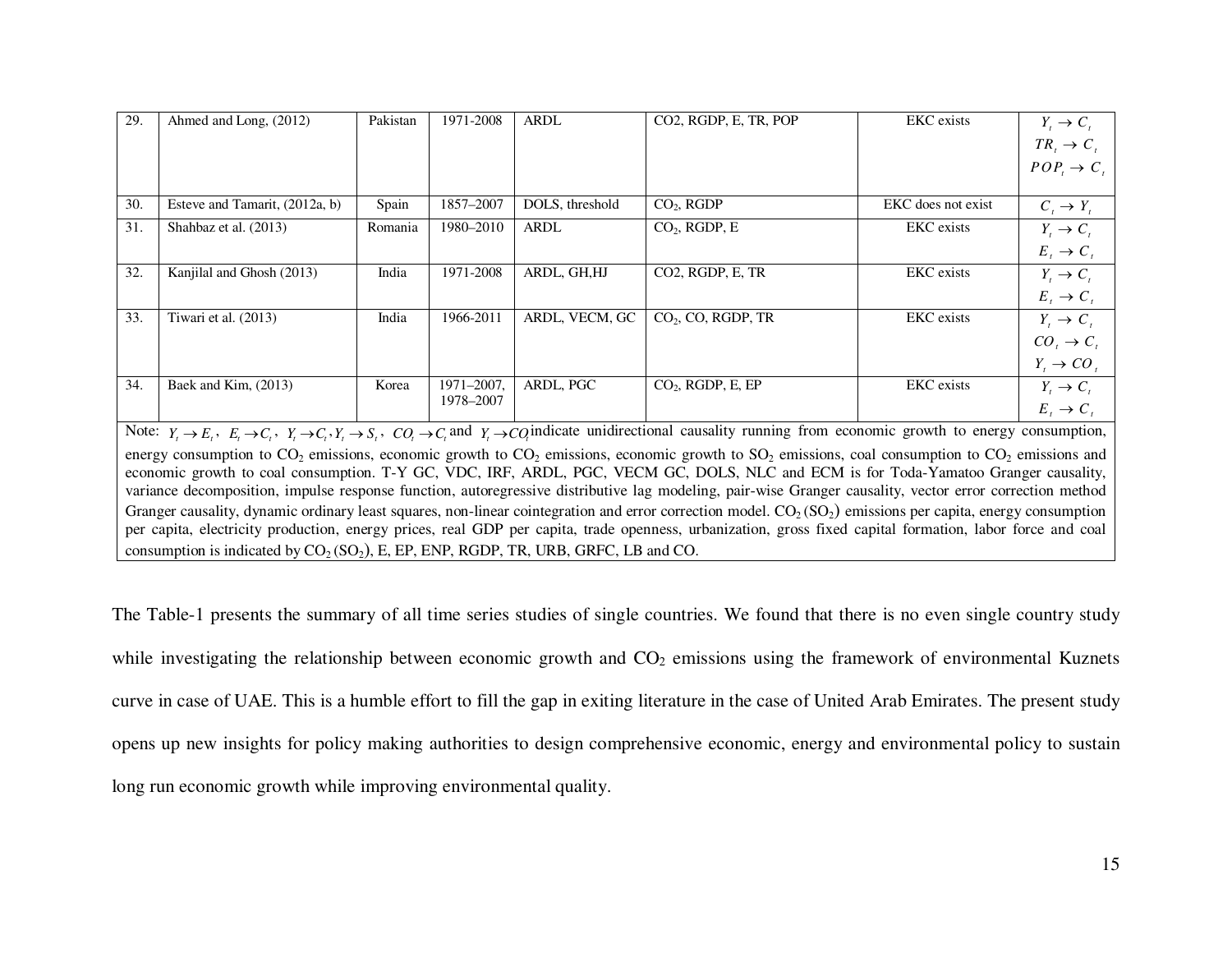#### **III.I The Data and Empirical Modelling**

-

The data on  $CO<sub>2</sub>$  emissions (metric tons), real GDP, energy consumption (kt of oil equivalent) and urban population has collected from world development indicators (CD-ROM, 2012). We have combed international financial statistics to obtain data on exports and converted it into real terms by dividing exports series on GDP deflator. The population series is used to convert all series into per capita. The study covers time period of  $1975{\text -}2011^3$ . Following Soytas et al. (2007); Jalil and Mamud, (2009); Halicioglu, (2009); Iwata et al. (2010); Esteve and Tamarit, (2012a, b); Shahbaz et al. (2013), the general form of our empirical equation is modeled as following:

$$
C_t = f(Y_t, Y_t^2, E_t, U_t, X_t)
$$
\n(1)

We have converted all the series into logarithm to obtain reliable and efficient empirical evidence. Shahbaz et al. (2012) pointed out that log-linear specification reduces sharpness in the time series data and provides better results controllable variance as compared to simple specification. The log-linear specification of our empirical equation is modeled as following:

$$
\ln C_t = \beta_1 + \beta_Y \ln Y_t + \beta_{Y^2} \ln Y_t^2 + \beta_E \ln E_t + \beta_U \ln U_t + \beta_X \ln X_t + \mu_i
$$
 (2)

where  $\ln C_t$ ,  $\ln Y_t$ ,  $\ln Y_t^2$ ,  $\ln E_t$ ,  $\ln U_t$  and  $\ln X_t$  is natural log of CO<sub>2</sub> emissions (metric tons) per capita, natural log of real income per capita, natural log of squared of real income per

 $3$ We have used Eviews software to convert annual frequency data into quarter frequency using quadratic-match-sum method.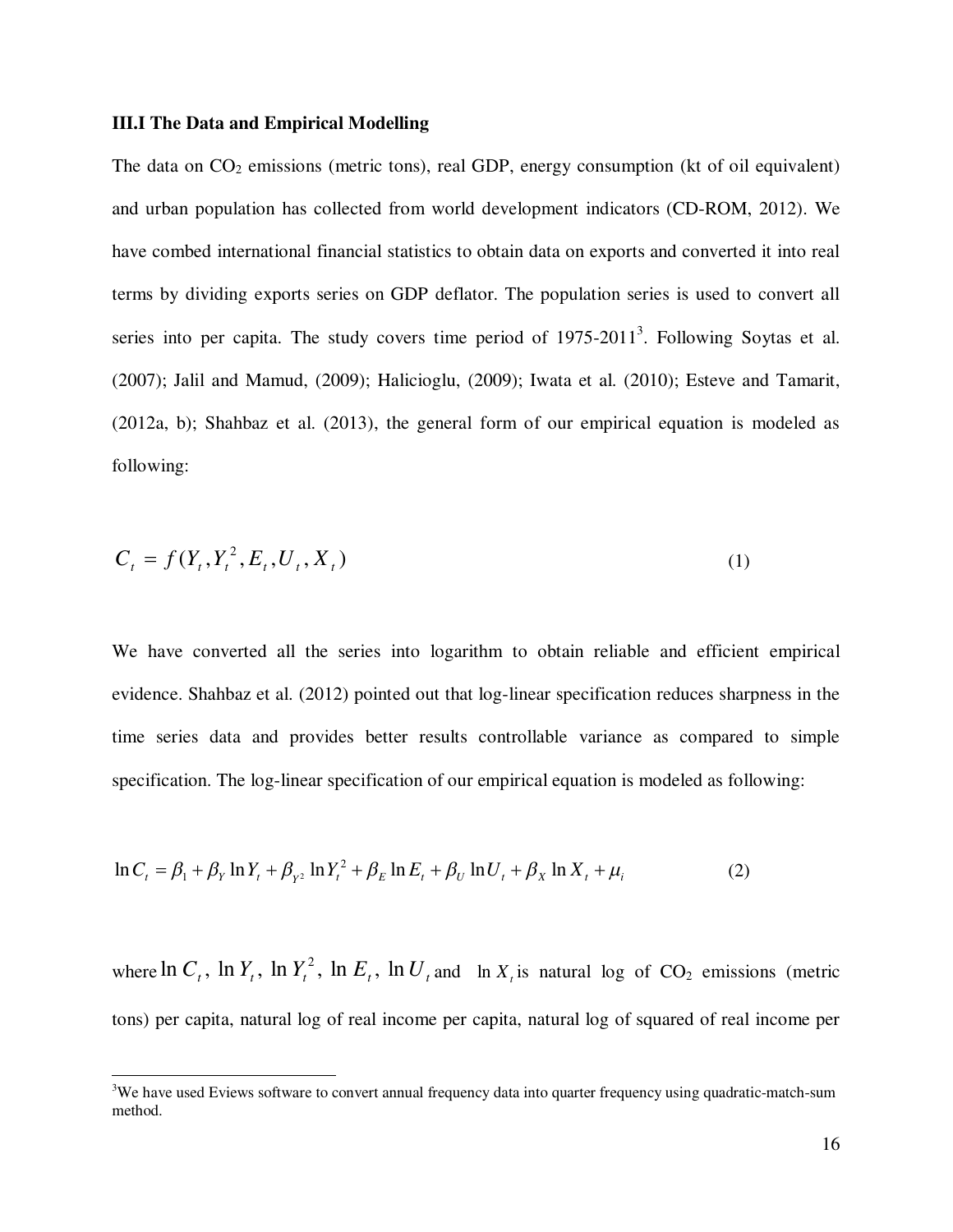capita, energy consumption (kt of oil equivalent) per capita, urbanization per capita and real exports per capita.  $\mu_i$  is error term with constant variance and zero mean and having normal distribution. We expect inverted U-shaped i.e. EKC hypothesis between economic growth and CO2 emissions if  $\beta_Y > 0$  and  $\beta_{Y^2} < 0$  otherwise U-shaped relationship exist. The  $\beta_E < 0$ implies that efficient use of energy lowers  $CO<sub>2</sub>$  emissions otherwise energy consumption degrades environmental quality if  $\beta_E > 0$ . We can expect positive or negative impact of urbanization on  $CO<sub>2</sub>$  emissions. If urbanization is planned and urban population has easy access to energy efficient technology such as consumer durables for consumers and advanced technology for producers then  $\beta_U < 0$  otherwise  $\beta_E > 0$ . The impact of exports on CO<sub>2</sub> emissions depends upon the technology to be implemented in an economy if an economy uses energy efficient technology then  $\beta_X < 0$  otherwise an increase in exports will raise  $CO_2$ emissions i.e.  $\beta_x > 0$ .

#### **III.II Zivot-Andrews Unit Root Test**

The usual first step in empirical analysis is to test the stationarity properties of the variables. Traditional unit root tests are ADF by Dickey and Fuller (1979), P-P by Philips and Perron (1988), KPSS by Kwiatkowski et al. (1992), DF-GLS by Elliott et al. (1996) and Ng-Perron by Ng-Perron (2001). However, as pointed by Baum, (2004), empirical evidence on order of integration of the variable by ADF, P-P and DF-GLS unit root tests are not reliable in the presence of structural break in the series. In fact, unit root tests may be biased and inappropriate in absence of information about structural break occurred in series.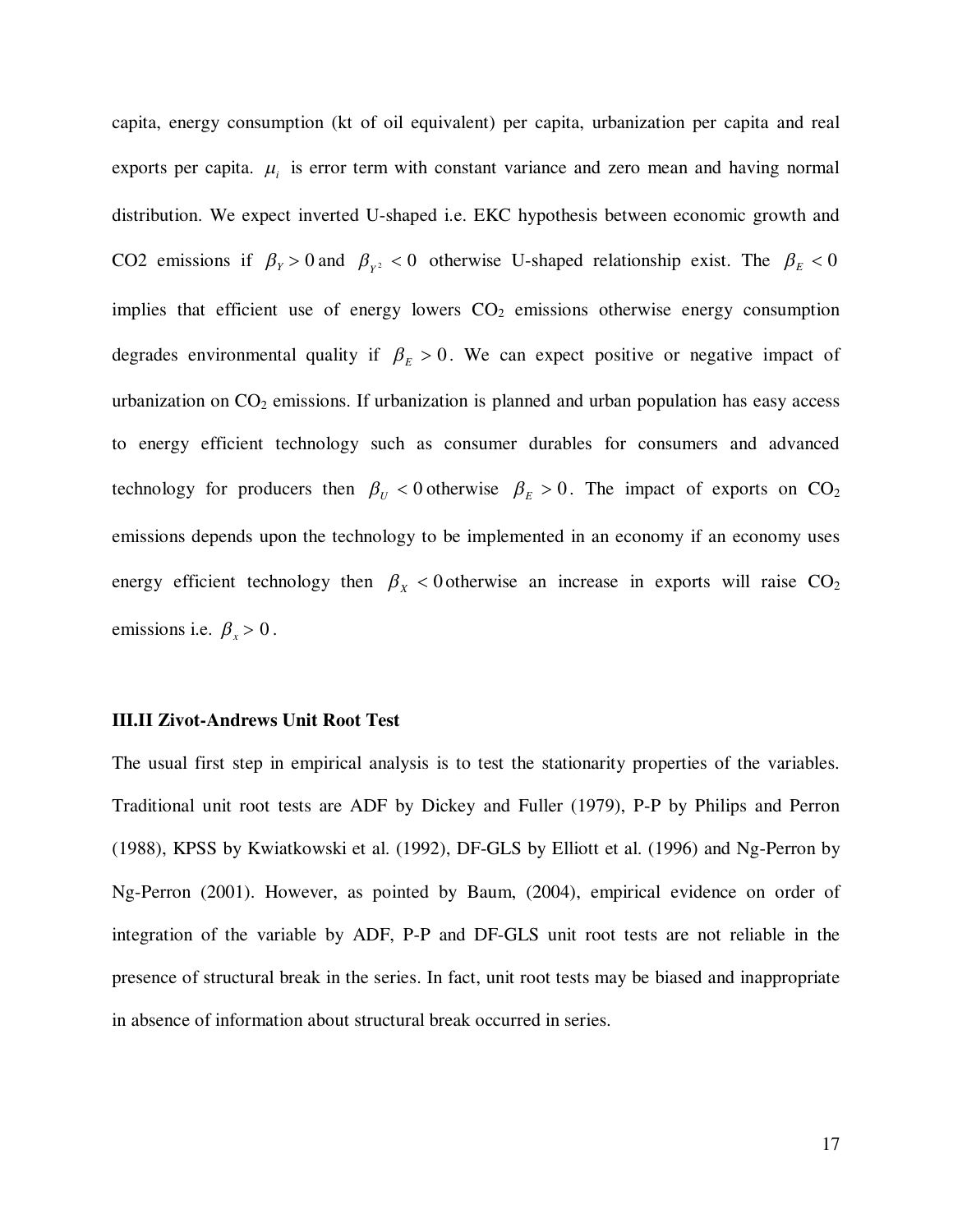To overcome this problem, Zivot-Andrews (1992) suggested three models to test the stationarity properties of the variables in the presence of structural break point in the series. (i) First model permits a one-time change in variables at level form, (ii) second model allows a one-time change in the slope of the trend component i.e. function and (iii) last model has one-time change both in intercept and trend function of the variables to be used in the analysis. Zivot-Andrews, (1992) adopted three models to check the hypothesis of one-time structural break in the series as follows:

$$
\Delta x_{t} = a + ax_{t-1} + bt + cDU_{t} + \sum_{j=1}^{k} d_{j} \Delta x_{t-j} + \mu_{t} (3)
$$
  

$$
\Delta x_{t} = b + bx_{t-1} + ct + bDT_{t} + \sum_{j=1}^{k} d_{j} \Delta x_{t-j} + \mu_{t} (4)
$$
  

$$
\Delta x_{t} = c + cx_{t-1} + ct + dDU_{t} + dDT_{t} + \sum_{j=1}^{k} d_{j} \Delta x_{t-j} + \mu_{t} (5)
$$

where  $DU$ <sub>t</sub> represents the dummy variables displaying mean shift occurred at each point with time break while trend shift variables is presented by  $DT<sub>t</sub><sup>4</sup>$ . So,

$$
DU_{t} = \begin{cases} 1 \dots \text{if} & t > TB \\ 0 \dots \text{if} & t < TB \end{cases} \text{ and } DU_{t} = \begin{cases} t - TB \dots \text{if} & t > TB \\ 0 \dots \text{if} & t < TB \end{cases}
$$

The null hypothesis of unit root break date is  $c = 0$  which indicates that series is not stationary with a drift not having information about structural break point while  $c < 0$  hypothesis implies that the variable is found to be trend-stationary with one unknown time break. Zivot-Andrews unit root test fixes all points as potential for possible time break and does estimation through

-

<sup>&</sup>lt;sup>4</sup>We used model-4 for empirical estimations following Sen, (2003)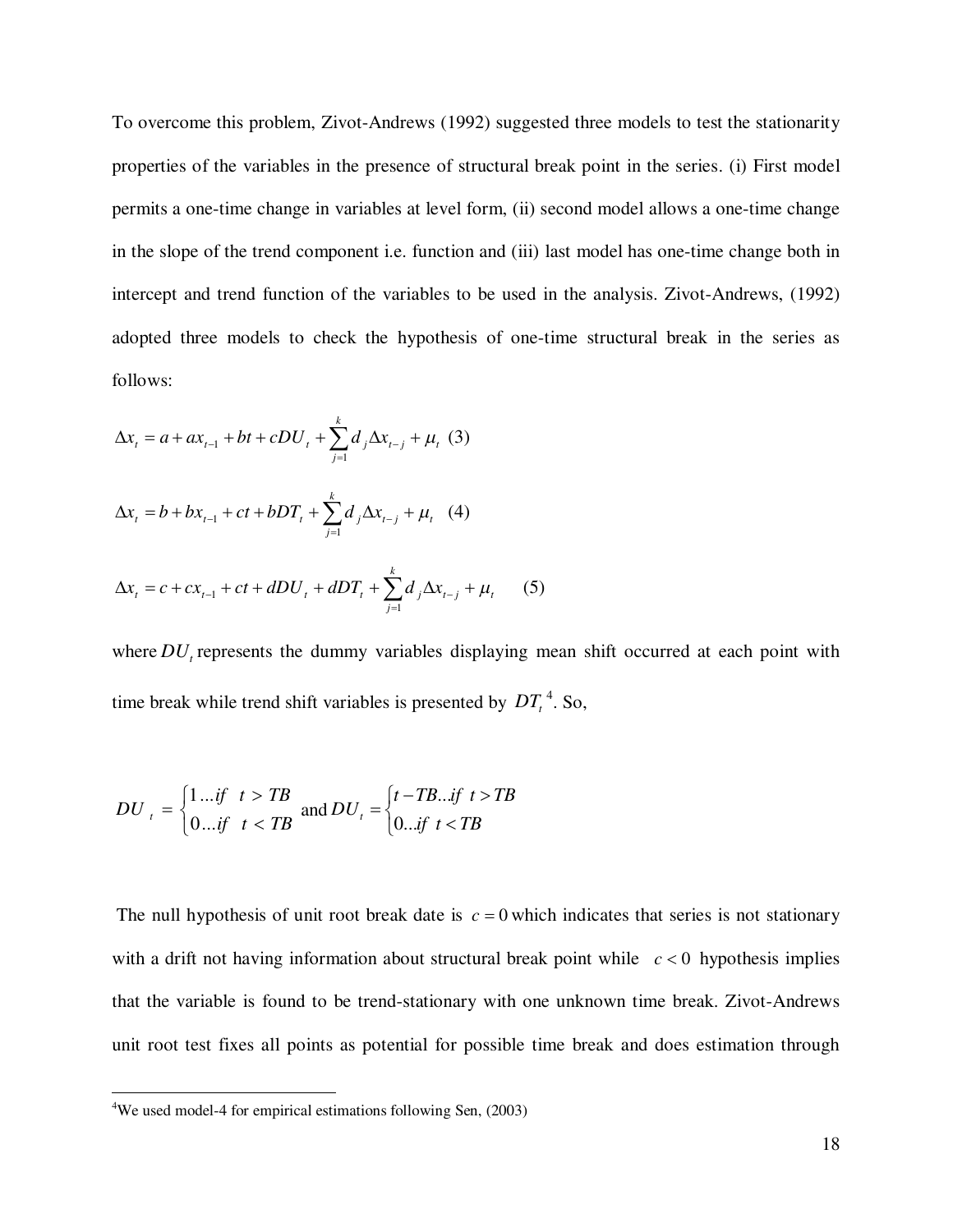regression for all possible break points successively. After that, this unit root test selects that time break which decreases one-sided t-statistic to test  $\hat{c} (= c - 1) = 1$ . Zivot-Andrews indicate that in the presence of end-points, asymptotic distribution of the statistics is diverged to infinity point. It is compulsory to choose a region where end-points of sample period are excluded. To do so, we followed Zivot-Andrews suggestions by choosing the trimming regions i.e. (0.15T, 0.85T).

#### **III.II The ARDL Bounds Testing**

We employ the autoregressive distributed lag (ARDL) bounds testing approach to cointegration developed by Pesaran et al. (2001) to explore the existence of long run relationship between economic growth, electricity consumption, urbanization, exports and  $CO<sub>2</sub>$  emissions in the presence of structural break. This approach has multiple econometric advantages. The bounds testing approach is applicable irrespective of whether variables are I(0) or I(1). Moreover, a dynamic unrestricted error correction model (UECM) can be derived from the ARDL bounds testing through a simple linear transformation. The UECM integrates the short run dynamics with the long run equilibrium without losing any long run information. The UECM is expressed as follows:

$$
\Delta \ln C_{t} = \alpha_{1} + \alpha_{T} T + \alpha_{C} \ln C_{t-1} + \alpha_{Y} \ln Y_{t-1} + \alpha_{E} \ln E_{t-1} + \alpha_{X} \ln X_{t-1} + \alpha_{U} \ln U_{t-1} + \sum_{i=1}^{p} \alpha_{i} \Delta \ln C_{t-i}
$$
\n
$$
+ \sum_{j=0}^{q} \alpha_{j} \Delta \ln Y_{t-j} + \sum_{k=0}^{r} \alpha_{k} \Delta \ln E_{t-k} + \sum_{l=0}^{s} \alpha_{l} \Delta \ln X_{t-l} + \sum_{m=0}^{t} \alpha_{m} \Delta \ln U_{t-m} + \alpha_{D} D_{1} + \mu_{t}
$$
\n(6)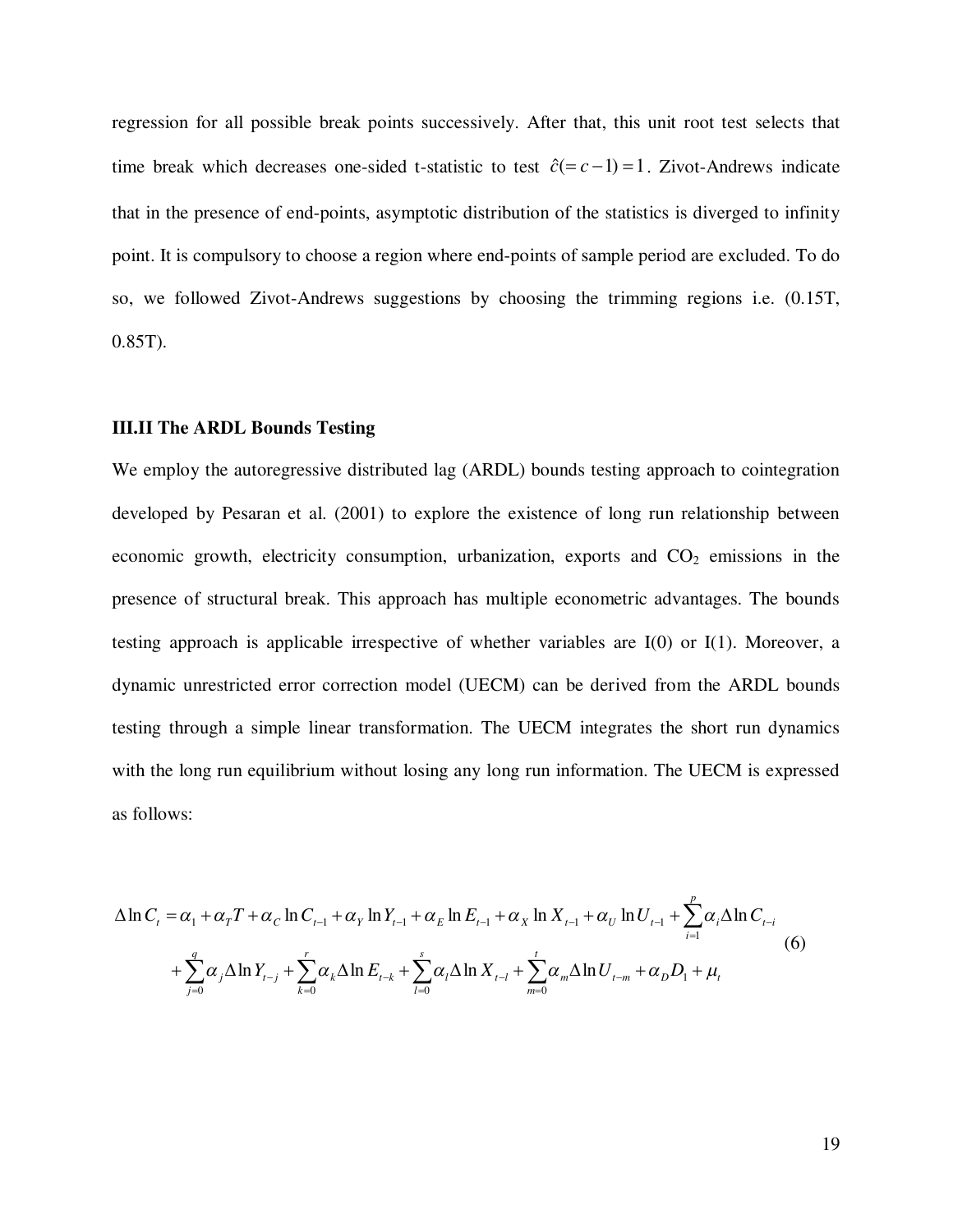$$
\Delta \ln Y_{t} = \alpha_{1} + \alpha_{T} T + \alpha_{C} \ln C_{t-1} + \alpha_{Y} \ln Y_{t-1} + \alpha_{E} \ln E_{t-1} + \alpha_{X} \ln X_{t-1} + \alpha_{U} \ln U_{t-1} + \sum_{i=1}^{p} \beta_{i} \Delta \ln Y_{t-i}
$$
\n
$$
+ \sum_{j=0}^{q} \beta_{j} \Delta \ln C_{t-j} + \sum_{k=0}^{r} \beta_{k} \Delta \ln E_{t-k} + \sum_{l=0}^{s} \beta_{l} \Delta \ln X_{t-l} + \sum_{m=0}^{t} \beta_{m} \Delta \ln U_{t-m} + \beta_{D} D_{2} \mu_{t}
$$
\n(7)

$$
\Delta \ln E_{t} = \alpha_{1} + \alpha_{T} T + \alpha_{C} \ln C_{t-1} + \alpha_{Y} \ln Y_{t-1} + \alpha_{E} \ln E_{t-1} + \alpha_{X} \ln X_{t-1} + \alpha_{U} \ln U_{t-1} + \sum_{i=1}^{p} \mathcal{G}_{i} \Delta \ln E_{t-i}
$$
\n
$$
+ \sum_{j=0}^{q} \mathcal{G}_{j} \Delta \ln Y_{t-j} + \sum_{k=0}^{r} \mathcal{G}_{k} \Delta \ln C_{t-k} + \sum_{l=0}^{s} \mathcal{G}_{l} \Delta \ln X_{t-l} + \sum_{m=0}^{t} \mathcal{G}_{m} \Delta \ln U_{t-m} + \mathcal{G}_{D} D_{3} + \mu_{t}
$$
\n(8)

$$
\Delta \ln X_{t} = \alpha_{1} + \alpha_{T}T + \alpha_{C} \ln C_{t-1} + \alpha_{Y} \ln Y_{t-1} + \alpha_{E} \ln E_{t-1} + \alpha_{X} \ln X_{t-1} + \alpha_{U} \ln U_{t-1} + \sum_{i=1}^{p} \rho_{i} \Delta \ln X_{t-i}
$$
\n
$$
+ \sum_{j=0}^{q} \rho_{j} \Delta \ln C_{t-j} + \sum_{k=0}^{r} \rho_{k} \Delta \ln Y_{t-k} + \sum_{l=0}^{s} \rho_{l} \Delta \ln E_{t-l} + \sum_{m=0}^{t} \rho_{m} \Delta \ln U_{t-m} + \vartheta_{D} D_{4} + \mu_{t}
$$
\n
$$
\Delta \ln U_{t} = \alpha_{1} + \alpha_{T}T + \alpha_{C} \ln C_{t-1} + \alpha_{Y} \ln Y_{t-1} + \alpha_{E} \ln E_{t-1} + \alpha_{X} \ln X_{t-1} + \alpha_{U} \ln U_{t-1} + \sum_{i=1}^{p} \rho_{i} \Delta \ln U_{t-i}
$$
\n
$$
+ \sum_{j=0}^{q} \rho_{j} \Delta \ln C_{t-j} + \sum_{k=0}^{r} \rho_{k} \Delta \ln Y_{t-k} + \sum_{l=0}^{s} \rho_{l} \Delta \ln E_{t-l} + \sum_{m=0}^{t} \rho_{m} \Delta \ln X_{t-m} + \vartheta_{D} D_{5} + \mu_{t}
$$
\n(10)

*l*

0  $k=0$   $l=0$   $m=0$ 

=

*k*

 $=$ 

*j*

=

*m*

where Δ is the first difference operator, *D* is dummy for structural break point based on Z-A test and  $\mu$ <sub>i</sub> is error term assumed to be independently and identically distributed. The optimal lag structure of the first differenced regression is selected by the Akaike information criteria (AIC). Pesaran et al. (2001) suggest F-test for joint significance of the coefficients of the lagged level of variables. For example, the null hypothesis of no long run relationship between the variables is  $H_0: \alpha_C = \alpha_Y = \alpha_E = \alpha_X = \alpha_U = 0$  against the alternative hypothesis of cointegration  $H_a: \alpha_c \neq \alpha_v \neq \alpha_k \neq \alpha_v \neq 0$ . Pesaran et al. (2001) computed two set of critical value (lower and upper critical bounds) for a given significance level. Lower critical bound is applied if the regressors are I(0) and the upper critical bound is used for I(1). If the F-statistic exceeds the upper critical value, we conclude in favor of a long run relationship. If the F-statistic falls below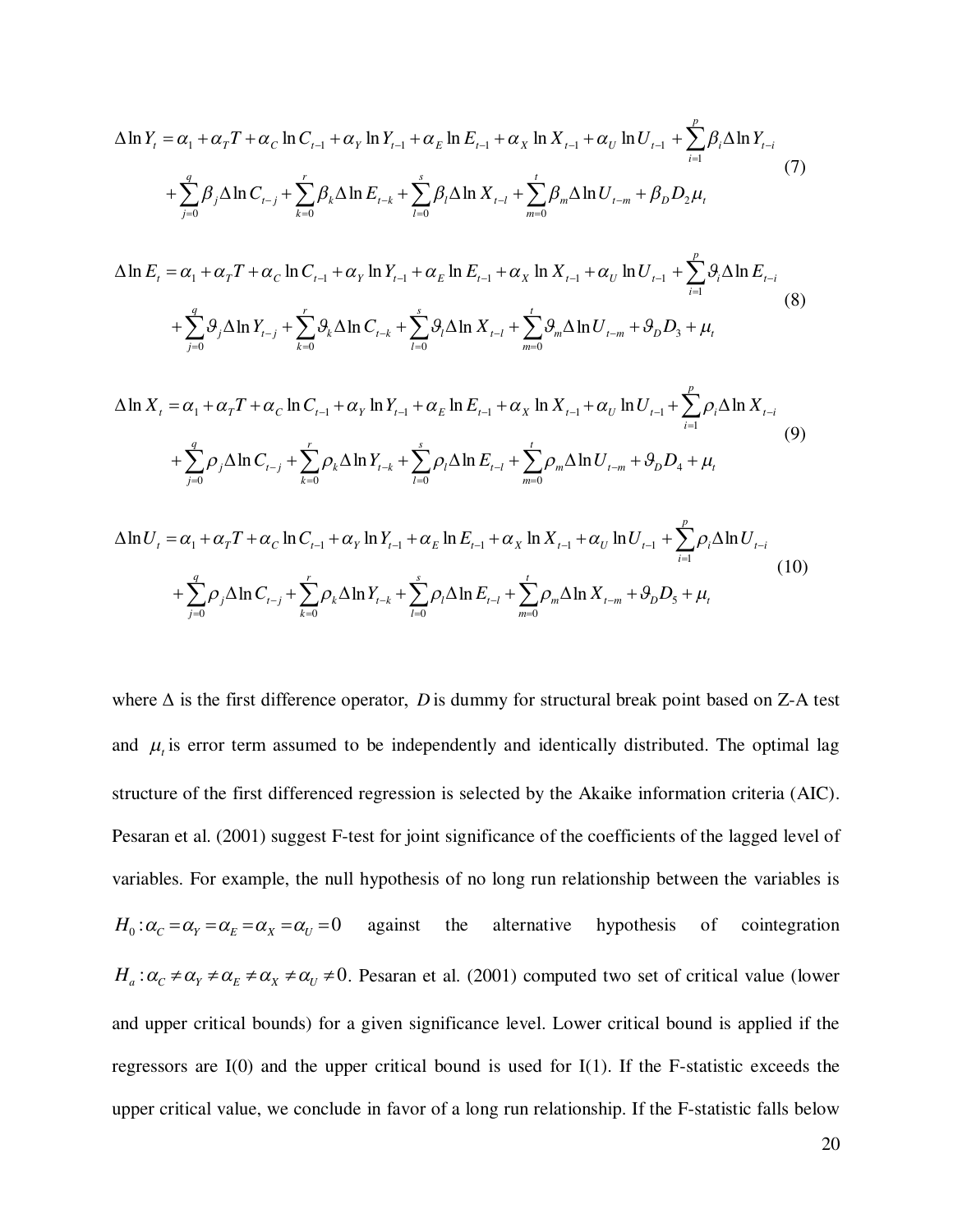the lower critical bound, we cannot reject the null hypothesis of no cointegration. However, if the F-statistic lies between the lower and upper critical bounds, inference would be inconclusive. When the order of integration of all the series is known to be I(1) then decision is made based on the upper critical bound. Similarly, if all the series are I(0), then the decision is made based on the lower critical bound. To check the robustness of the ARDL model, we apply diagnostic tests. The diagnostics tests are checking for normality of error term, serial correlation, autoregressive conditional heteroskedasticity, white heteroskedasticity and the functional form of empirical model.

#### **III.III The VECM Granger Causality**

After examining the long run relationship between the variables, we use the Granger causality test to determine the causality between the variables. If there is cointegration between the series then the vector error correction method (VECM) can be developed as follows:

$$
\begin{bmatrix}\n\Delta \ln C_{t} \\
\Delta \ln Y_{t} \\
\Delta \ln E_{t} \\
\Delta \ln U_{t}\n\end{bmatrix} =\n\begin{bmatrix}\nb_{1} \\
b_{2} \\
b_{3} \\
b_{4} \\
\Delta \ln U_{t}\n\end{bmatrix} +\n\begin{bmatrix}\nB_{11,1} B_{12,1} B_{13,1} B_{14,1} B_{15,1} \\
B_{21,1} B_{22,1} B_{23,1} B_{24,1} B_{25,1} \\
B_{31,1} B_{32,1} B_{33,1} B_{34,1} B_{35,1} \\
B_{41,1} B_{42,1} B_{43,1} B_{44,1} B_{45,1}\n\end{bmatrix}\n\begin{bmatrix}\n\Delta \ln C_{t-1} \\
\Delta \ln Y_{t-1} \\
\Delta \ln Y_{t-1} \\
\Delta \ln Y_{t-1}\n\end{bmatrix} + \n\begin{bmatrix}\nB_{11,m} B_{12,m} B_{13,m} B_{14,m} B_{15,m} \\
B_{21,m} B_{22,m} B_{23,m} B_{24,m} B_{25,m} \\
B_{31,m} B_{32,m} B_{33,m} B_{34,m} B_{35,m} \\
B_{41,1} B_{42,1} B_{43,1} B_{44,1} B_{45,1}\n\end{bmatrix}\n\begin{bmatrix}\n\Delta \ln C_{t-1} \\
\Delta \ln C_{t-1} \\
\Delta \ln U_{t-1}\n\end{bmatrix} + \n\begin{bmatrix}\n\Delta \ln C_{t-1} \\
\Delta \ln C_{t-1} \\
\Delta \ln C_{t-1} \\
\Delta \ln C_{t-1} \\
\Delta \ln C_{t-1}\n\end{bmatrix} + \n\begin{bmatrix}\n\zeta_{1} \\
\zeta_{2} \\
\zeta_{3} \\
\zeta_{4}\n\end{bmatrix}\n\times (ECM_{t-1}) + \n\begin{bmatrix}\n\mu_{1} \\
\mu_{2} \\
\mu_{3} \\
\mu_{4} \\
\mu_{5}\n\end{bmatrix}
$$
\n(11)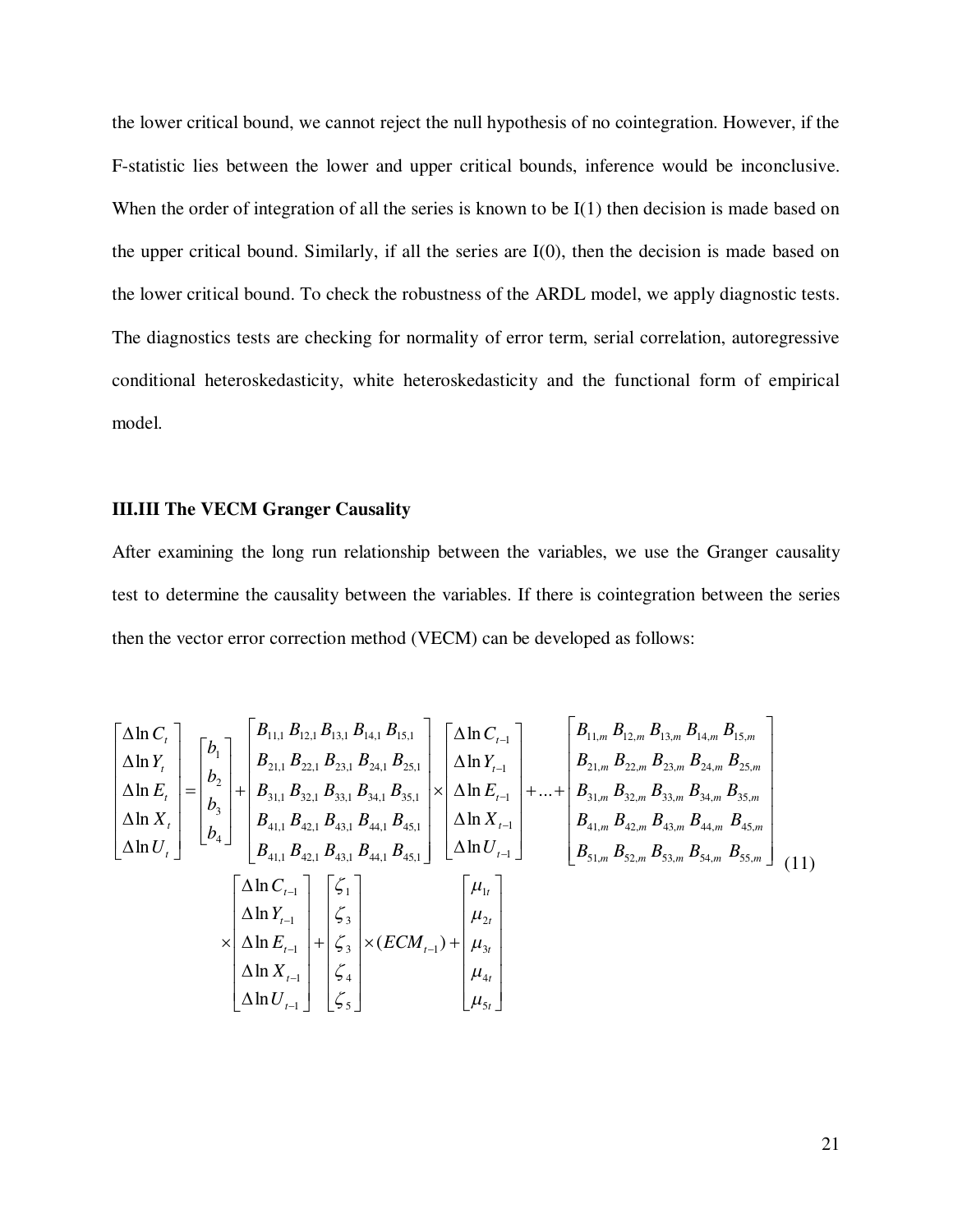where difference operator is  $\Delta$  and  $ECM$ <sub>*t*-1</sub> is the lagged error correction term, generated from the long run association. The long run causality is found by significance of coefficient of lagged error correction term using t-test statistic. The existence of a significant relationship in first differences of the variables provides evidence on the direction of short run causality. The joint  $\chi^2$  statistic for the first differenced lagged independent variables is used to test the direction of short-run causality between the variables. For example,  $B_{12,i} \neq 0 \forall i$  shows that economic growth Granger causes  $CO_2$  emissions and economic growth is Granger of cause of  $CO_2$  emissions if  $B_{11,i} \neq 0 \forall_{i}$ .

#### **IV. Results Interpretations**

We find descriptive statistics and pair-wise correlations between the variables (see Table-2). The results reveal that  $CO<sub>2</sub>$  emissions, economic growth, electricity consumption, urbanization and exports are found to be normally distributed. The statistics by Jarque-Bera indicate that all the series are having zero mean and finite covariance. The findings of pair-wise correlation show that economic growth and urbanization are positively correlated with  $CO<sub>2</sub>$  emissions while negative correlation is found from electricity consumption and exports to  $CO<sub>2</sub>$  emissions. The positive correlation exists from electricity consumption and exports to economic growth. Urbanization is inversely correlated with economic growth. Exports and urbanization are positively linked with electricity consumption and same inference is drawn between urbanization and exports.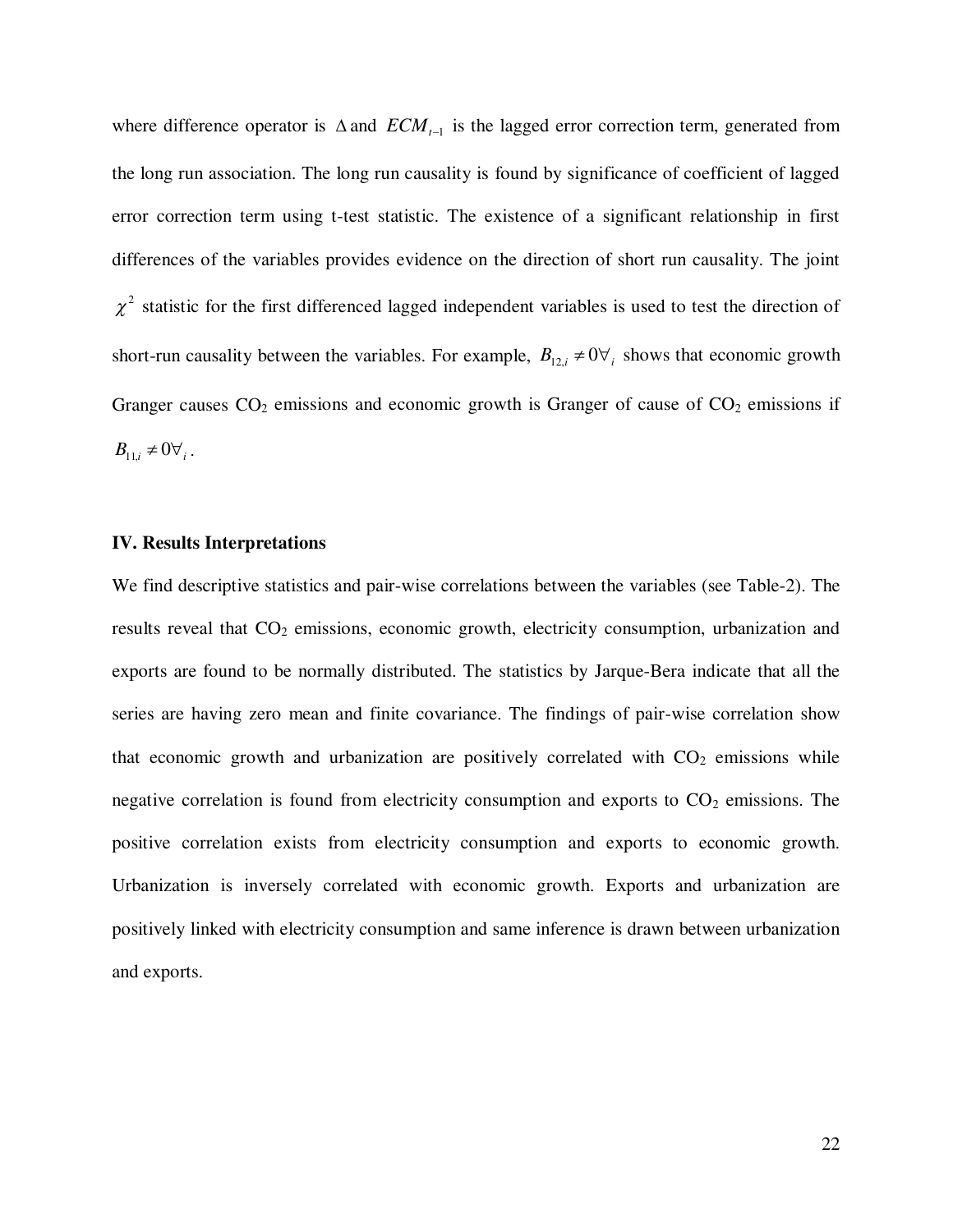| Variable        | $\ln C_t$ | $ln Y_t$  | $\ln E_t$ | $ln U_t$ | $\ln X_t$ |
|-----------------|-----------|-----------|-----------|----------|-----------|
| Mean            | 3.4406    | 12.3273   | 9.0609    | 4.3876   | 8.3744    |
| Median          | 3.4293    | 12.2620   | 9.1399    | 4.3826   | 8.3115    |
| Maximum         | 4.1511    | 12.8449   | 9.5342    | 4.4355   | 9.2260    |
| Minimum         | 2.7692    | 11.5962   | 7.7773    | 4.3607   | 7.7646    |
| Std. Dev.       | 0.2863    | 0.2919    | 0.4321    | 0.0201   | 0.3835    |
| <b>Skewness</b> | 0.3600    | $-0.0706$ | $-1.3198$ | 0.9095   | 0.5170    |
| Kurtosis        | 4.1451    | 2.9880    | 4.3433    | 2.8811   | 2.4247    |
| Jarque-Bera     | 2.8212    | 0.0309    | 3.5247    | 5.1229   | 2.1590    |
| Probability     | 0.2439    | 0.9846    | 0.1100    | 0.0771   | 0.3397    |
| $\ln C$         | 1.0000    |           |           |          |           |
| $ln Y_t$        | 0.6726    | 1.0000    |           |          |           |
| $\ln E$ ,       | $-0.7574$ | 0.7267    | 1.0000    |          |           |
| $ln U_t$        | 0.2205    | $-0.4709$ | 0.3299    | 1.0000   |           |
| $ln X_t$        | $-0.3975$ | 0.4582    | 0.4584    | 0.0812   | 1.0000    |

**Table-2: Descriptive Statistics and Correlation Matrix**

The assumption of the ARDL bounds testing is that the series should be integrated at  $I(0)$  or  $I(1)$ or I(0) / I(1). This implies that the none of variables is integrated at I(2). To resolve this issue, we have applied traditional unit root tests such as ADF, PP and  $DF-GLS<sup>5</sup>$ . Our empirical exercise finds that  $CO_2$  emissions  $(\ln C_t)$ , electricity consumption  $(\ln E_t)$ , economic growth  $(\ln Y_t)$ ,

 $\overline{a}$ 

<sup>&</sup>lt;sup>5</sup>Results are available upon request from authors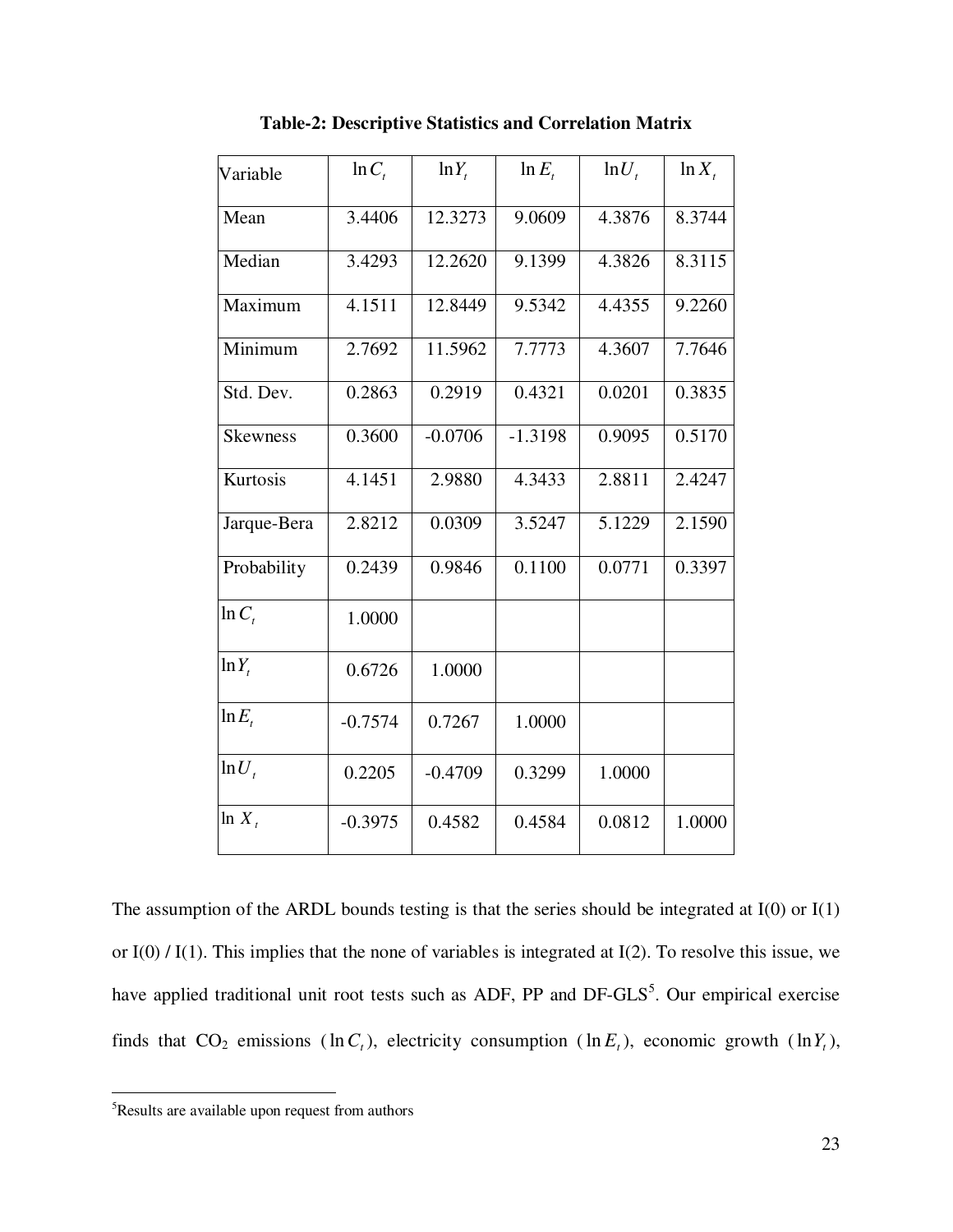exports ( $\ln X_t$ ) and urbanization ( $\ln U_t$ ) are not found to be stationary at level with constant and trend. This shows that the variables are integrated at I(1). The main issue with these unit tests is that these tests do not seem to consider information about unknown structural beaks in the series. This implies that traditional unit root tests provide ambiguous results regarding integrating properties of the variables. The appropriate information about structural break would help policy makers in designing inclusive energy, economic, urban and trade policy to sustain environmental quality in long run. We have applied Zivot-Andrews unit root test which accommodates single unknown structural break in the variables.

| <b>Variable</b>                                                         |             | <b>At Level</b>   | $\overline{At\,1^{st}}$ Difference |                   |  |  |  |  |
|-------------------------------------------------------------------------|-------------|-------------------|------------------------------------|-------------------|--|--|--|--|
|                                                                         | T-statistic | <b>Time Break</b> | T-statistic                        | <b>Time Break</b> |  |  |  |  |
| $\ln C$ ,                                                               | $-3.285(2)$ | 1999Q2            | $-9.170(4)$ *                      | 1997Q3            |  |  |  |  |
| $ln Y_t$                                                                | $-2.551(5)$ | 2000Q2            | $-7.632(2)$ *                      | 1988Q2            |  |  |  |  |
| $\ln E_t$                                                               | $-4.503(3)$ | 1997Q4            | $-8.277(0)$ *                      | 1992Q2            |  |  |  |  |
| $ln U_t$                                                                | $-4.962(5)$ | 1995Q3            | $-7.943(0)*$                       | 1995Q2            |  |  |  |  |
| $\ln X$ ,                                                               | $-4.384(4)$ | 1982Q1            | $-8.359(0)*$                       | 1980Q3            |  |  |  |  |
| Note: * represent significant at 1% level of significance. The critical |             |                   |                                    |                   |  |  |  |  |
| value at $1\%$ is -5.57 and at 5% is -5.08. Lag order is shown in       |             |                   |                                    |                   |  |  |  |  |
| parenthesis.                                                            |             |                   |                                    |                   |  |  |  |  |

**Table-3: Zivot-Andrews Structural Break Unit Root Test**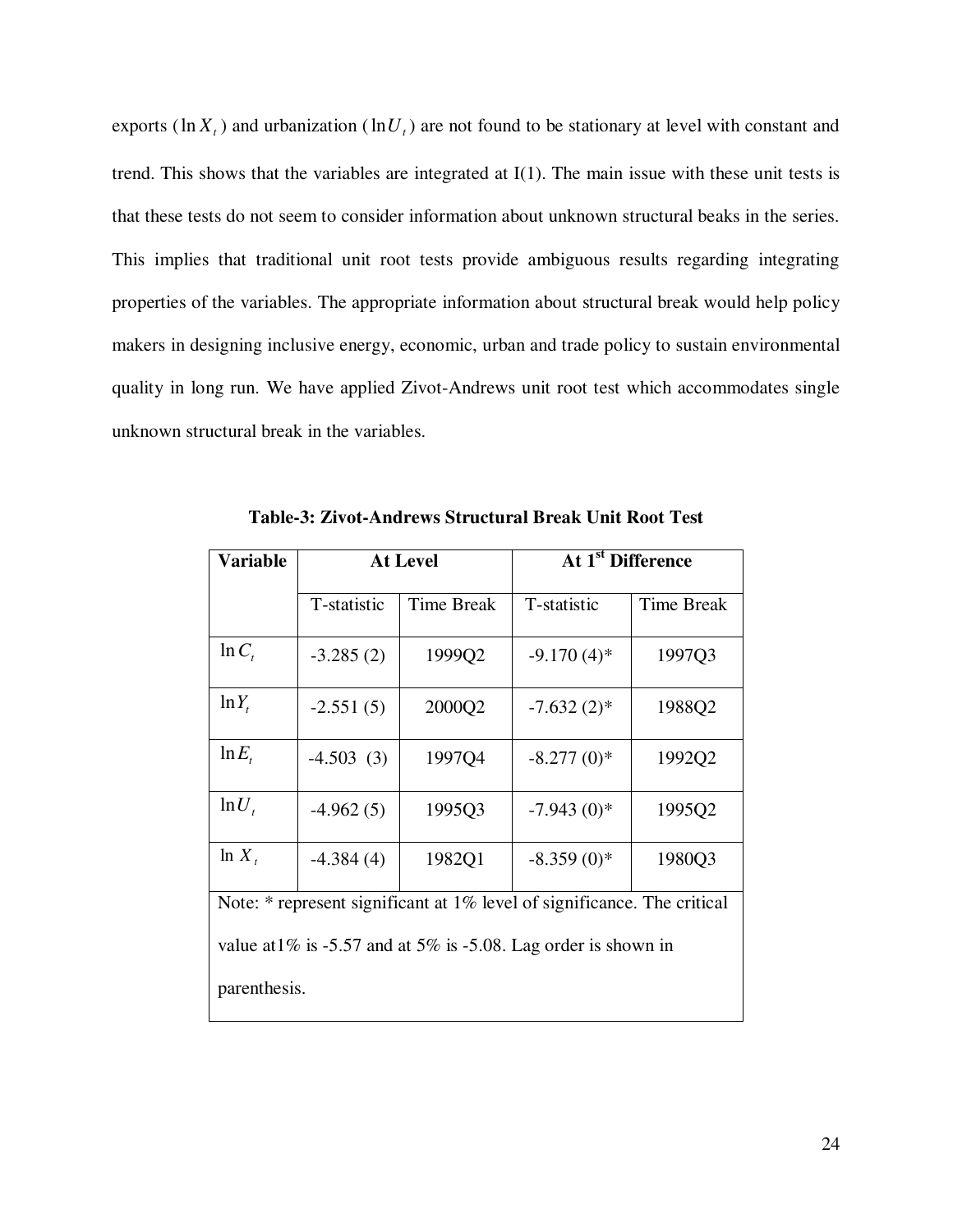The results are detailed in Table-3. We find, while applying Zivot-Andrews, (1992) test with single unknown break, that economic growth, electricity consumption, exports, urbanization and CO<sub>2</sub> emissions have unit root at level with intercept and trend. The structural breaks are found in economic growth, electricity consumption, exports, urbanization and  $CO<sub>2</sub>$  emissions in 2000Q2, 1997Q4, 1982Q1, 1995Q3 and 1999Q2 respectively. The variables are found to be stationary at 1<sup>st</sup> difference. This implies that series have same level of integration. The robustness of results is validated by applying Zivot-Andrews, (1992) with single unknown structural break. Our findings indicate that variables are integrated at I(1). The unique integrating order of the variables lends a support to test the existence of cointegration between the variables. In doing so, we apply the ARDL bounds testing approach in the presence of structural break to examine cointegration between the variables. The results are reported in Table-4. The lag order of the variable is chosen following Akaike information criterion (AIC) due to its superiority over Schwartz Bayesian criterion (SBC). AIC performs relatively well in small samples but is inconsistent and does not improve performance in large samples whilst SBC in contrast appears to perform relatively poorly in small samples but is consistent and improves in performance with sample size (Acquah, 2010).

The appropriate lag section is required because F-statistic variables with lag order of the variables. The lag order of the variables is given in second column of Table-4. The results reported in Table-4 reveal that our computed F-statistics are greater than upper critical bounds generated by Pesaran et al. (2001) which are suitable for small data set. We find three cointegrating vectors once  $CO<sub>2</sub>$  emissions, electricity consumption and exports are used as dependent actors. This validates that there is long run relationship between economic growth,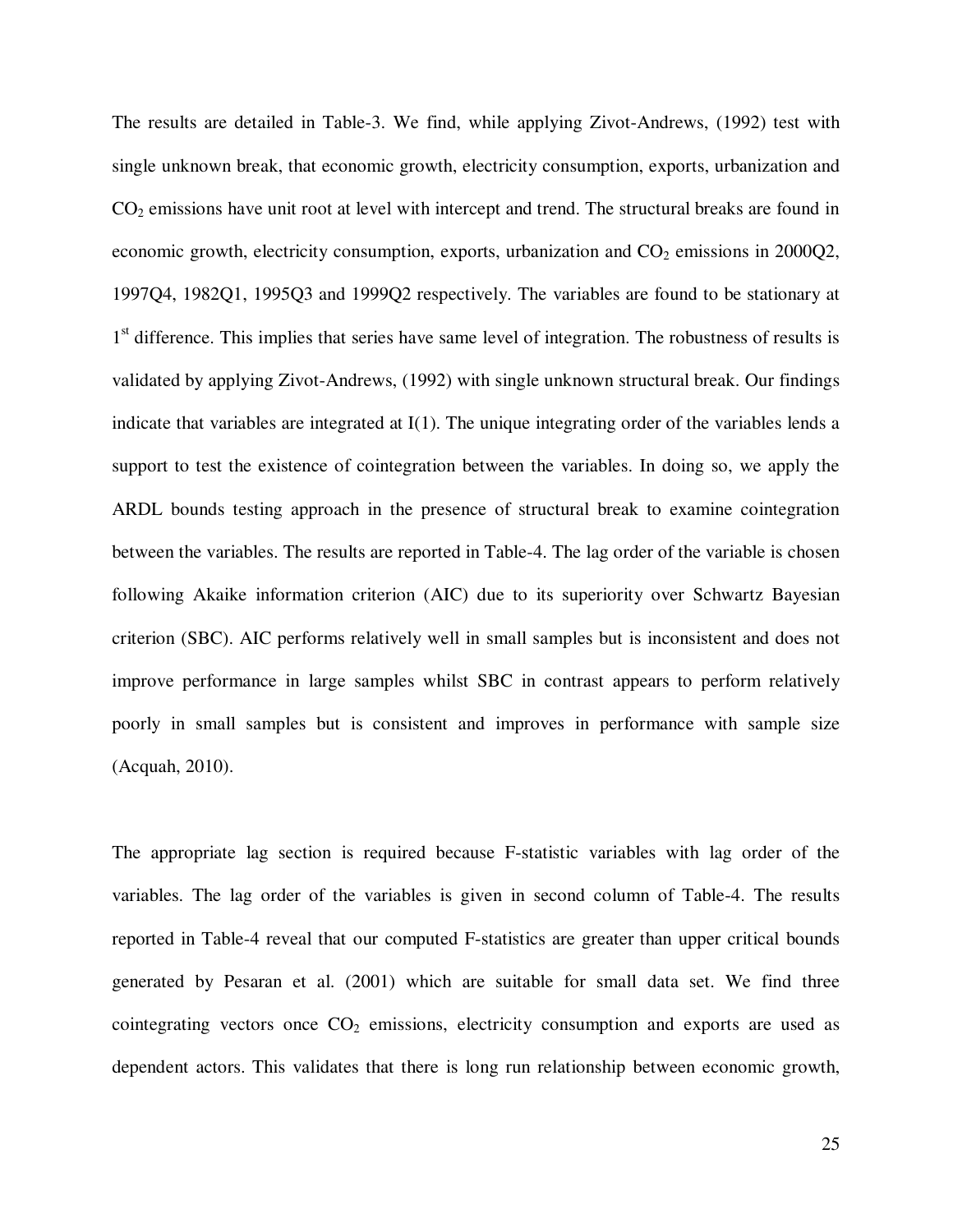electricity consumption, exports, urbanization and  $CO<sub>2</sub>$  emissions in case of UAE. The diagnostic tests such as autoregressive conditional heteroskedasticity (ARCH), white heteroskedasticity and functional form of the model are also applied. The results of diagnostic tests are reported in Table-4. We find that there is no evidence of autoregressive conditional heteroskedasticity. The results indicate that white heteroskedasticity does not exist. The functional form of long run model is well designed confirmed by Ramsey RESET test.

|                                                                                                                                                                                                        | Bounds Testing to Cointegration         |                      | Diagnostic tests |                 |                   |                         |  |
|--------------------------------------------------------------------------------------------------------------------------------------------------------------------------------------------------------|-----------------------------------------|----------------------|------------------|-----------------|-------------------|-------------------------|--|
| <b>Estimated Models</b>                                                                                                                                                                                | Optimal lag length Break Year           | <b>F</b> -statistics |                  | $\chi^2_{ARCH}$ | $\chi^2_{HETERO}$ | $\chi^2_{\tiny{RESET}}$ |  |
| $F_c(C_t/Y_t, E_t, U_t, X_t)$ 6, 6, 6, 6, 6                                                                                                                                                            |                                         | 1999Q2               | $6.157*$         | 0.6412          | 1.8418            | 0.1901                  |  |
| $F_{y}(Y_{t}/C_{t}, E_{t}, U_{t}, X_{t})$ 6, 6, 6, 5, 6                                                                                                                                                | 2000Q2<br>1.187                         |                      |                  | 1.6731          | 1.3768            | 1.6938                  |  |
| $F_{F}(E, /C_{i}, Y_{i}, U_{i}, X_{i})$ 6, 6, 6, 6, 6                                                                                                                                                  |                                         | 1997Q4               | 5.954*           | 0.1034          | 1.8625            | 0.9696                  |  |
| $F_{U}(U_{t}/C_{t},Y_{t},E_{t},X_{t})$ 6, 5, 6, 4, 6                                                                                                                                                   |                                         | 1995Q3               | 1.717            | 1.1042          | 0.6823            | 1.3154                  |  |
| $F_X(X_t/C_t, Y_t, E_t, U_t)$ 6, 4, 5, 5, 4                                                                                                                                                            |                                         | 1982Q1               | 3.929 ***        | 1.5974          | 0.7724            | 2.1754                  |  |
| Significant level                                                                                                                                                                                      | Critical values $(T = 148)^{\#}$        |                      |                  |                 |                   |                         |  |
|                                                                                                                                                                                                        | Lower bounds $I(0)$ Upper bounds $I(1)$ |                      |                  |                 |                   |                         |  |
| 1 per cent level                                                                                                                                                                                       | 3.60                                    | 4.90                 |                  |                 |                   |                         |  |
| 5 per cent level                                                                                                                                                                                       | 2.87                                    | 4.00                 |                  |                 |                   |                         |  |
| 10 per cent level                                                                                                                                                                                      | 2.53                                    | 3.59                 |                  |                 |                   |                         |  |
| Note: The asterisks * and *** denote the significant at 1 and 10 per cent levels, respectively.<br>The optimal lag length is determined by AIC. [] is the order of diagnostic tests. # Critical values |                                         |                      |                  |                 |                   |                         |  |

**Table-4: The Results of ARDL Cointegration Test**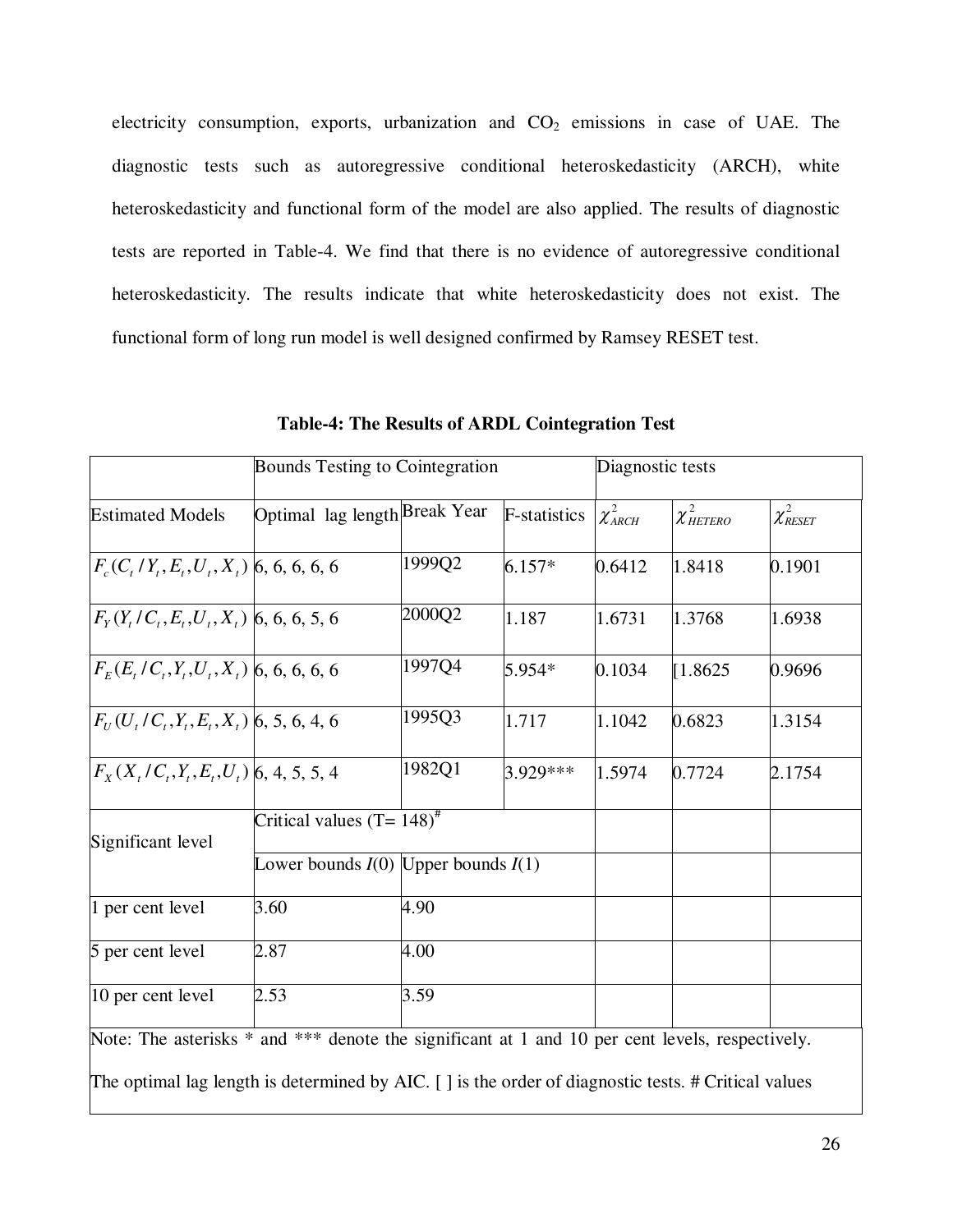are collected from Pesaran et al. (2001).

The next step is to examine long run marginal impact of economic growth, electricity consumption, exports and urbanization on  $CO<sub>2</sub>$  emissions after fining long run relationship between them. The results detailed in Table-5 reveal that impact of linear and non-linear terms of real GDP capita on CO<sub>2</sub> emissions is positive and negative at 1 percent level of significance. This validates the existence of environmental Kuznets curve (EKC) in case of UAE. We find that a 19.81% increase in  $CO<sub>2</sub>$  emissions is due to 1% increase in real GDP and negative sign of squared term seems to corroborate the delinking of  $CO<sub>2</sub>$  emissions and real GDP at the higher level of income per capita. This reveals that  $CO<sub>2</sub>$  emissions increase at the initial stage of economic growth and decline once economy achieves mature level of per capita income. Nowadays, the success of a nation takes into account its contribution to the protection of the environment and natural resources and its efficiency for designing and implementing policies to improve the living standards of communities without environment degradation. In 2012, UAE government announced the launch of a long-term national initiative to build green economy in the UAE entitled "A green economy for sustainable development". This initiative has three goals: (i) to make the UAE one of the global pioneers in green economy; (ii) a hub for exporting and re-exporting green products and technologies, and (iii) a country preserving a sustainable environment that supports long-term economic growth.

The impact of electricity consumption is negative on  $CO<sub>2</sub>$  emissions and statistically significant at 1% level of significant. We find that a 1% increase in electricity consumption declines  $CO<sub>2</sub>$ emissions by 0.5054%, keeping other things constant. This shows that UAE is using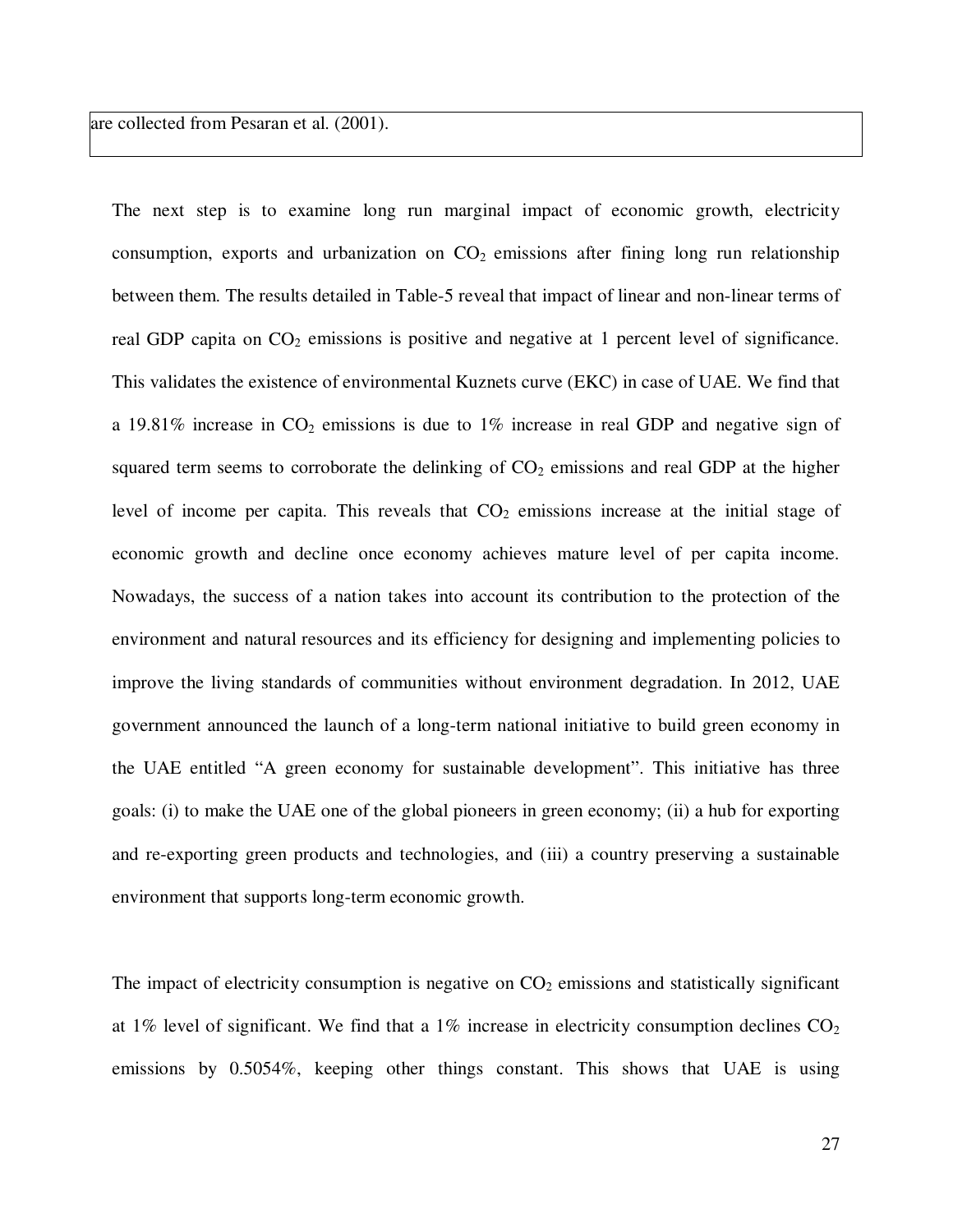environmental friendly source of energy (electricity). The UAE has tried to decrease its dependency on natural gas and oil for producing electricity. As an alternative, it has encouraged sustainable development approach, which promotes the use of renewable resources that can produce pure "clean energy" that can satisfy electricity, cooling and heating demand. The UAE launched a strategic vision that fosters an investment-friendly ecosystem and innovative planning in the green economy, implementing a number of programs, projects and initiatives. One of the most ambitious projects is the creation of a multi-million-dollars solar-energy park managed by the Dubai Water and Electricity Authority (Dewa). Another example was the establishment of Masdar city in 2006. The City is accommodated for 40,000 residents, supplied with a fully integrated eco-friendly energy including solar panels and wind tower. The positive and statistically significant impact of urbanization on  $CO<sub>2</sub>$  emissions is found. The rising trend in urbanization has pressure for housing, public as well as individual transpiration, industrialization, health facilities raises demand for energy which in resulting; raises  $CO<sub>2</sub>$  emissions. All else is same,  $0.7401\%$  increase in CO<sub>2</sub> emissions is linked with  $1\%$  increase in urbanization. As explained above, massive construction projects to build up approximately from the scratch a well-developed infrastructure to become a global tourism destination have drastically increased the air pollution.

**Table-5: Long Run Analysis** 

| Dependent Variable = $\ln C_t$ |             |                     |              |  |  |  |  |  |
|--------------------------------|-------------|---------------------|--------------|--|--|--|--|--|
| Variables                      | Coefficient | <b>T</b> -Statistic | Prob. Values |  |  |  |  |  |
| Constant                       | $-36.6285*$ | $-4.1980$           | 0.0000       |  |  |  |  |  |
| $ln Y_t$                       | 19.8155*    | 3.8213              | 0.0002       |  |  |  |  |  |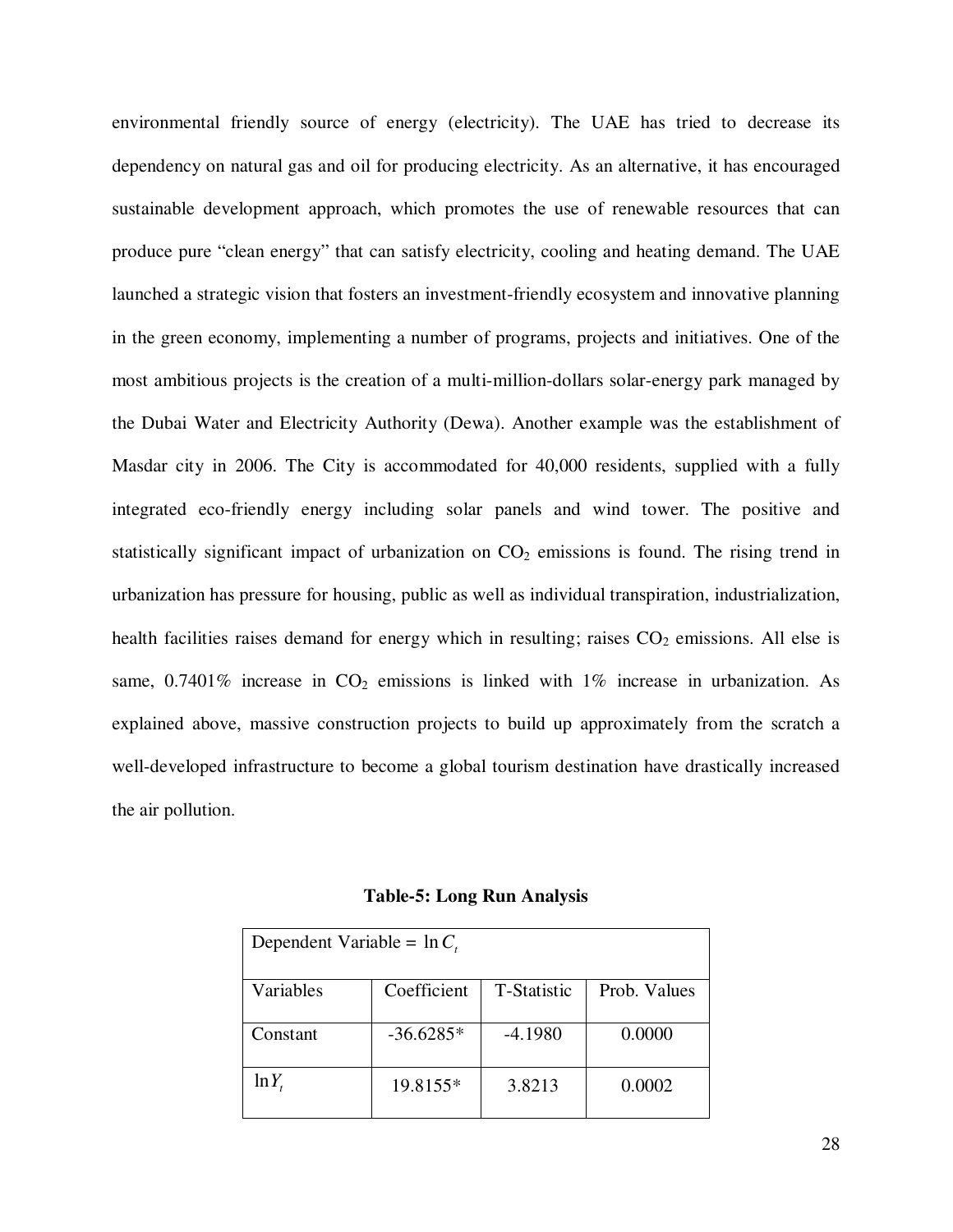| $\ln Y_t^2$                                                                              | $-0.7941*$  | $-3.7557$   | 0.0003 |  |  |  |  |  |
|------------------------------------------------------------------------------------------|-------------|-------------|--------|--|--|--|--|--|
| $ln E_t$                                                                                 | $-0.5054*$  | $-7.1546$   | 0.0000 |  |  |  |  |  |
| $ln U_t$                                                                                 | $0.7401*$   | 5.1537      | 0.0000 |  |  |  |  |  |
| $\ln X_t$                                                                                | $-0.1739**$ | $-2.5629$   | 0.0114 |  |  |  |  |  |
| $R^2$                                                                                    | 0.6629      |             |        |  |  |  |  |  |
| $Ajd - R^2$                                                                              | 0.6510      |             |        |  |  |  |  |  |
| F-statistic                                                                              | 55.8497*    |             |        |  |  |  |  |  |
| Diagnostic Test                                                                          |             |             |        |  |  |  |  |  |
| <b>Test</b>                                                                              | F-statistic | Probability |        |  |  |  |  |  |
| $\chi^2$ NORMAL                                                                          | 0.8567      | 0.1833      |        |  |  |  |  |  |
| $\chi^2$ ARCH                                                                            | 0.9854      | 0.3102      |        |  |  |  |  |  |
| $\chi$ <sup>2</sup> WHITE                                                                | 2.5629      | 0.1661      |        |  |  |  |  |  |
| $\chi^2$ REMSAY                                                                          | 0.1801      | 0.6672      |        |  |  |  |  |  |
| Note: * and ** represent significance at 1% and 5% levels                                |             |             |        |  |  |  |  |  |
| respectively. $\chi^2$ NORMAL is for normality test, $\chi^2$ ARCH                       |             |             |        |  |  |  |  |  |
| for autoregressive conditional heteroskedasticity,                                       |             |             |        |  |  |  |  |  |
| for white heteroskedasticity and $\chi$ <sup>2</sup> REMSAY<br>$\chi$ <sup>2</sup> WHITE |             |             |        |  |  |  |  |  |
| for Remsay Reset test.                                                                   |             |             |        |  |  |  |  |  |

Our findings indicate that the relationship between exports and  $CO<sub>2</sub>$  emissions is negative and it is statistically significant at 5% level. A 1% increases in exports is linked with 0.1739% decline inCO2 emissions. With the economic prosperity that UAE has witnessed, its demand for higher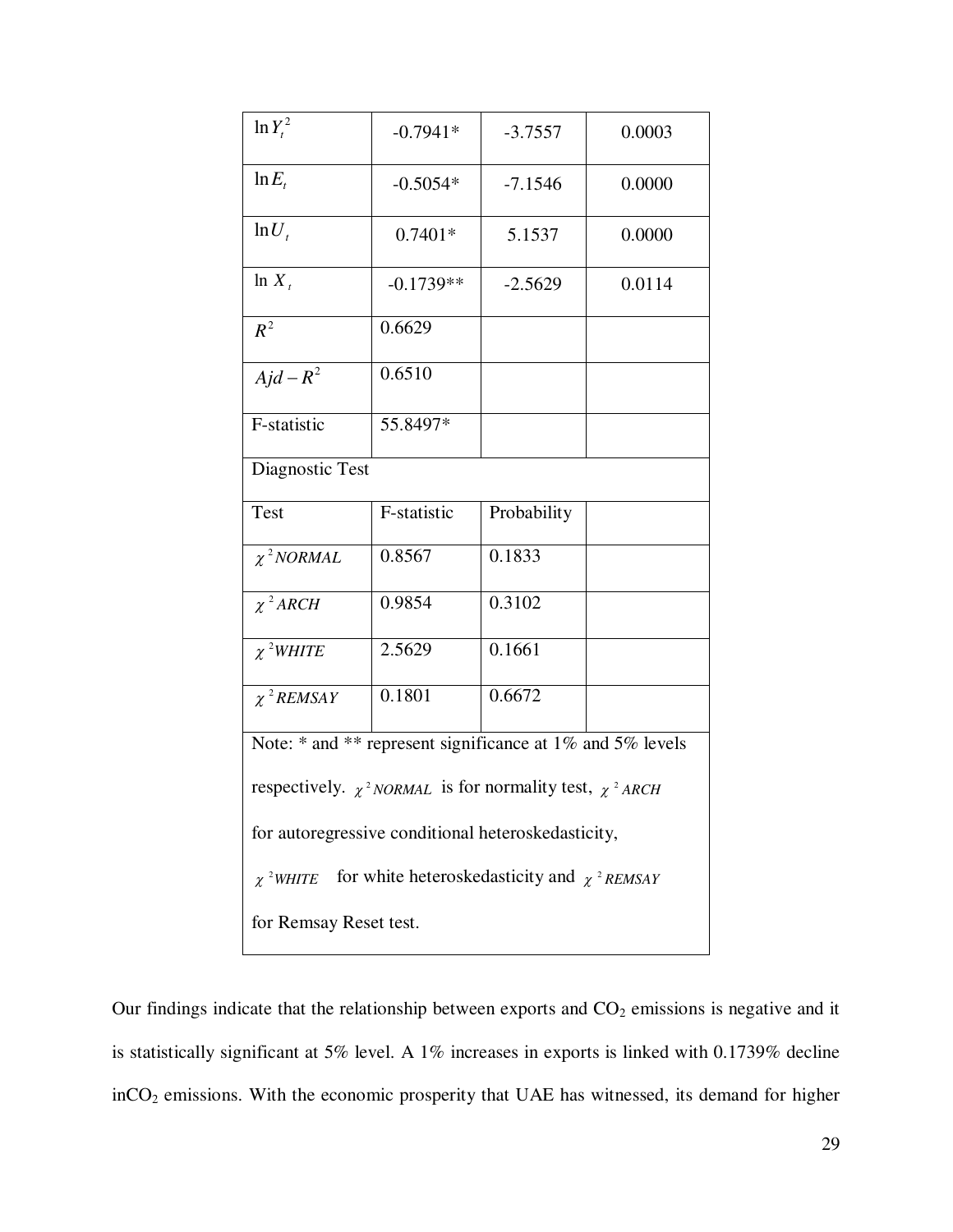environmental quality has increased. Moreover, to become globally competitive, UAE started to invest massively in the most efficient technologies. Hence, the technique effect has a clear positive effect on environment quality in case of UAE. Further, Free (industrial) zones in UAE served by their own ports have reduced considerably the pollutant emissions caused by transport. We find that there is no evidence of non-normality of error term and same inference is drawn for autoregressive conditional heteroskedasticity. The results indicate that homoskedasticity exits and functional form of long run model is well designed confirmed by Ramsey RESET test. This shows that long run model has passed the assumption of classical linear regression model (CLRM).

The short run results are reported in Table-6. The results reveal that inverted U-shaped relationship is found between income per capita and  $CO<sub>2</sub>$  emissions. We find that linear and nonlinear terms of real GDP per capita are positively and negatively linked with  $CO<sub>2</sub>$  emissions and it is statistically significant at 10 percent level. The impact of electricity consumption on  $CO<sub>2</sub>$ emissions is negative but statistically insignificant. The relationship between urbanization and electricity demand is also inverted U-shaped. Urbanization and exports have positive and negative impact on  $CO<sub>2</sub>$  emissions but it is statistically insignificant. The significant and negative coefficient of lagged  $ECM<sub>t-1</sub>$  (-0.3814) confirms the established long run relationship between the variables. The term is significant at the 1% level, which suggests that short run deviations in electricity consumption are corrected by 38.14% every quarter towards the long run equilibrium and may take 10 years and 7 months to reach stable long run equilibrium path.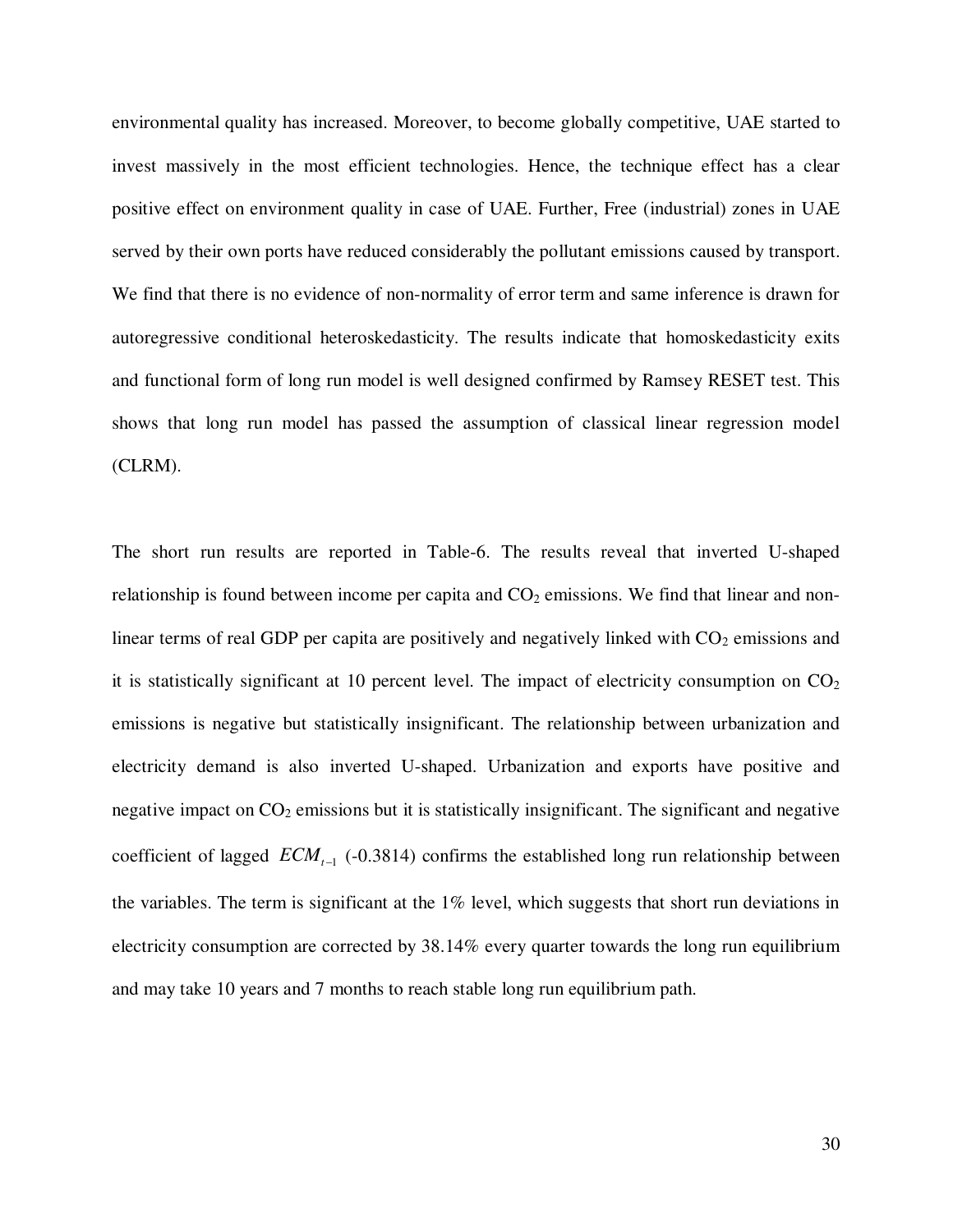| Dependent Variable = $\Delta \ln C_t$ |              |                             |        |  |  |  |  |  |
|---------------------------------------|--------------|-----------------------------|--------|--|--|--|--|--|
| Variables                             | Coefficient  | T-Statistic<br>Prob. Values |        |  |  |  |  |  |
| Constant                              | $-0.0002$    | $-0.1661$                   | 0.8683 |  |  |  |  |  |
| $\Delta$ ln $C_{t-1}$                 | $0.5802*$    | 4.5020                      | 0.0000 |  |  |  |  |  |
| $\Delta$ ln $Y_t$                     | 14.4969***   | 1.8796                      | 0.0624 |  |  |  |  |  |
| $\Delta \ln Y_t^2$                    | $-0.5820***$ | $-1.8968$                   | 0.0600 |  |  |  |  |  |
| $\Delta$ ln $C_t$                     | $-0.2012$    | $-0.6196$                   | 0.5366 |  |  |  |  |  |
| $\Delta$ ln $U_t$                     | 4.8598       | 0.8093                      | 0.4198 |  |  |  |  |  |
| $\Delta$ ln $X_t$                     | $-0.0102$    | $-0.1075$                   | 0.9145 |  |  |  |  |  |
| $ECM_{t-1}$                           | $-0.1152*$   | $-2.8729$                   | 0.0047 |  |  |  |  |  |
| $R^2$                                 | 0.3814       |                             |        |  |  |  |  |  |
| $Ajd - R^2$                           | 0.3486       |                             |        |  |  |  |  |  |
| F-statistic                           | 11.6268*     |                             |        |  |  |  |  |  |
| D.W Test                              | 2.2163       |                             |        |  |  |  |  |  |
| Diagnostic Test                       |              |                             |        |  |  |  |  |  |
| <b>Test</b>                           | F-statistic  | Probability                 |        |  |  |  |  |  |
| $\chi^2$ NORMAL                       | 0.6098       | 0.6102                      |        |  |  |  |  |  |
| $\chi^2$ ARCH                         | 0.6545       | 0.4196                      |        |  |  |  |  |  |
| $\chi$ <sup>2</sup> WHITE             | 0.8083       | 0.6583                      |        |  |  |  |  |  |
| $\chi^2$ REMSAY                       | 0.1684       | 0.6821                      |        |  |  |  |  |  |

### **Table-6: Short Run Analysis**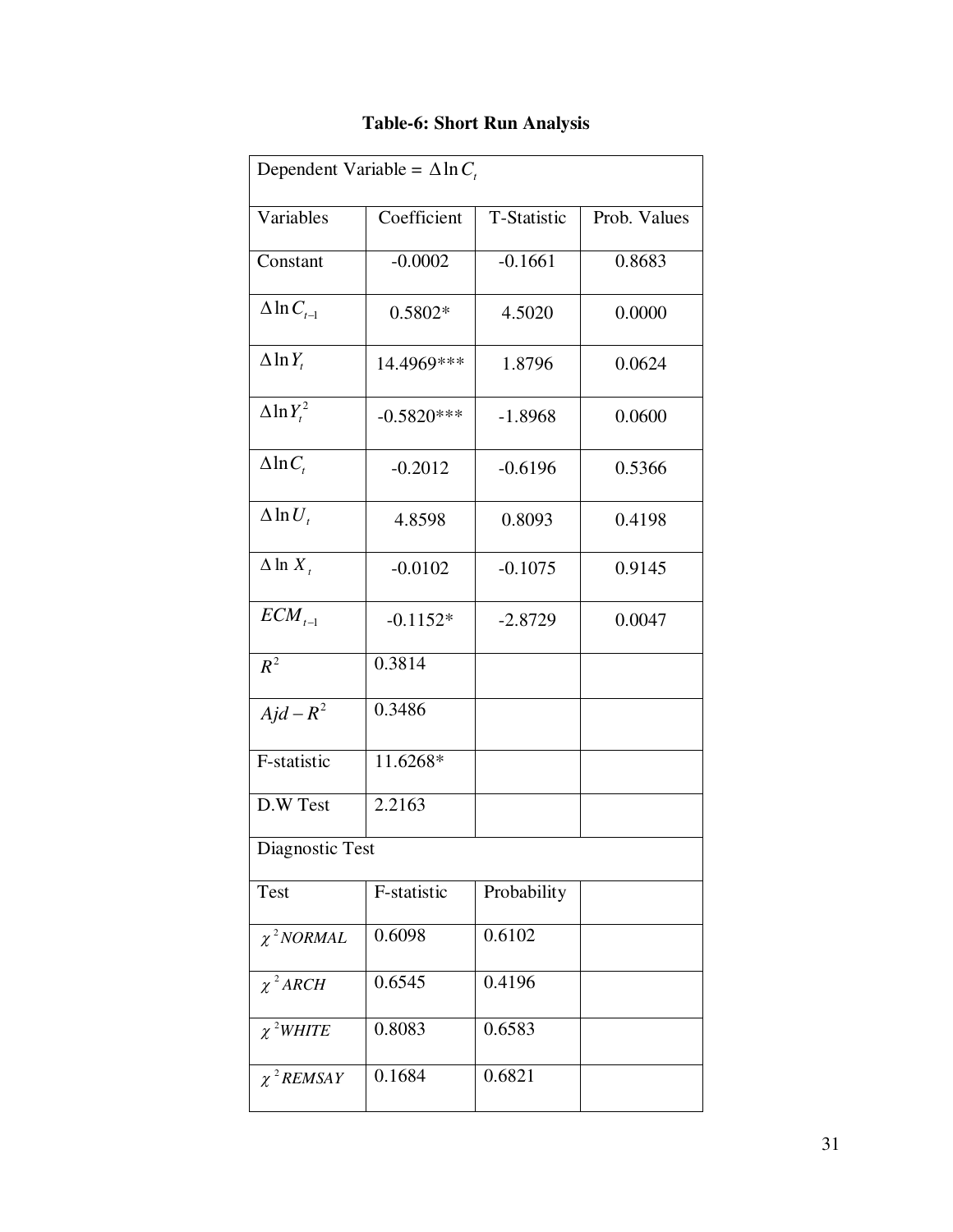Note: \* and\*\*\* represent significance at 1% and 10% levels.  $\chi^2$  *NORMAL* is for normality test,  $\chi^2$  *ARCH* for autoregressive conditional heteroskedasticity,  $\chi$ <sup>2</sup>WHITE for white heteroskedasticity and  $\chi$ <sup>2</sup> REMSAY for Remsay Reset test.

The lower segment of Table-6 deals with diagnostic tests. The results indicate that error term has normal distribution. There is no evidence of autoregressive conditional heteroskedasticity and same inference is drawn for white heteroskedasticity. The functional form of short run model is well constructed confirmed by Ramsey Reset test statistic. The results of stability tests such as CUSUM and CUSUMsq are shown in Figure 1 and 2. The results of CUSUM and CUSUMsq tests indicate the stability of the ARDL parameters because both diagrams are within critical bounds at 5 percent level of significance.



**Figure-1: Plot of cumulative sum of recursive** 

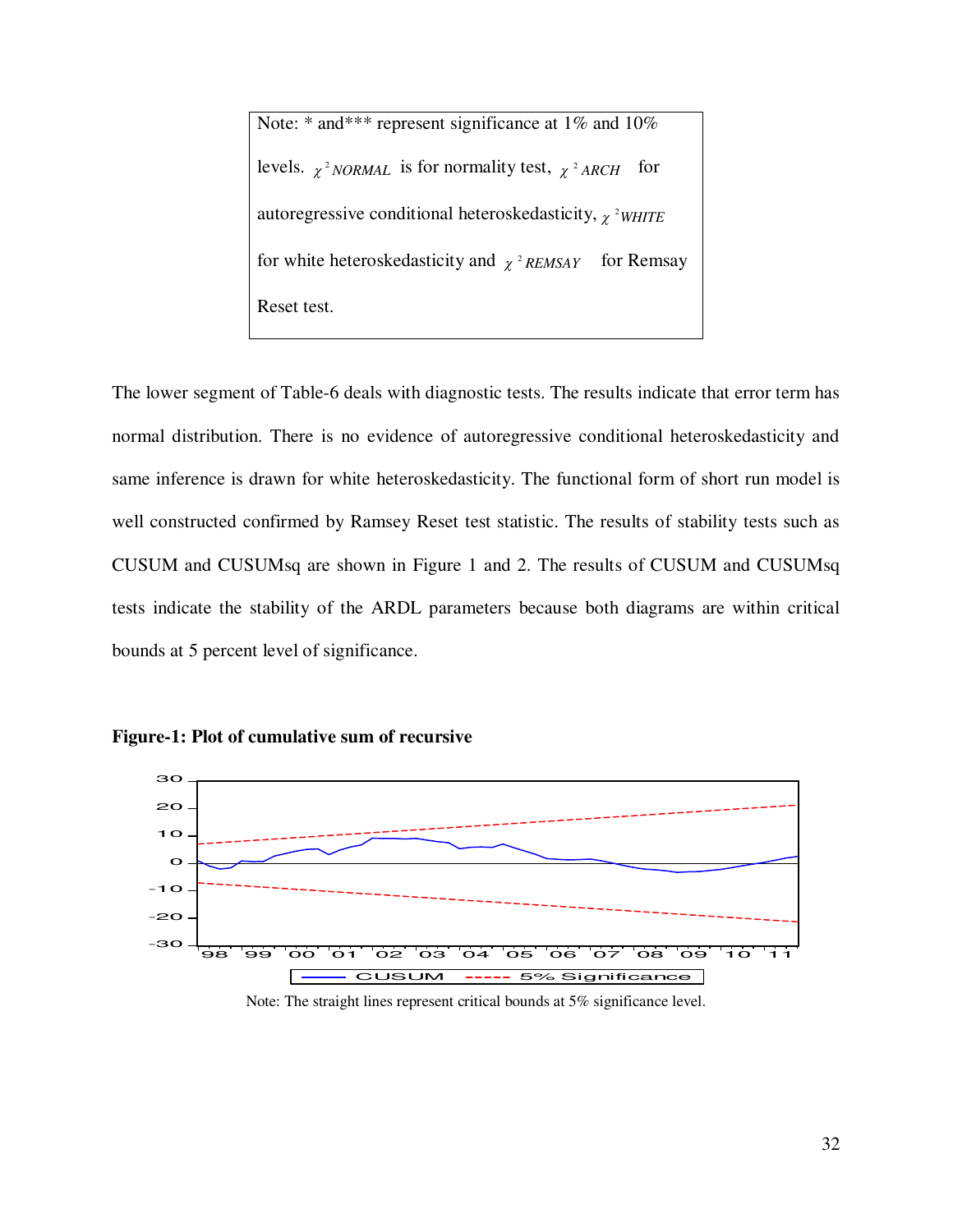

**Figure-2: Plot of cumulative sum of squares of recursive residuals** 

#### **The VECM Granger Causality Analysis**

If cointegration is confirmed, there must be uni-or bidirectional causality between/ among the series. We examine this relation within the VECM framework. Such knowledge is helpful in crafting appropriate growth, energy and environmental policies for sustainable economic growth in case of UAE. Table-7 reports results on the direction of long and short run causality. In long run, we find the bidirectional causality between electricity consumption and  $CO<sub>2</sub>$  emissions. This is why the UAE government initiated many projects to produce a clean energy and reduce  $CO<sub>2</sub>$  emissions coming from electricity generation from pollutants process. The causality between exports and electricity consumption supports the existence of feedback effect. This implies that exports and electricity consumption and exports are complementary. This implies that exports raise electricity demand and in resulting supply of electricity enhance more domestic production and hence exports. It suggests in launching of energy exploration policies for sustainable energy in long run to enhance economic exports and hence economic growth. Exports and  $CO<sub>2</sub>$  emissions are Granger cause of each other. Economic growth Granger causes  $CO<sub>2</sub>$  emissions validating the existence of the EKC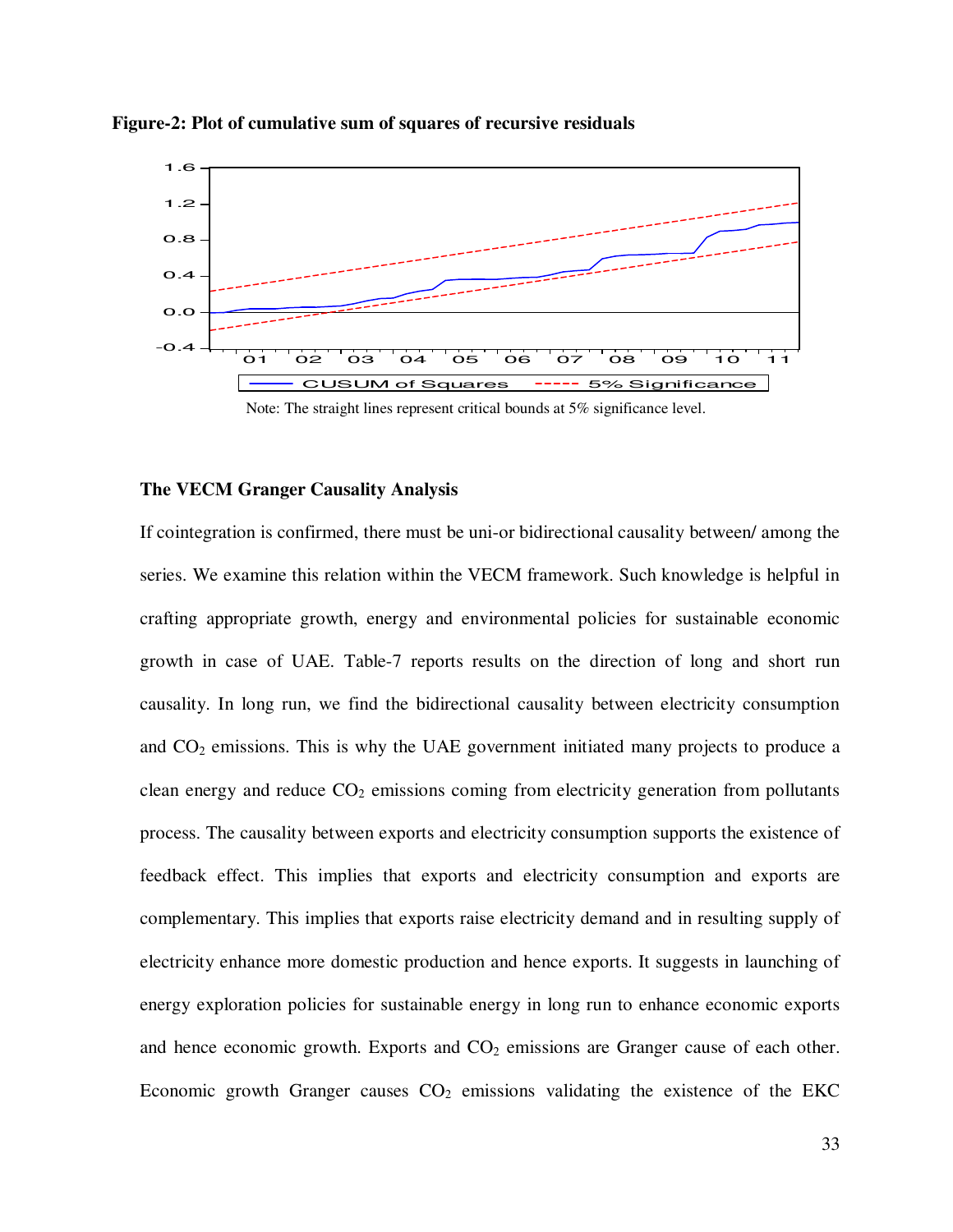hypothesis. This suggests that UAE is growing at the cost of environment that's why reduction in  $CO<sub>2</sub>$  emissions means reduction in economic growth. The UAE government should adopt energy efficient technology while enhancing domestic production to sustain long run economic growth and environmental quality. Economic growth Granger causes electricity consumption and exports. Further,  $CO<sub>2</sub>$  emissions are Granger cause of urbanization.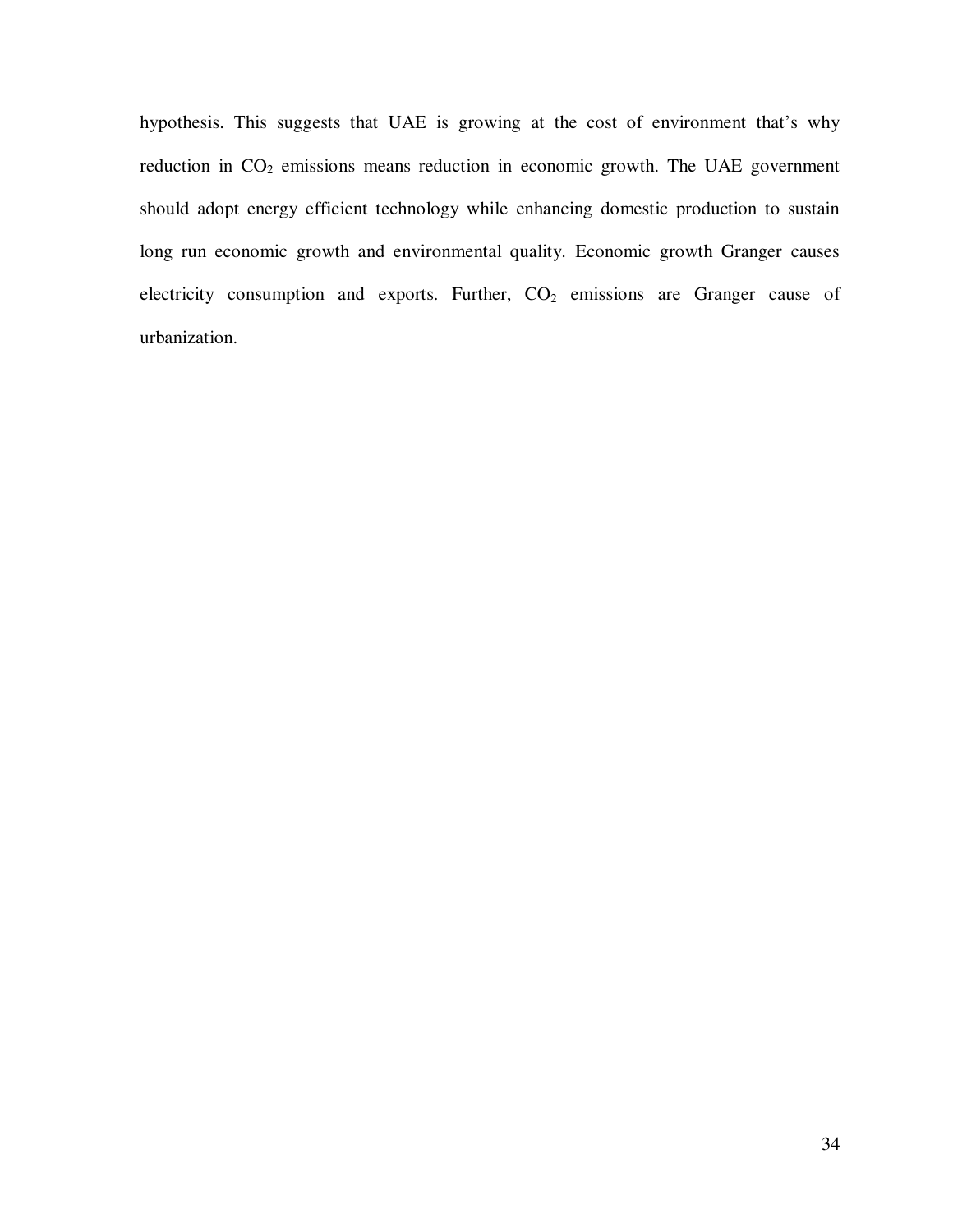| Dependent                                                                    | Direction of Causality |                       |                       |                       |                       |                         |                                    |                                     |                                    |                                    |                                     |
|------------------------------------------------------------------------------|------------------------|-----------------------|-----------------------|-----------------------|-----------------------|-------------------------|------------------------------------|-------------------------------------|------------------------------------|------------------------------------|-------------------------------------|
| Variable                                                                     | Short Run              |                       |                       |                       | Long Run              |                         | Joint Long-and-Short Run Causality |                                     |                                    |                                    |                                     |
|                                                                              | $\Delta$ ln $C_{t-1}$  | $\Delta$ ln $E_{t-1}$ | $\Delta$ ln $Y_{t-1}$ | $\Delta$ ln $U_{t-1}$ | $\Delta$ ln $X_{t-1}$ | $\mathit{ECT}_{_{t-1}}$ | $\Delta$ ln $C_{t-1}$ , $ECT_{-1}$ | $\Delta$ ln $E_{t-1}$ , $ECT_{t-1}$ | $\Delta$ ln $Y_{t-1}$ , $ECT_{-1}$ | $\Delta$ ln $U_{t-1}$ , $ECT_{-1}$ | $\Delta$ ln $X_{t-1}$ , $ECT_{t-1}$ |
| $\Delta$ ln $C_t$                                                            |                        | $0.3191*$             | 0.2145                | 1.1109                | 0.0349                | $-0.1059*$              |                                    | 4.5449*                             | 2.8697**                           | 4.0899*                            | $3.1548**$                          |
|                                                                              | $\cdots$               | [0.7273]              | [0.9921]              | [0.3325]              | [0.9657]              | $[-2.9286]$             | $\cdots$                           | [0.0052]                            | [0.0168]                           | [0.0082]                           | [0.0271]                            |
| $\triangle \ln E_{t}$                                                        | 0.5648                 |                       | 4.5431*               | 0.1443                | 1.6724                | $-0.0117**$             | 2.8929**                           |                                     | 3.9664*                            | 2.7872***                          | 2.3324***                           |
|                                                                              | [0.5698]               | $\cdots$              | [0.0018]              | [0.8657]              | [0.1918]              | $[-2.1691]$             | [0.0341]                           | $\cdots$                            | [0.0022]                           | [0.0688]                           | [0.0772]                            |
| $\Delta$ ln $Y_t$                                                            | 0.1094                 | 5.7674*               |                       | 0.2945                | 4.1407*               |                         |                                    |                                     |                                    |                                    |                                     |
|                                                                              | [0.8964]               | [0.0040]              | $\cdots$              | [0.7455]              | [0.0013]              | $\cdots$                | $\cdots$                           |                                     | $\cdots$                           |                                    | $\cdots$                            |
| $\Delta$ ln $U_t$                                                            | 4.2663**               | 0.7427                | 1.0985                |                       | 1.7496                |                         |                                    |                                     |                                    |                                    |                                     |
|                                                                              | [0.0160]               | [0.4778]              | [0.3601]              | $\cdots$              | [0.1773]              | $\cdots$                | $\cdots$                           | $\bullet\bullet\bullet\bullet$      | $\cdots$                           |                                    | $\bullet\bullet\bullet\bullet$      |
| $\Delta$ ln $X_t$                                                            | 0.0308                 | 0.6875                | 2.3412***             | 2.8764**              |                       | $-0.0456*$              | 2.8089**                           | 3.3625**                            | $2.2121***$                        | 3.7888**                           |                                     |
|                                                                              | [0.9696]               | [0.5044]              | [0.0765]              | [0.0552]              | $\cdots$              | $[-2.8771]$             | [0.0421]                           | [0.0208]                            | [0.0941]                           | [0.0120]                           | $\cdots$                            |
| Note: *, ** and *** show significance at 1%, 5% and 10% levels respectively. |                        |                       |                       |                       |                       |                         |                                    |                                     |                                    |                                    |                                     |

## **Table-7: The VECM Granger Causality Analysis**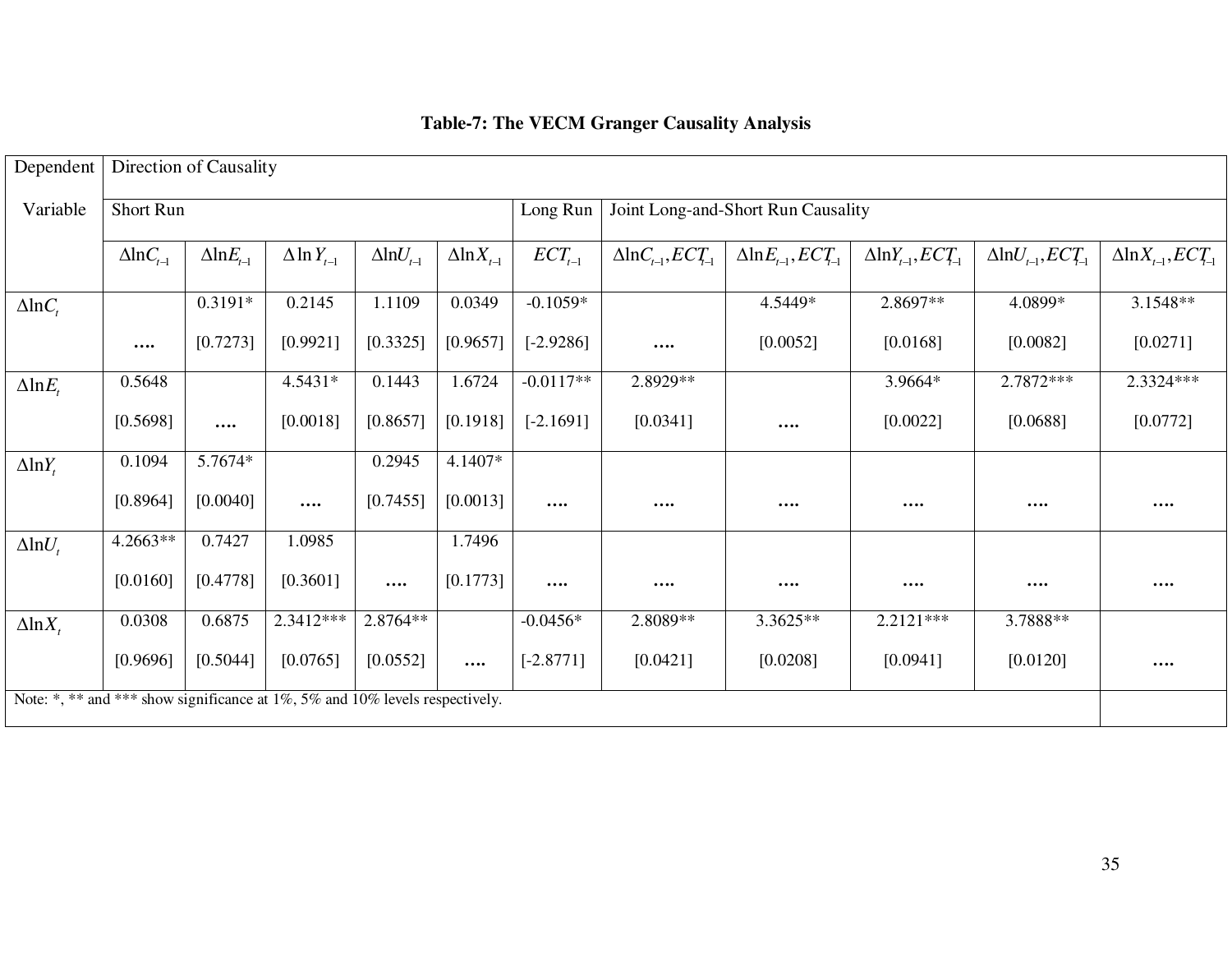In short run, we find unidirectional Granger causality running from electricity consumption to  $CO<sub>2</sub>$  emissions. The feedback effect is found between electricity consumption and economic growth. Exports and economic growth are Granger cause of each other. Urbanization Granger causes exports and  $CO<sub>2</sub>$  emissions Granger causes urbanization.

#### **V. Conclusion and Future Research**

This study investigates either environmental Kuznets curve (EKC) in case of United Arab Emirates over the period of 1975Q1-2011Q4. We have applied augmented version of  $CO<sub>2</sub>$ emissions function by incorporating urbanization and exports. The structural break unit root test (ZA) is applied to test the integrating properties of the variables. The ARDL bounds testing is used to examine long run relationship between the variables in the presence of structural breaks stemming in the series. The causal relationship between is investigated by applying the VECM Granger causality.

Our empirical evidence presents the support for long run relationship among the variables. We find that environmental Kuznets curve exists in case of UAE. Electricity consumption declines  $CO<sub>2</sub>$  emissions. Urbanization increases  $CO<sub>2</sub>$  emissions. Exports improve environmental quality by declining  $CO<sub>2</sub>$  emissions. The causality results reveal the bidirectional causality between electricity consumption and  $CO<sub>2</sub>$  emissions. The feedback effect is found between electricity consumption and exports and same is true for exports and  $CO<sub>2</sub>$  emissions. Economic growth Granger causes  $CO<sub>2</sub>$  emissions and  $CO<sub>2</sub>$  emissions is Granger cause of urbanization.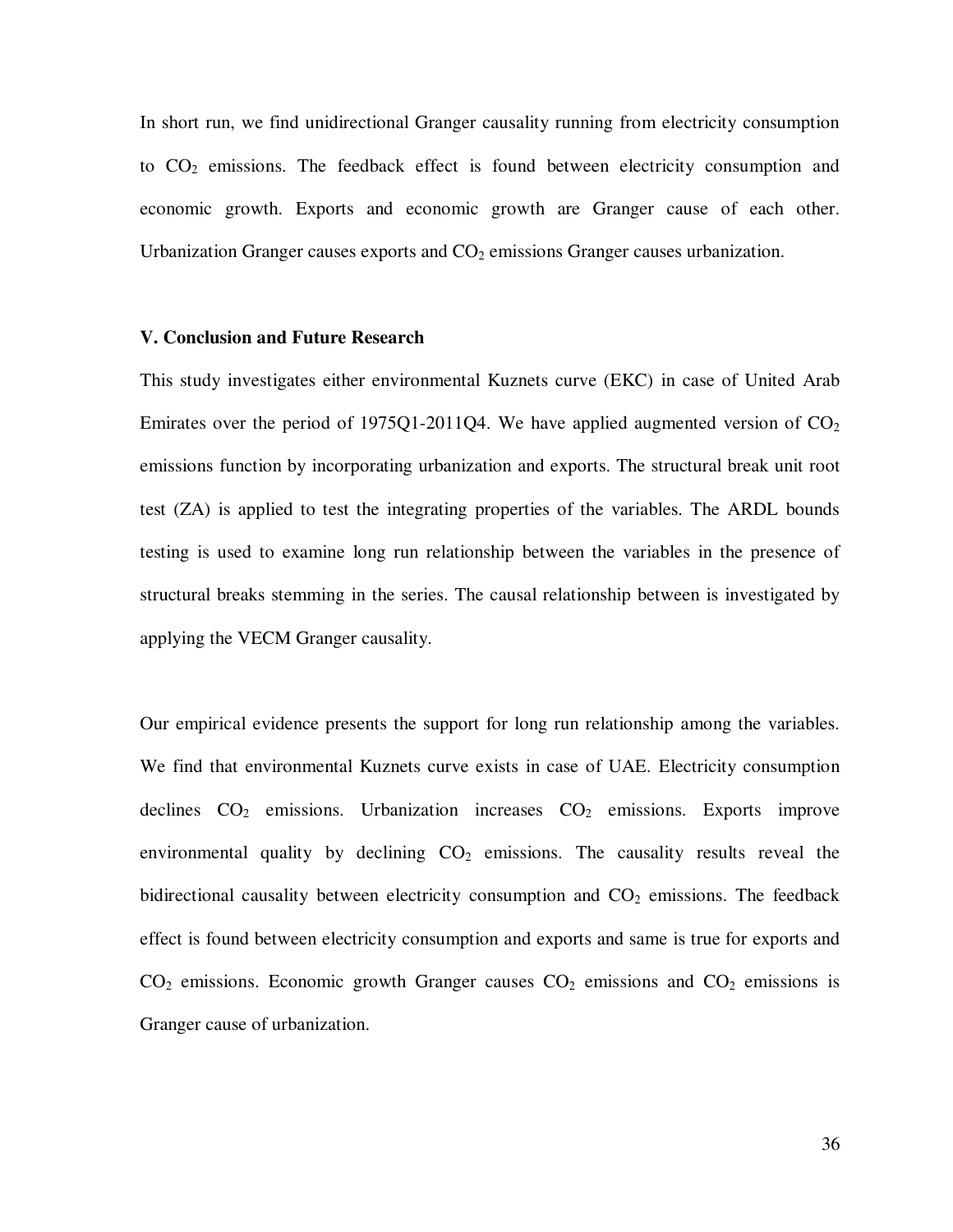Electricity consumption has negative impact on  $CO<sub>2</sub>$  emissions. This suggests in adopting the more energy efficient technology which not only produces more clean energy but also lower  $CO<sub>2</sub>$  emissions. In this case, adoption of energy conservation policy can be used as tool to improve the environmental quality to enhance living standards. The feedback effect between economic growth and  $CO<sub>2</sub>$  emissions also indicates that UAE is growing at the cost of environment i.e. rise in economic growth impedes environmental quality. The adoption of more energy efficient can solve this issue. Urbanization increases  $CO<sub>2</sub>$  emissions (Urbanization Granger causes  $CO<sub>2</sub>$  emissions). This implies that urbanization should be planned otherwise urbanization impedes environmental. For this purpose, threshold level of urbanization must be known from where  $CO<sub>2</sub>$  emissions start to decline i.e. delinking point between urbanization and  $CO<sub>2</sub>$  emissions. In future, a study can be conducted to examine the impact of urbanization on  $CO<sub>2</sub>$  emissions in case of United Arab Emirates following Poumanyvong and Kaneko, (2010) because UAE has 84.398% urban population as share of total population. We can apply unit root test with single and two unknown structural breaks stemming in the series developed by Narayan and Popp, (2010) and newly development cointegration approach by Bayer and Hanck, (2012).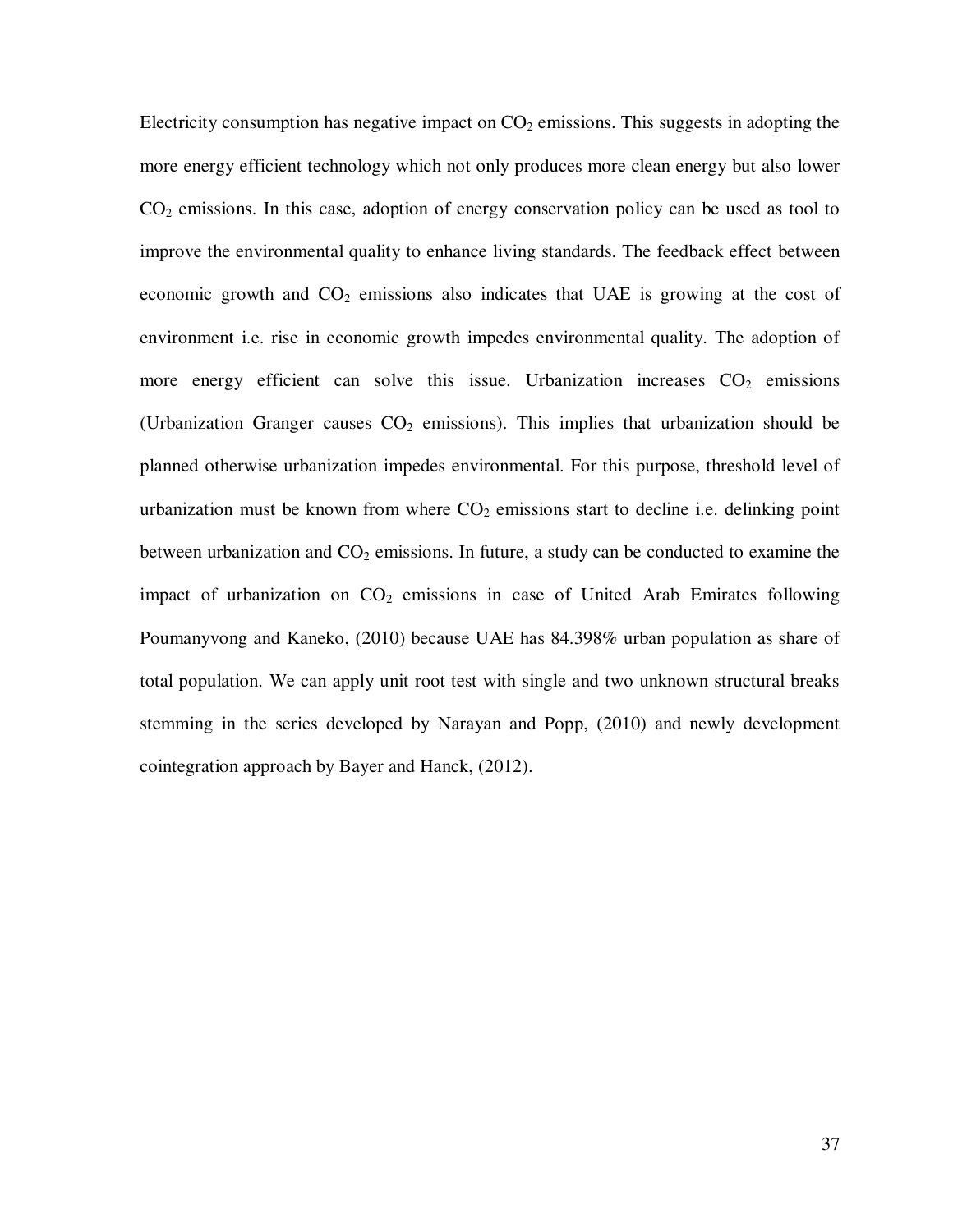#### **Reference**

- 1. Acquah, H-d., (2010). Comparison of Akaike information criterion (AIC) and Bayesian information criterion (BIC) in selection of an asymmetric price relationship. Journal of Development and Agricultural Economics 2, 1-6.
- 2. Ahmed, K., Long, W., (2012). Environmental Kuznets curve and Pakistan: an empirical analysis. Procedia Economics and Finance 1, 4-13.
- 3. Akbostanci, E., Turut-Asık, S., Tunc, I., (2009). The relationship between income and environment in Turkey: Is there an environmental Kuznets curve? Energy Policy 37, 861– 867.
- 4. Ang, J. B., (2007). CO2 emissions, energy consumption, and output in France. Energy Policy 35, 4772-4778.
- 5. Ang, J. B., (2008). Economic development, pollutant emissions and energy consumption in Malaysia. Journal of Policy Modeling 30, 271-278.
- 6. Apergis, N., Payne, J. E., (2009). Energy consumption and economic growth: evidence from the commonwealth of independent states. Energy Economics 31, 641-647.
- 7. Arouri, M-E., Youssef, A., M'henni, H., Rault, C., (2012). Energy consumption, economic growth and CO2 emissions in Middle East and North African countries. Energy Policy 45, 342–349.
- 8. Baek, J., Kim, H-S., (2013). Is economic growth good or bad for the environment? Empirical evidence from Korea. Energy Economics 36, 744-749.
- 9. Baum, C. F., (2004). A review of Stata 8.1 and its time series capabilities. International Journal of Forecasting 20, 151-161.
- 10. Bayer, C., Hanck, C., (2012). Combining Non-cointegration Tests. Journal of Time Series Analysis. DOI: 10.1111/j.1467-9892.2012.814.x
- 11. Chebbi, H. B., (2009). Investigating linkages between economic growth, energy consumption and pollutant emissions in Tunisia. International Association of Agricultural Economists > 2009 Conference, August 16-22, 2009, Beijing, China.
- 12. Cole, M. A., Rayner, A.J., Bates, J. M., (1997). The environmental Kuznets curve: An empirical analysis. Environment and Development Economics 2, 401-416.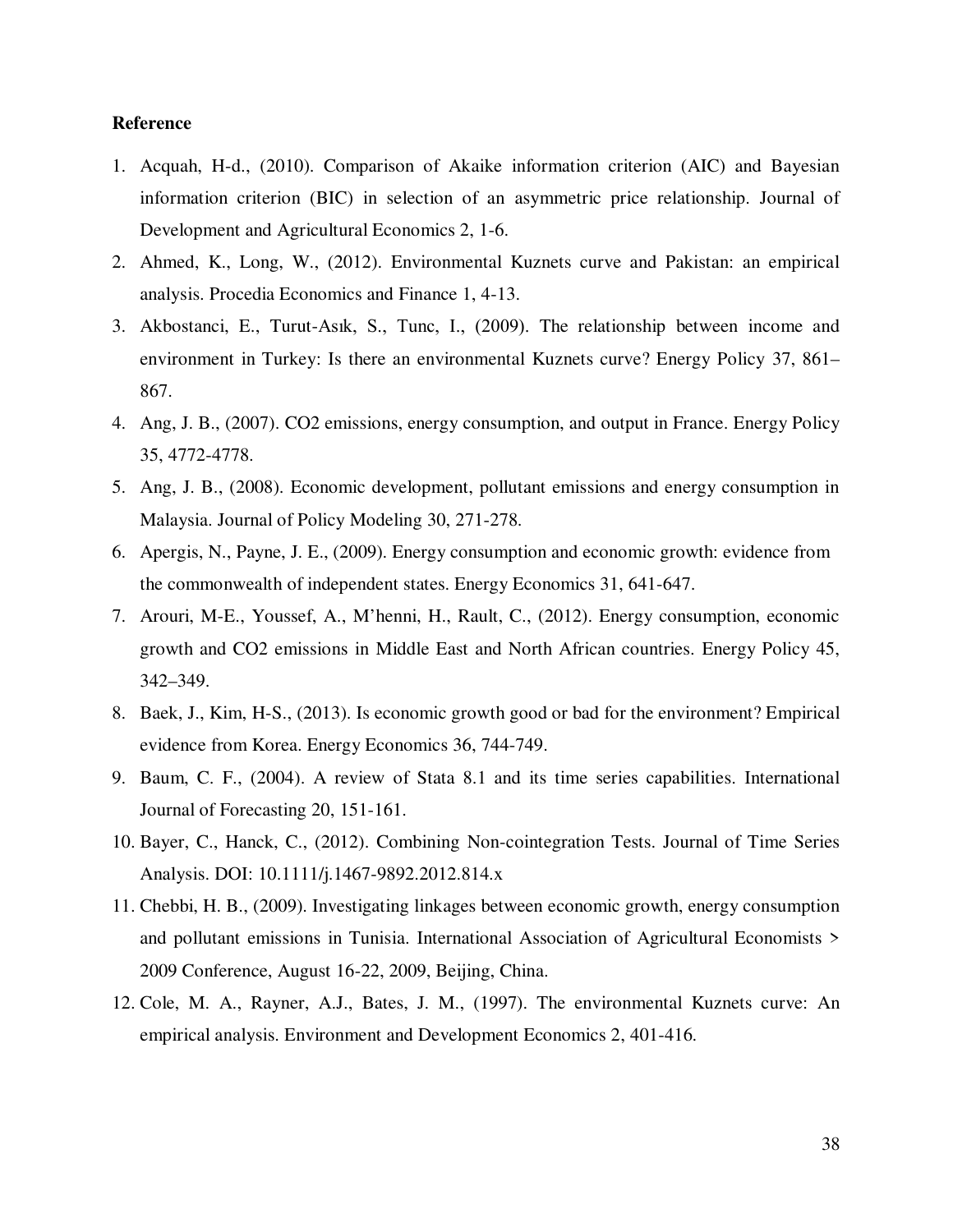- 13. Davidsdottir, B., Kaufmann, R. K., Garnham, S., Pauly, P., (1998). The determinants of atmospheric SO2 concentrations: reconsidering the environmental Kuznets curve. Ecological Economics 25, 209-220.
- 14. De Bruyn, S., Van den Bergh, J., Opschoor, J., (1998). Economic growth and emissions: reconsidering the empirical basis of environmental Kuznets curves. Ecological Economics 25, 161-175.
- 15. Dickey, D. A., Fuller, W. A., (1979). Distribution of the estimators for autoregressive time series with a unit root, Journal of the American Statistical Association 74, 427-431.
- 16. Elliot, G., Rothenberg, T. J., Stock, J. H., (1996). Efficient tests for an autoregressive unit root. Econometrica 64, 813-836.
- 17. Esteve, V., Tamarit, C., (2012a). Is there an environmental Kuznets curve for Spain? Fresh evidence from old data. Economic Modelling 29, 2696–2703
- 18. Esteve, V., Tamarit, C., (2012b). Threshold cointegration and nonlinear adjustment between CO2 and income: the environmental Kuznets curve in Spain, 1857–2007. Energy Economics 34, 2148-2156.
- 19. Fodha, M., Zaghdoud, O., (2010). Economic growth and pollutant emissions in Tunisia: An empirical analysis of the environmental Kuznets curve. Energy Policy 38, 1150–1156.
- 20. Fosten, J., Morley, B., Taylor T., (2012). Dynamic misspecification in the environmental Kuznets curve: Evidence from CO2 and SO2 emissions in the United Kingdom. Ecological Economics 76, 25–33.
- 21. Friedl, B., Getzner, M., (2003). Determinants of CO2 emissions in a small open economy. Ecological Economics 45, 133-148.
- 22. Grossman, G. M., Krueger, A. B.,(1991). Environmental impacts of a North American Free Trade Agreement. NBER Working Paper, No. 3914, Washington.
- 23. Halicioglu, F., (2009). An econometric study of CO2 emissions, energy consumption, income and foreign trade in Turkey. Energy Policy 36, 1156-1164.
- 24. He, J., Richard, P., (2010). Environmental Kuznets curve for CO2 in Canada. Ecological Economics 69, 1083-1093.
- 25. Hill, R.J., Magnani, E., (2002). An exploration of the conceptual and empirical basis of the environmental Kuznets curve. Australian Economic Papers 41, 239-254.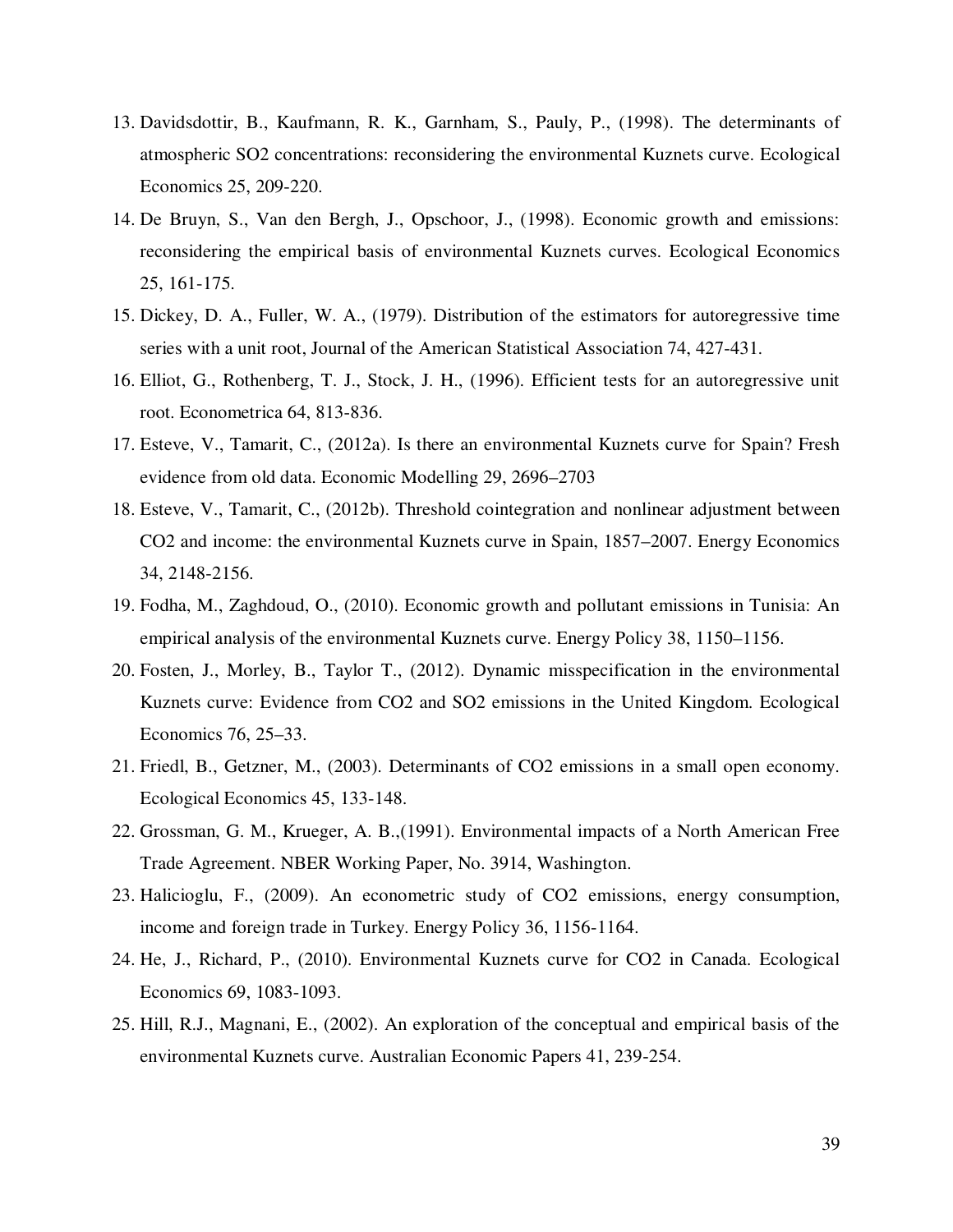- 26. Holtz-Eakin, D., Selden, T.M., (1995). Stoking and fires? CO2 emissions and economic growth. Journal of Public Economics 57, 85-101.
- 27. Hossain, S., (2012). An econometric analysis for CO2 emissions, energy consumption, economic growth, foreign trade and urbanization of Japan. Low Carbon Economy 3, 92-105.
- 28. Hwang, J-H., Yoo, S-H., (2012). Energy consumption, CO2 emissions, and economic growth: evidence from Indonesia. Quality & Quantity, DOI 10.1007/s11135-012-9749-5.
- 29. Iwata, H., Okada, K., Samreth, S., (2010). Empirical study on the environmental Kuznets curve for CO2 in France: The role of nuclear energy. Energy Policy 38, 4057–4063.
- 30. Jalil, A., Mahmud, S. (2009). Environment Kuznets curve for CO2 emissions: A cointegration analysis for China. Energy Policy 37, 5167–5172.
- 31. Jaunky, V-C., (2011).The CO2 emissions-income nexus: Evidence from rich countries. Energy Policy 39, 1228-1240.
- 32. Kanjilal, K., Ghosh, S., (2013). Environmental Kuznet's curve for India: Evidence from tests for cointegration with unknown structural breaks. Energy Policy, (forthcoming).
- 33. Kareem, S. D., Kari, F., Alam, G. M., Adewale, A., Oke, O. K., (2012). Energy consumption, pollutant emissions and economic growth: China experience. The International Journal of Applied Economics and Finance 6, 136-147.
- 34. Kuznets, S., (1955). Economic Growth and Income Inequality. The American Economic Review 45, 1-28.
- 35. Kwiatkowski, D., Phillips, P., Schmidt, P., Shin, Y., (1992). Testing the null hypothesis of stationary against the alternative of a unit root: how sure are we that economic time series have a unit root? Journal of Econometrics 54, 159-178.
- 36. Lantz, V., Feng, Q., (2006). Assessing income, population, and technology impacts on CO2 emissions in Canada: Where's the EKC? Ecological Economics 57, 229-238.
- 37. Lindmark, M., (2002). An EKC-pattern in historical perspective: carbon dioxide emissions, technology, fuel prices and growth in Sweden 1870–1997. Ecological Economics 42, 333- 347.
- 38. Moomaw, M. R., Unruh, G. C., (1997). Are environmental Kuznets curves misleading us? The case of CO2 emissions. Environmental and Development Economics 2, 451-63
- 39. Narayan, P. K., Popp, S., (2010). A new Unit Root Test with two Structural Breaks in Level and Slope at Unknown Time. Journal of Applied Statistics 37, 1425-1438.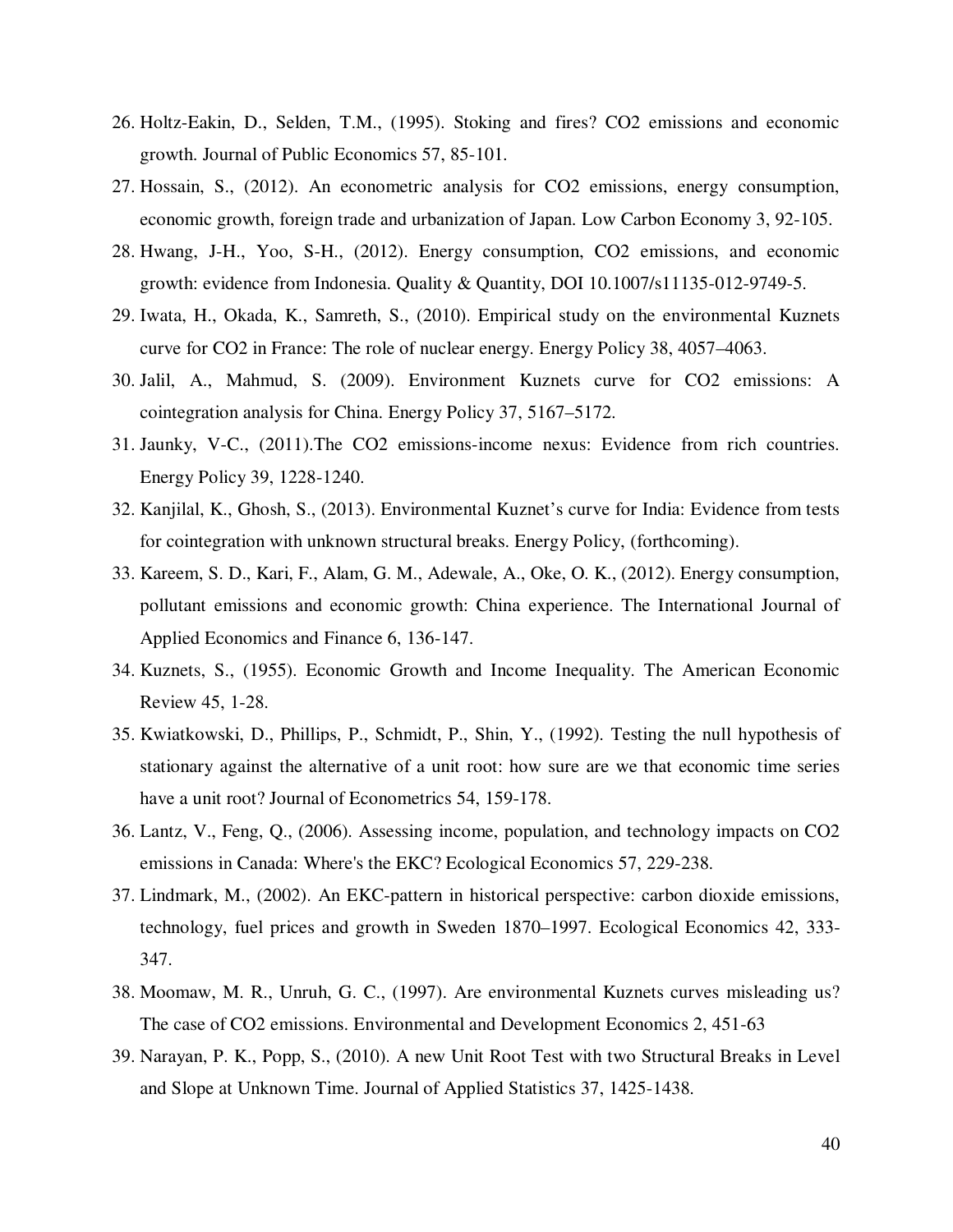- 40. Narayan, P-K., Narayan, S., (2010). Carbon dioxide emissions and economic growth: Panel data evidence from developing countries. Energy Policy 38, 661-666.
- 41. Ng, S., Perron, P., 2001. Lag length selection and the construction of unit root test with good size and power. Econometrica 69, 1519-1554.
- 42. Ozturk, I., Acaravci, A., (2010). CO2 emissions, energy consumption and economic growth in Turkey. Renewable and Sustainable Energy Reviews 14, 3220-3225.
- 43. Panayotou, T., (1997). Dymistifying the Environmental Kuznets curve. Environment and Development Economics 2, 505-15.
- 44. Paster, P., (2010). http://www.treehugger.com/clean-technology/ask-pablo-is-indoor-skiingreally-that-bad.html
- 45. Pao, H-T, Tsai, C-M., (2010). CO2 emissions, energy consumption and economic growth in BRIC countries. Energy Policy 38, 7850-7860.
- 46. Pao, H-T., Yu, H-C., Yang, Y-H., (2011). Modeling the CO2 emissions, energy use, and economic growth in Russia. Energy 36, 5094-5100.
- 47. Pesaran, M.H., Shin, Y., Smith, R., (2001). Bounds testing approaches to the analysis of level relationships. Journal of Applied Econometrics 16, 289-326.
- 48. Phillips, P. C. B., Perron, P., (1988). Testing for a unit root in time series regression, Biometrika 75, 335-346.
- 49. Piaggio, M., Padilla, E., (2012). CO2 emissions and economic activity: Heterogeneity across countries and non-stationary series. Energy Policy 46, 370-381.
- 50. Poumanyvong, P., Kaneko, S., (2010). Does urbanization lead to less energy use and lower CO2 emissions: a cross country analysis. Ecological Economics 70, 434-444.
- 51. Roberts, J. T., Grimes, P. E., (1997). Carbon intensity and economic development 1962-91: a brief exploration of the environmental Kuznets curve. World Development 25, 191-198.
- 52. Roca, J., Padilla, E., Farre, M., Galletto, V., (2001). Economic growth and atmospheric pollution in Spain: discussing the environmental Kuznets curve hypothesis. Ecological Economics 39, 85-99.
- 53. Saboori, B., Sulaiman, J. B., Mohd, M. A., (2011). An empirical analysis of the environmental Kuznets curve for CO2 emissions in Indonesia: the role of energy consumption and foreign trade. International Journal of Economics and Finance 4, 243-251.